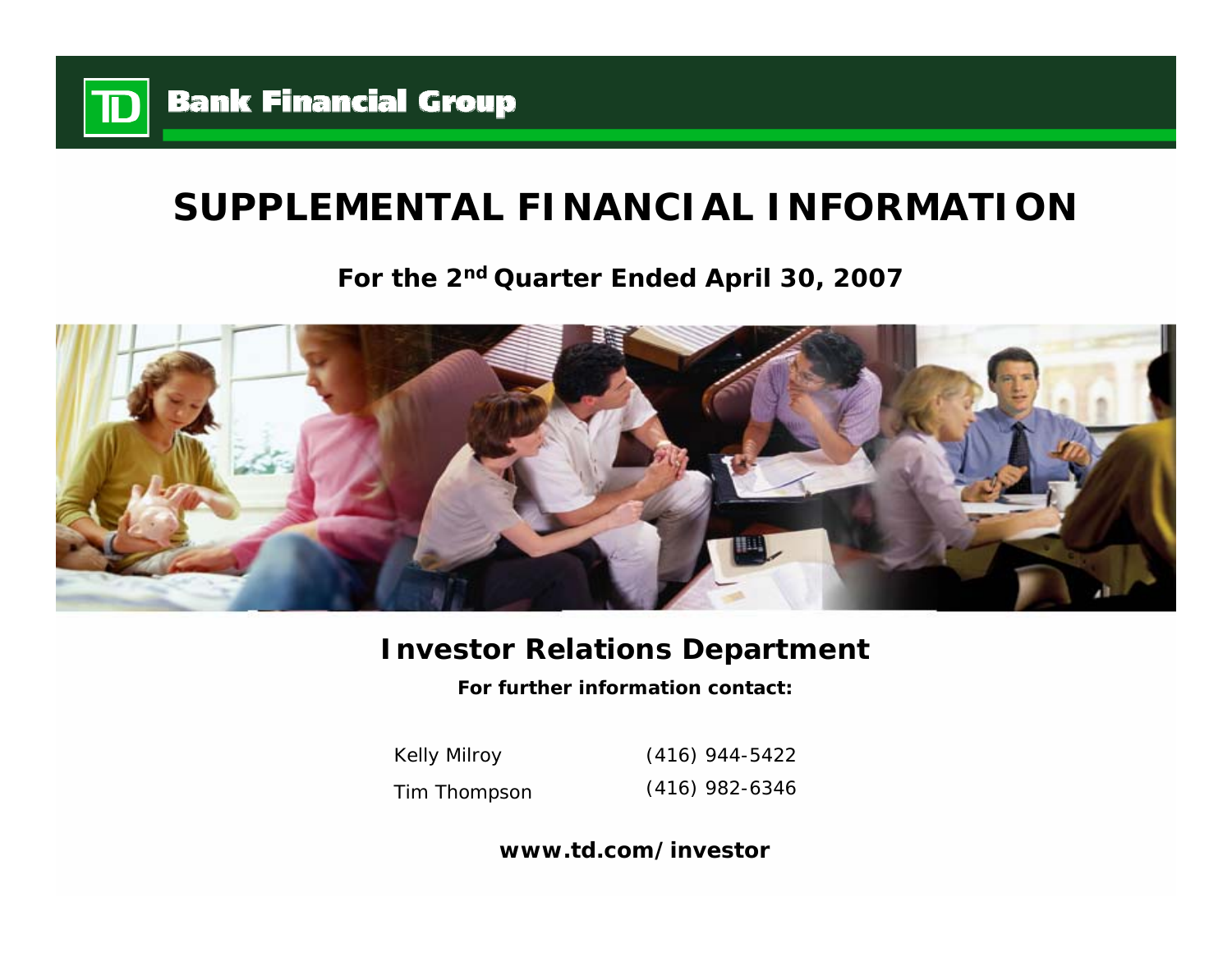

### **For the 2nd Quarter Ended April 30, 2007**

#### **How the Bank Reports**

The supplemental information contained in this package is designed to improve the readers' understanding of the financial performance of TD Bank Financial Group (the Bank). This information should be used in conjunction with the second quarter 2007 Report to Shareholders, and Investor Presentation, as well as the 2006 Consolidated Financial Statements for the year ended October 31, 2006.

The Bank prepares its financial statements in accordance with Canadian generally accepted accounting principles (GAAP) and refers to results prepared in accordance with GAAP as the "reported basis" or "reported" results. The Bank also utilizes non-GAAP financial measures referred to as "adjusted basis" or "adjusted" results to assess each of its businesses and to measure overall Bank performance. To arrive at adjusted results, the Bank removes items of note, net of income taxes, from reported results. The items of note relate to items which management does not believe are indicative of underlying business performance. The items of note are listed on page 3 of this package. The items of note include the Bank's amortization of intangible assets, which primarily relate to the Canada Trust acquisition in 2000, the TD Banknorth Inc. (TD Banknorth) acquisition in 2005, and the acquisitions by TD Banknorth of Hudson United Bancorp (Hudson) in 2006 and Interchange Financial Services Corporation (Interchange) in 2007, and the amortization of intangibles included in equity in net income of TD Ameritrade. The Bank believes that adjusted results provides the reader with a better understanding of how management views the Bank's performance.

As explained, adjusted results are different from reported results determined in accordance with GAAP. Adjusted results, items of note and related terms are non-GAAP financial measures as these are not defined terms under GAAP, and, therefore, may not be comparable to similar terms used by other issuers. A reconciliation between the Bank's reported and adjusted results is provided on page 6 of the Bank's second quarter 2007 Report to Shareholders.

#### **Segmented Information**

For management reporting purposes, the Bank's operations are organized into the following four operating business segments: Canadian Personal and Commercial Banking, Wealth Management, U.S. Personal and Commercial Banking and Wholesale Banking. The Bank's other activities are grouped into the Corporate segment.

The Bank's management reporting process measures the performance of the segments based on our management structure and is not necessarily comparable with other financial services companies. Results of each business segment reflect revenues, expenses, assets and liabilities generated by the businesses in that segment. Due to the complexity of the Bank, its management reporting model uses various estimates, assumptions, allocations and risk-based methodologies for funds transfer pricing, inter-segment revenues, income tax rates, capital, indirect expenses and cost transfers to measure business segment results. Transfer pricing of funds is generally applied at market rates. Inter-segment revenues are negotiated between each business segment and approximate the value provided by the distributing segment. Income tax expense or benefit is generally applied to each segment based on a statutory tax rate and may be adjusted for items and activities unique to each segment.

The Bank measures and evaluates the performance of each segment based on adjusted net income available to common shareholders, economic profit and return on invested capital. Economic profit is adjusted net income available to common shareholders, less a charge for average invested capital. Each segment's invested capital represents the capital required for economic risks, including credit, market and operational risks, plus the purchased amounts of goodwill and intangible assets, net of impairment write downs. Return on invested capital is adjusted net income available to common shareholders, divided by average invested capital. Economic profit and return on invested capital are not defined terms under GAAP and, therefore, not comparable to similar terms used by other issuers. A reconciliation between the Bank's economic profit, return on invested capital and adjusted net income is provided on page 7 of the Bank's first quarter 2007 Report to Shareholders.

Amortization of intangible expense is included in the Corporate segment. Accordingly, net income for the operating business segments is presented before amortization of intangibles, as well as any other items of note not attributed to the operating segments. Net interest income, primarily within Wholesale Banking, is calculated on a taxable equivalent basis (TEB), which means that the value of the non-taxable or tax-exempt income, including dividends, is adjusted to its equivalent before-tax value. Using TEB allows the Bank to measure income from all securities and loans consistently and makes for a more meaningful comparison of net interest income with similar institutions. The TEB adjustment, reflected in the Wholesale Banking segment, is eliminated in the Corporate segment.

For more information, see the "Business Focus" section of the 2006 Annual Report and Note 24 to the 2006 audited Consolidated Financial Statements.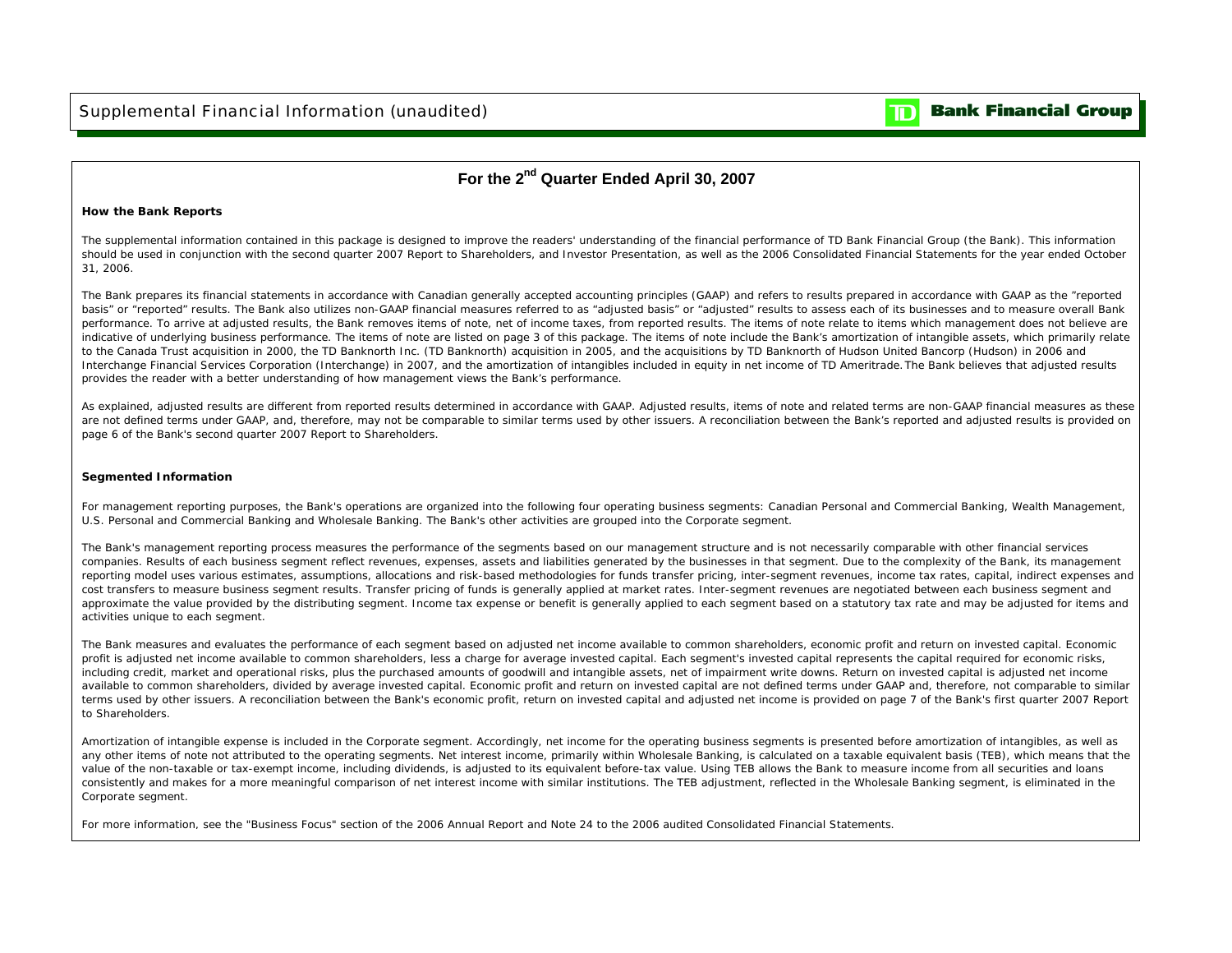

| For the 2nd Quarter Ended April 30, 2007<br><b>Table of Contents</b>      |              |
|---------------------------------------------------------------------------|--------------|
|                                                                           |              |
|                                                                           | Page         |
| <b>Highlights</b>                                                         | 1            |
| <b>Shareholder Value</b>                                                  | $\mathbf{2}$ |
| Adjustment for Items of Note, Net of Income Taxes                         | 3            |
| <b>Segmented Results Summary</b>                                          | 4            |
| <b>Canadian Personal and Commercial Banking Segment</b>                   | 5            |
| <b>Wealth Management Segment</b>                                          | 6            |
| U.S. Personal and Commercial Banking Segment                              | 7            |
| <b>Wholesale Banking Segment</b>                                          | 8            |
| <b>Corporate Segment</b>                                                  | 9            |
| Net Interest Income and Margin                                            | 10           |
| <b>Other Income</b>                                                       | 11           |
| <b>Non-Interest Expenses</b>                                              | 12           |
| <b>Balance Sheet</b>                                                      | 13           |
| <b>Unrealized Gain (Loss) on Securities</b>                               | 14           |
| <b>Assets under Administration and Management</b>                         | 14           |
| <b>Intangibles and Goodwill</b>                                           | 15           |
| <b>Restructuring Costs</b>                                                | 15           |
| <b>Loan Securitization</b>                                                | 16           |
| <b>Impaired Loans</b>                                                     | 17           |
| Allowance for Credit Losses and Provision for (Reversal of) Credit Losses | 18           |
| Analysis of Change in Shareholders' Equity                                | 19           |
| Change in Accumulated Other Comprehensive Income, net of income taxes     | 20           |
| Analysis of Change in Non-Controlling Interests                           | 21           |
| Analysis of Change in Investment in TD Ameritrade                         | 21           |
| <b>Risk-Weighted Assets and Capital</b>                                   | 22           |

Certain comparative amounts have been reclassified to conform with current period presentation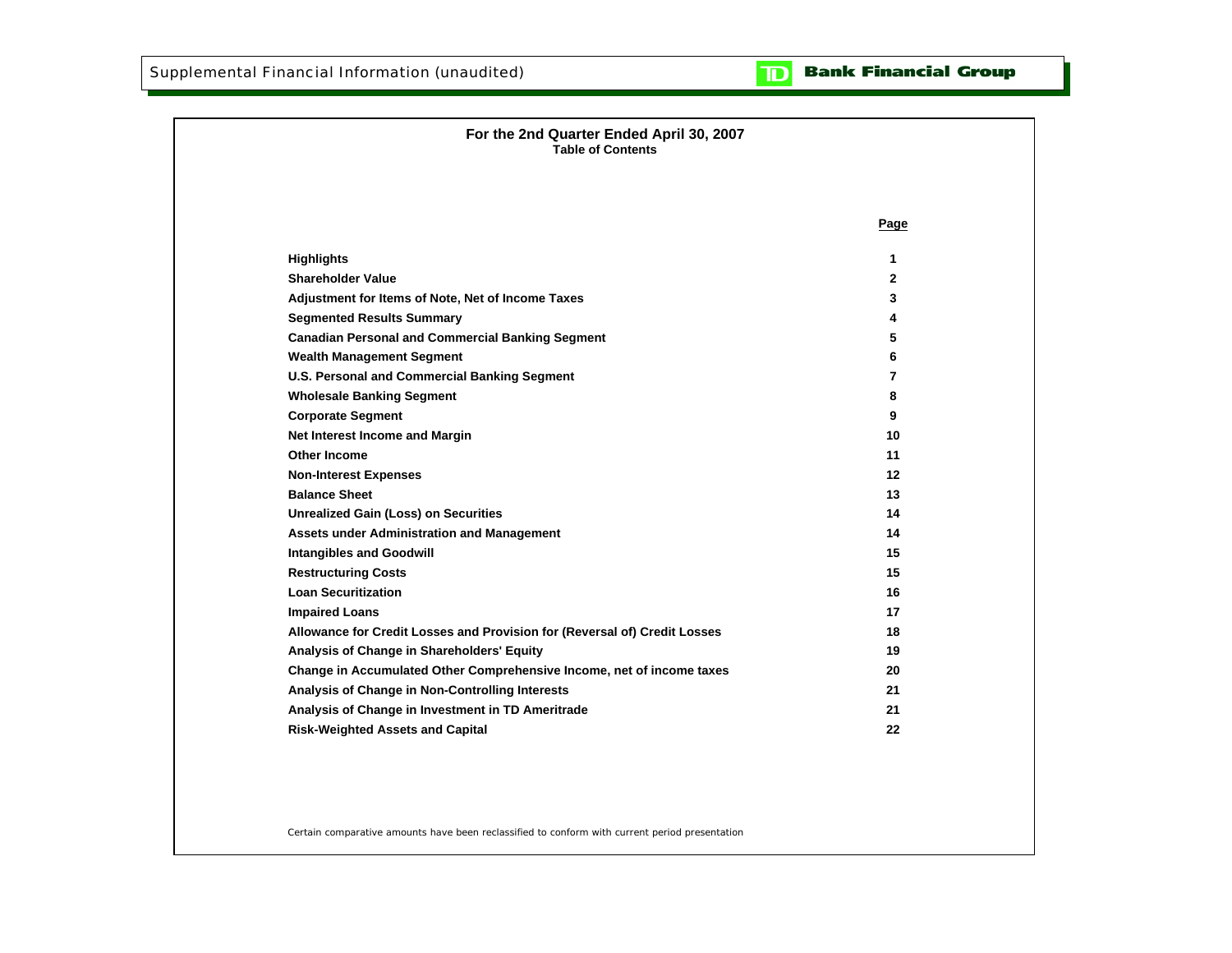### Highlights

| <b>Highlights</b>                                                 |                      |                |            |                  |                |             |          |          |                      |                |           |             | $\overline{\mathbf{D}}$ |    |              | <b>Bank Financial Group</b> |            |                          |
|-------------------------------------------------------------------|----------------------|----------------|------------|------------------|----------------|-------------|----------|----------|----------------------|----------------|-----------|-------------|-------------------------|----|--------------|-----------------------------|------------|--------------------------|
|                                                                   |                      | <b>LINE</b>    |            | 2007             |                |             |          | 2006     |                      |                |           | 2005        |                         |    | Year to Date |                             |            | <b>Full Year</b>         |
| <b>FOR THE PERIOD ENDED</b>                                       |                      |                | Q2         |                  | Q1             | Q4          |          | Q3       | Q2                   | Q <sub>1</sub> | Q4        | Q3          | Q2                      |    | 2007         | 2006                        | 2006       | 2005                     |
| Income statement (\$millions)                                     |                      |                |            |                  |                |             |          |          |                      |                |           |             |                         |    |              |                             |            |                          |
| Net interest income                                               | (page 10)            |                | 1,662      |                  | 1,671          | 1.714<br>\$ | \$       | 1,623    | 1,427<br>\$          | 1,607<br>\$    | 1.641     | 1,563<br>\$ | 1,393<br>S.             |    | 3,333        | \$3,034                     | 6,371      | 6,008<br>\$              |
| Other income                                                      | (page 11)            | $\overline{2}$ | 1,837      |                  | 1,802          | 1,580       |          | 1,665    | 1,691                | 1,797          | 1,442     | 1,535       | 1,517                   |    | 3,639        | 3,488                       | 6,733      | 5,889                    |
| Total revenues                                                    |                      | 3              | 3,499      |                  | 3,473          | 3.294       |          | 3,288    | 3,118                | 3,404          | 3,083     | 3,098       | 2,910                   |    | 6.972        | 6,522                       | 13.104     | 11,897                   |
| Dilution gain on investments, net of costs                        |                      | $\overline{4}$ |            |                  |                |             |          |          | (5)                  | 1,564          |           |             |                         |    |              | 1,559                       | 1,559      |                          |
| Provision for (reversal of) credit losses                         | (page 18)            | 5              | 172        |                  | 163            | 170         |          | 109      | 16                   | 114            | (15)      | 40          | 20                      |    | 335          | 130                         | 409        | 55                       |
| Non-interest expenses                                             | (page 12)            | 6              | 2,252      |                  | 2,189          | 2.187       |          | 2,147    | 2,103                | 2,290          | 2,203     | 2.577       | 2,057                   |    | 4,441        | 4,393                       | 8,727      | 8,782                    |
| Net income before provision for income taxes                      |                      | $\overline{7}$ | 1.075      |                  | 1.121          | 937         |          | 1.032    | 994                  | 2.564          | 895       | 481         | 833                     |    | 2,196        | 3,558                       | 5,527      | 3.060                    |
| Provision for income taxes                                        |                      | 8              | 234        |                  | 218            | 175         |          | 235      | 244                  | 220            | 253       | 12          | 213                     |    | 452          | 464                         | 874        | 699                      |
| Income before non-controlling interests in subsidiaries           |                      | 9              | 841        |                  | 903            | 762         |          | 797      | 750                  | 2,344          | 642       | 469         | 620                     |    | 1,744        | 3,094                       | 4,653      | 2,361                    |
| Non-controlling interests in subsidiaries                         | (page 21)            | 10             | 27         |                  | 47             |             | 48       | 52       | 47                   | 37             | 53        | 58          | 21                      |    | 74           | 84                          | 184        | 132                      |
| Equity in net income of associated company, net of income taxes   | (page 21)            | 11             | 65         |                  | 65             | 48          |          | 51       | 35                   |                |           |             |                         |    | 130          | 35                          | 134        | $\overline{\phantom{a}}$ |
| Net income - reported                                             |                      | 12             | 879        |                  | 921            | 762         |          | 796      | 738                  | 2.307          | 589       | 411         | 599                     |    | 1,800        | 3,045                       | 4,603      | 2,229                    |
| Adjustment for items of note, net of income taxes                 | (page <sub>3</sub> ) | 13             | 116        |                  | 88             | 113         |          | 90       | 42                   | (1, 472)       | 176       | 328         | 73                      |    | 204          | (1, 430)                    | (1, 227)   | 632                      |
| Net income - adjusted                                             |                      | 14             | 995        |                  | 1,009          | 875         |          | 886      | 780                  | 835            | 765       | 739         | 672                     |    | 2,004        | 1,615                       | 3,376      | 2,861                    |
| Preferred dividends                                               |                      | 15             |            | $\overline{7}$   | 6              |             | 5        | 6        | 6                    | 5              |           |             |                         |    | 13           | 11                          | 22         |                          |
| Net income available to common shareholders - adjusted            |                      | 16             | 988        |                  | 1.003          | 870         | \$       | 880      | 774<br>\$.           | 830<br>\$.     | 765       | 739<br>\$.  | 672<br>-S               |    | 1.991        | \$1,604                     | 3.354      | \$2.861                  |
| Per common share <sup>1</sup> and average number of shares        |                      |                |            |                  |                |             |          |          |                      |                |           |             |                         |    |              |                             |            |                          |
| Basic net income<br>- reported                                    |                      | 17             | 1.21       |                  | 1.27           | 1.05        | \$       | 1.10     | 1.02<br>S.           | 3.23<br>£.     | .83       | .58<br>\$   | .87<br>\$.              |    | 2.49         | \$4.25                      | 6.39       | 3.22                     |
| - adjusted                                                        |                      | 18             | 1.37       |                  | 1.40           | 1.21        |          | 1.22     | 1.10                 | 1.16           | 1.08      | 1.04        | 1.00                    |    | 2.77         | 2.27                        | 4.70       | 4.17                     |
| - reported<br>Diluted net income                                  |                      | 19             | 1.20       |                  | 1.26           | 1.04        |          | 1.09     | 1.01                 | 3.20           | .82       | .58         | .86                     |    | 2.46         | 4.21                        | 6.34       | 3.20                     |
| - adjusted                                                        |                      | 20             | 1.36       |                  | 1.38           | 1.20        |          | 1.21     | 1.09                 | 1.15           | 1.06      | 1.04        | 1.00                    |    | 2.74         | 2.25                        | 4.66       | 4.14                     |
| Average number of common shares outstanding<br>- basic (millions) |                      | 21             | 719.1      |                  | 718.3          | 719.7       |          | 719.1    | 715.7                | 712.5          | 710.0     | 707.6       | 690.8                   |    | 718.7        | 714.1                       | 716.8      | 691.3                    |
| - diluted                                                         |                      | 22             | 725.9      |                  | 724.9          | 726.0       |          | 724.7    | 722.5                | 718.9          | 716.1     | 713.4       | 696.1                   |    | 725.4        | 720.7                       | 723.0      | 696.9                    |
| Balance sheet (\$billions)                                        |                      |                |            |                  |                |             |          |          |                      |                |           |             |                         |    |              |                             |            |                          |
| <b>Total assets</b>                                               | (page 13)            | 23             | 396.7      |                  | 408.2          | 392.9       | \$       | 385.8    | \$<br>388.6          | 384.4<br>\$.   | 365.2     | \$<br>368.4 | 359.5<br>\$             | Ŝ. | 396.7        | \$388.6                     | 392.9      | 365.2<br>\$              |
| Total shareholders' equity                                        | (page 19)            | 24             | 21.8       |                  | 21.0           | 19.6        |          | 19.4     | 19.3                 | 18.5           | 15.9      | 15.8        | 15.6                    |    | 21.8         | 19.3                        | 19.6       | 15.9                     |
| Unrealized gain on securities <sup>2, 3</sup> (\$millions)        | (page 14)            | 25             | 1,027      |                  | 990            | 774         |          | 707      | 706                  | 806            | 750       | 733         | 550                     |    | 1,027        | 706                         | 774        | 750                      |
| <b>Capital and Risk Metrics (\$billions)</b>                      |                      |                |            |                  |                |             |          |          |                      |                |           |             |                         |    |              |                             |            |                          |
| Risk-weighted assets (RWA)                                        | (page 22)            | 26             | 149.4      |                  | 149.1          | 141.9       | \$       | 139.1    | \$.<br>135.8         | 135.9<br>\$    | 130.0     | 130.5<br>\$ | 127.6<br>S              |    | 149.4        | \$135.8                     | 141.9      | \$<br>130.0              |
| Tier 1 capital                                                    | (page 22)            | 27             | 14.7       |                  | 17.7           | 17.1        |          | 16.8     | 16.4                 | 16.1           | 13.1      | 13.1        | 12.8                    |    | 14.7         | 16.4                        | 17.1       | 13.1                     |
| Tangible common equity                                            | (page 22)            | 28             | 10.5       |                  | 13.4           | 12.9        |          | 12.7     | 12.3                 | 12.0           | 9.6       | 9.1         | 8.8                     |    | 10.5         | 12.3                        | 12.9       | 9.6                      |
| Tier 1 capital ratio                                              | (page 22)            | 29             |            | 9.8 <sub>9</sub> | 11.9%          |             | 12.0%    | 12.1%    | 12.1 %               | 11.9%          | 10.1%     | 10.0%       | 10.0%                   |    | 9.8%         | 12.1 %                      | 12.0%      | 10.1%                    |
| Total capital ratio                                               | (page 22)            | 30             | 12.3       |                  | 14.1           | 13.1        |          | 13.2     | 14.1                 | 13.8           | 13.2      | 13.3        | 13.4                    |    | 12.3         | 14.1                        | 13.1       | 13.2                     |
| Tangible common equity as a percentage of RWA                     | (page 22)            | 31             | 7.0        |                  | 9.0            | 9.1         |          | 9.1      | 9.0                  | 8.8            | 7.4       | 7.0         | 6.9                     |    | 7.0          | 9.0                         | 9.1        | 7.4                      |
| After-tax impact of 1% increase in interest rates on              |                      |                |            |                  |                |             |          |          |                      |                |           |             |                         |    |              |                             |            |                          |
| Common shareholders' equity (\$millions)                          |                      | 32             | (33)<br>\$ | \$               | 5              | (20)<br>S   | £.       | (14)     | $\overline{2}$<br>-S | \$<br>5        | (61)<br>S | (66)<br>\$  | (156)<br>\$.            | \$ | (33)         | $\overline{2}$              | \$<br>(20) | (61)<br>- \$             |
| Annual net income (\$millions)                                    |                      | 33             | (10)       |                  | $\overline{2}$ |             | (4)      |          | 12                   | 15             | (20)      | (19)        | (6)                     |    | (10)         | 12                          | (4)        | (20)                     |
| Net impaired loans (\$millions)                                   | (page 17)            | 34             | (824)      |                  | (904)          | (906)       |          | (922)    | (942)                | (993)          | (944)     | (928)       | (928)                   |    | (824)        | (942)                       | (906)      | (944)                    |
| Net impaired loans as a % of net loans                            | (page 17)            | 35             |            | (.5)%            | (.5)%          |             | $(.5)$ % | $(.6)$ % | $(.6)$ %             | (.6)%          | $(.6)$ %  | $(.6)$ %    | (.6)                    |    | (.5)%        | $(.6)$ %                    | (.5)%      | $(0.6)$ %                |
| Provision for credit losses as a % of net average loans           |                      | 36             | .41        |                  | .38            |             | .40      | .26      | .04                  | .29            | (.04)     | .10         | .06                     |    | .39          | .16                         | .25        | .04                      |
| Rating of senior debt: Moody's                                    |                      | 37             | Aaa        |                  | Aa3            | Aa3         |          | Aa3      | Aa3                  | Aa3            | Aa3       | Aa3         | АаЗ                     |    | Aaa          | Aa3                         | Aa3        | Aa3                      |
| Standard and Poor's                                               |                      | 38             | AA-        |                  | A+             |             | $A+$     | $A+$     | A+                   | A+             | $A+$      | $A+$        | A+                      |    | AA-          | A+                          | A+         | A+                       |
|                                                                   |                      |                |            |                  |                |             |          |          |                      |                |           |             |                         |    |              |                             |            |                          |

1 Earnings per share (EPS) is computed by dividing income by the weighted average number of shares outstanding during the period. As a result, the sum of the quarterly EPS figures may not equal the year-to-date EPS.

 $2$  Excludes debt security positions which are managed as part of hedged portfolios.

<sup>3</sup> Includes unrealized gains on available-for-sale securities which are included in other comprehensive income.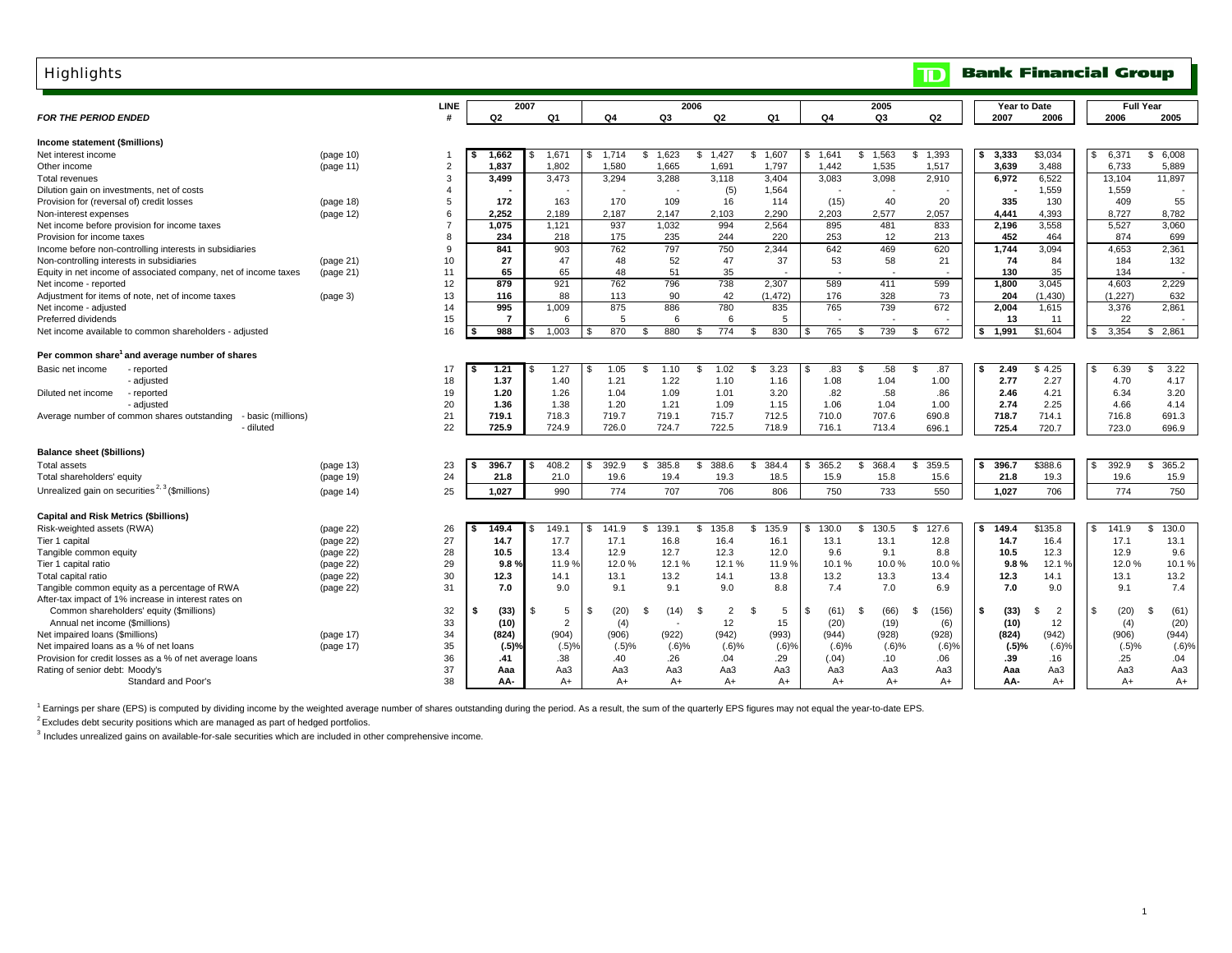### Shareholder Value

|                                                                     | <b>LINE</b> |              | 2007           |              |              | 2006           |                |                | 2005           |                                                                                                                                                                                                                                                                                                                                              |              | Year to Date |              | <b>Full Year</b> |
|---------------------------------------------------------------------|-------------|--------------|----------------|--------------|--------------|----------------|----------------|----------------|----------------|----------------------------------------------------------------------------------------------------------------------------------------------------------------------------------------------------------------------------------------------------------------------------------------------------------------------------------------------|--------------|--------------|--------------|------------------|
| <b>FOR THE PERIOD ENDED</b>                                         | #           | Q2           | Q <sub>1</sub> | Q4           | Q3           | Q <sub>2</sub> | Q <sub>1</sub> | Q <sub>4</sub> | Q <sub>3</sub> | Q <sub>2</sub>                                                                                                                                                                                                                                                                                                                               | 2007         | 2006         | 2006         | 2005             |
| <b>Business performance (\$millions)</b>                            |             |              |                |              |              |                |                |                |                |                                                                                                                                                                                                                                                                                                                                              |              |              |              |                  |
| Net income available to common shareholders                         |             | 872          | 915            | 757<br>£     | 790<br>\$    | 732<br>\$      | 2,302<br>\$.   | 589            | 411            | 599                                                                                                                                                                                                                                                                                                                                          | 1.787        | \$3,034      | \$4.581      | 2.229<br>\$.     |
| Economic profit <sup>1</sup>                                        | 2           | 421          | 442            | 326          | 347          | 271            | 353            | 279            | 258            | 242                                                                                                                                                                                                                                                                                                                                          | 864          | 629          | 1.309        | 1.062            |
| Average common equity                                               | 3           | 20.940       | 19.969         | 19.069       | 18.692       | 18.183         | 16.476         | 15.755         | 15,693         | 14,298                                                                                                                                                                                                                                                                                                                                       | 20,435       | 17,227       | 17.983       | 14,600           |
| Average invested capital <sup>2</sup>                               |             | 24,724       | 23,684         | 22,710       | 22,270       | 21,694         | 19,908         | 19,103         | 18,952         | 17,464                                                                                                                                                                                                                                                                                                                                       | 24,185       | 20,698       | 21,523       | 17,813           |
| Return on common equity                                             | 5           | 17.1%        | 18.2 %         | 15.7%        | 16.8%        | 16.5%          | 55.4 %         | 14.8%          | 10.4%          | 17.2 %                                                                                                                                                                                                                                                                                                                                       | 17.6%        | 35.5 %       | 25.5%        | 15.3%            |
| Adjusted return on common equity <sup>3</sup>                       | 6           | 19.4         | 19.9           | 18.1         | 18.7         | 17.5           | 20.0           | 19.3           | 18.7           | 19.3                                                                                                                                                                                                                                                                                                                                         | 19.6         | 18.8         | 18.7         | 19.6             |
| Return on tangible common equity <sup>4</sup>                       |             | 38.3         | 38.2           | 35.6         | 38.1         | 37.0           | 43.3           | 44.1           | 45.2           | 31.1                                                                                                                                                                                                                                                                                                                                         | 38.2         | 40.2         | 38.6         | 36.8             |
| Return on invested capital <sup>5</sup>                             | 8           | 16.4         | 16.8           | 15.2         | 15.7         | 14.6           | 16.5           | 15.9           | 15.5           | 15.8                                                                                                                                                                                                                                                                                                                                         | 16.6         | 15.6         | 15.6         | 16.1             |
| Return on risk-weighted assets <sup>6</sup>                         | 9           | 2.72         | 2.74           | 2.46         | 2.54         | 2.34           | 2.48           | 2.33           | 2.27           | 2.39                                                                                                                                                                                                                                                                                                                                         | 2.74         | 2.42         | 2.46         | 2.42             |
| Efficiency ratio                                                    | 10          | 64.4         | 63.0           | 66.4         | 65.3         | 67.6           | 46.1           | 71.5           | 83.2           | 70.7                                                                                                                                                                                                                                                                                                                                         | 63.7         | 54.4         | 59.5         | 73.8             |
| Effective tax rate                                                  | 11          | 21.8         | 19.4           | 18.7         | 22.8         | 24.5           | 8.6            | 28.3           | 2.5            | 25.6                                                                                                                                                                                                                                                                                                                                         | 20.6         | 13.0         | 15.8         | 22.8             |
| Net interest margin                                                 | 12          | 2.03         | 1.97           | 2.12         | 2.05         | 1.84           | 2.07           | 2.14           | 2.05           | 2.05                                                                                                                                                                                                                                                                                                                                         | 2.00         | 1.96         | 2.02         | 2.09             |
| Average number of full-time equivalent staff                        | 13          | 51,037       | 51,185         | 51,282       | 51,400       | 50.484         | 51,400         | 51,427         | 51,326         | 50,941                                                                                                                                                                                                                                                                                                                                       | 51,113       | 50,950       | 51.147       | 50,991           |
| Number of domestic retail outlets at period end <sup>7</sup>        | 14          | 1.082        | 1.075          | 1,073        | 1,051        | 1,052          | 1,050          | 1,048          | 1,034          | 1,033                                                                                                                                                                                                                                                                                                                                        | 1,082        | 1,052        | 1.073        | 1,048            |
| Number of U.S. retail outlets at period end <sup>7</sup>            | 15          | 633          | 613            | 618          | 620          | 630            | 425            | 425            | 424            | 424                                                                                                                                                                                                                                                                                                                                          | 633          | 630          | 618          | 425              |
| Number of retail brokerage offices at period end                    | 16          | 209          | 207            | 208          | 206          | 204            | 177            | 329            | 329            | 329                                                                                                                                                                                                                                                                                                                                          | 209          | 204          | 208          | 329              |
|                                                                     |             |              |                |              |              |                |                |                |                |                                                                                                                                                                                                                                                                                                                                              |              |              |              |                  |
| Common share performance                                            |             |              |                |              |              |                |                |                |                |                                                                                                                                                                                                                                                                                                                                              |              |              |              |                  |
| Closing market price                                                | 17          | 67.80        | 69.88<br>\$.   | 65.10<br>\$  | 57.75<br>\$. | \$<br>62.45    | 60.65<br>\$.   | 55.70<br>Я.    | 55.90          | 50.34                                                                                                                                                                                                                                                                                                                                        | 67.80        | \$62.45      | \$65.10      | \$55.70          |
| Book value per common share                                         | 18          | 29.66        | 28.64          | 26.77        | 26.36        | 26.24          | 25.25          | 22.29          | 22.25          | 22.06                                                                                                                                                                                                                                                                                                                                        | 29.66        | 26.24        | 26.77        | 22.29            |
| Closing market price to book value                                  | 19          | 2.29         | 2.44           | 2.43         | 2.19         | 2.38           | 2.40           | 2.50           | 2.51           | 2.28                                                                                                                                                                                                                                                                                                                                         | 2.29         | 2.38         | 2.43         | 2.50             |
| - reported<br>Price earnings ratio                                  | 20          | 14.8         | 15.9           | 10.3         | 9.4          | 11.1           | 11.1           | 17.4           | 17.0           | 14.1                                                                                                                                                                                                                                                                                                                                         | 14.8         | 11.1         | 10.3         | 17.4             |
| - adjusted                                                          | 21          | 13.2         | 14.3           | 14.0         | 12.8         | 14.4           | 14.3           | 13.5           | 14.0           | 13.0                                                                                                                                                                                                                                                                                                                                         | 13.2         | 14.4         | 14.0         | 13.5             |
| Total market return on common shareholders' investment <sup>9</sup> | 22          | 11.8%        | 18.6%          | 20.3%        | 6.4%         | 27.7%          | 29.8%          | 17.2%          | 30.0%          | 16.7%                                                                                                                                                                                                                                                                                                                                        | 11.8%        | 27.7%        | 20.3%        | 17.2%            |
| Number of common shares outstanding (millions)                      | 23          | 719.9        | 719.0          | 717.4        | 720.8        | 718.8          | 714.7          | 711.8          | 709.0          | 706.7                                                                                                                                                                                                                                                                                                                                        | 719.9        | 718.8        | 717.4        | 711.8            |
| Total market capitalization (\$billions)                            | 24          | 48.8         | 50.2<br>l \$   | \$<br>46.7   | 41.6<br>\$.  | 44.9<br>\$     | 43.3<br>\$     | 39.6<br>\$     | 39.6<br>-S     | 35.6<br>- \$                                                                                                                                                                                                                                                                                                                                 | 48.8<br>S    | \$<br>44.9   | \$46.7       | 39.6<br>\$       |
| Dividend performance                                                |             |              |                |              |              |                |                |                |                |                                                                                                                                                                                                                                                                                                                                              |              |              |              |                  |
|                                                                     |             |              | 0.48           | 0.48         |              | 0.44           |                |                | 0.40           |                                                                                                                                                                                                                                                                                                                                              | 1.01         |              | \$1.78       |                  |
| Dividend per common share<br>Dividend yield <sup>10</sup>           | 25          | 0.53         | \$             | -9           | \$<br>0.44   | \$             | 0.42<br>£.     | 0.42           |                | 0.40                                                                                                                                                                                                                                                                                                                                         |              | \$<br>0.86   |              | \$<br>1.58       |
|                                                                     | 26          | 2.8%         | 2.7%           | 2.8%         | 2.9%         | 2.6%           | 2.8%           | 2.8%           | 2.8%           | 2.9%                                                                                                                                                                                                                                                                                                                                         | 2.8%         | 2.7%         | 2.9%         | 3.0%             |
| Common dividend payout ratio - reported<br>- adjusted               | 27<br>28    | 43.8<br>38.7 | 37.7<br>34.4   | 45.8<br>39.9 | 40.0<br>35.9 | 43.0<br>40.7   | 13.0<br>36.1   | 50.6<br>39.0   | 68.9<br>38.3   | 46.9<br>41.8                                                                                                                                                                                                                                                                                                                                 | 40.7<br>36.5 | 20.3<br>38.3 | 27.9<br>38.1 | 49.3<br>38.4     |
|                                                                     |             |              |                |              |              |                |                |                |                |                                                                                                                                                                                                                                                                                                                                              |              |              |              |                  |
| $1$ Esconario profit in adjusts                                     |             |              |                |              |              |                |                |                |                | $f_{\text{max}}$ : $f_{\text{max}}$ and $f_{\text{max}}$ is $f_{\text{max}}$ and $f_{\text{max}}$ and $f_{\text{max}}$ and $f_{\text{max}}$ and $f_{\text{max}}$ and $f_{\text{max}}$ and $f_{\text{max}}$ and $f_{\text{max}}$ and $f_{\text{max}}$ and $f_{\text{max}}$ and $f_{\text{max}}$ and $f_{\text{max}}$ and $f_{\text{max}}$ and |              |              |              |                  |

Economic profit is adjusted net income available to common shareholders less a charge for average invested capital. The rate charged for invested capital is 9.4% in 2007, 9.5% in 2006 and 10.1% in 2005.

 $<sup>2</sup>$  Invested capital is common shareholders' equity plus the cumulative after-tax amount of purchased intangible assets amortized as of the reporting date.</sup>

<sup>3</sup> Adjusted return on common equity is adjusted net income available to common shareholders divided by average common equity.

<sup>4</sup> Return on tangible common equity is adjusted net income available to common shareholders divided by average common equity less average goodwill and intangibles.

 $<sup>5</sup>$  Return on invested capital is adjusted net income available to common shareholders divided by average invested capital.</sup>

 $6$  Return on risk-weighted assets is adjusted net income available to common shareholders divided by average RWA.

<sup>7</sup> Includes retail bank outlets, private client centre branches, and estates and trusts branches.

<sup>8</sup> Closing common share price divided by diluted net income per common share for trailing 4 quarters.

<sup>9</sup> Total shareholder return includes the year over year change in share price and assumes that dividends received were invested in additional common shares.

 $10$  Dividends per common share for trailing 4 quarters divided by average of high and low common share prices for the period.

#### **Bank Financial Group**  $\mathbf{D}$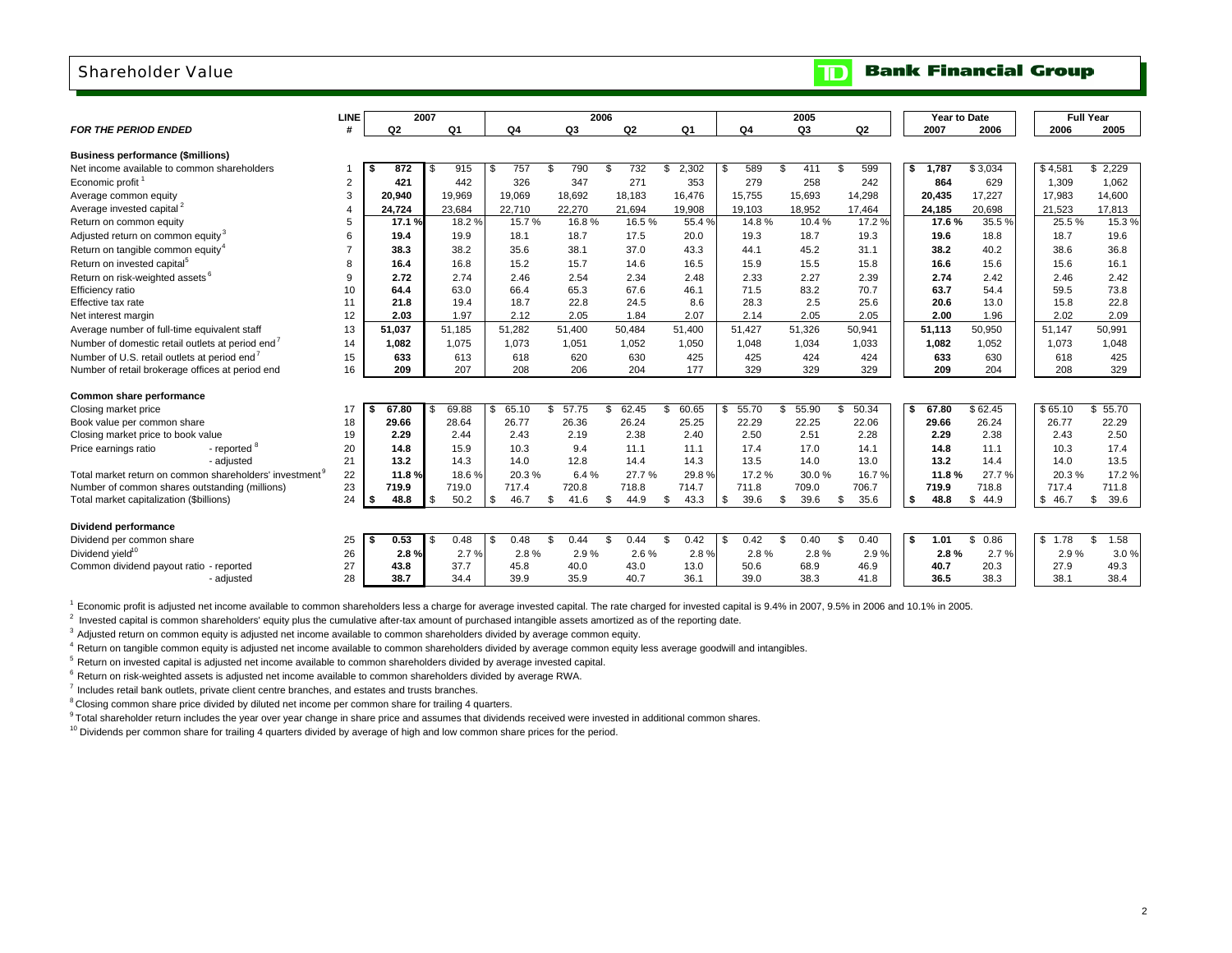### Adjustment for Items of Note, net of income taxes<sup>1</sup>

#### **Bank Financial Group**  $\mathbf{D}$

|                                                                                                                                               | <b>LINE</b>    |        | 2007 |      |    |              |    | 2006         |                    |                   |      |              | 2005                     |      |                          |      |       | Year to Date   |     | <b>Full Year</b>         |      |                          |
|-----------------------------------------------------------------------------------------------------------------------------------------------|----------------|--------|------|------|----|--------------|----|--------------|--------------------|-------------------|------|--------------|--------------------------|------|--------------------------|------|-------|----------------|-----|--------------------------|------|--------------------------|
| <b>FOR THE PERIOD ENDED</b>                                                                                                                   |                | Q2     |      | Q1   |    | Q4           | Q3 |              | Q2                 | Q1                |      | Q4           | Q <sub>3</sub>           |      | Q2                       |      | 2007  | 2006           |     | 2006                     | 2005 |                          |
|                                                                                                                                               |                |        |      |      |    |              |    |              |                    |                   |      |              |                          |      |                          |      |       |                |     |                          |      |                          |
| Items of note affecting net income (\$ millions)                                                                                              |                |        |      |      |    |              |    |              |                    |                   |      |              |                          |      |                          |      |       |                |     |                          |      |                          |
| Amortization of intangibles                                                                                                                   |                | 80     |      | 83   | Ŧ  | 87<br>\$.    |    | 61<br>\$     | 86                 | 82<br>\$.         | \$   | 86           | 91                       | \$   | 90                       | \$   | 163   | 168<br>\$      | -35 | 316                      | . ፍ  | 354                      |
| Dilution gain on Ameritrade transaction, net of costs                                                                                         | $\overline{2}$ |        |      |      |    |              |    |              | 5                  | (1,670)           |      |              |                          |      | $\overline{\phantom{a}}$ |      |       | (1,665)        |     | (1,665)                  |      |                          |
| Dilution loss on the acquisition of Hudson by TD Banknorth                                                                                    | 3              |        |      |      |    |              |    |              |                    | 72                |      |              |                          |      |                          |      |       | 72             |     | 72                       |      |                          |
| Wholesale Banking restructuring charge                                                                                                        |                |        |      |      |    |              |    |              |                    | 35                |      |              | 10                       |      | 15                       |      |       | 35             |     | 35                       |      | 29                       |
| Balance Sheet restructuring charge in TD Banknorth                                                                                            | 5              |        |      |      |    |              |    |              |                    | 19                |      |              |                          |      |                          |      |       | 19             |     | 19                       |      |                          |
| TD Banknorth restructuring, privatization and merger-related charges <sup>2</sup><br>Change in fair value of credit default swaps hedging the | 6              | 43     |      |      |    |              |    |              |                    |                   |      |              |                          |      |                          |      | 43    |                |     |                          |      |                          |
| corporate loan book <sup>3</sup>                                                                                                              |                | (7)    |      | 5    |    |              |    | 5            | (10)               | (10)              |      | (7)          | 12                       |      | (33)                     |      | (2)   | (20)           |     | (7)                      |      | (17)                     |
| Non-core portfolio loan loss recoveries (sectoral related)                                                                                    | 8              |        |      |      |    |              |    |              |                    |                   |      | (60)         | (23)                     |      | (24)                     |      |       |                |     |                          |      | (127)                    |
| Tax charge related to reorganizations                                                                                                         | 9.             |        |      |      |    |              |    |              |                    | ٠                 |      | 138          | $\overline{\phantom{a}}$ |      | 25                       |      |       |                |     | $\overline{\phantom{a}}$ |      | 163                      |
| Other tax items                                                                                                                               | 10             |        |      |      |    |              |    | 24           |                    |                   |      | (68)         | (30)                     |      |                          |      |       |                |     | 24                       |      | (98)                     |
| Loss on structured derivative portfolios                                                                                                      | 11             |        |      |      |    |              |    |              |                    |                   |      | 70           | 30                       |      |                          |      |       |                |     |                          |      | 100                      |
| Preferred share redemption                                                                                                                    | 12             |        |      |      |    |              |    |              |                    |                   |      | 13           |                          |      |                          |      |       |                |     |                          |      | 13                       |
| Initial set up of specific allowance for credit card and overdraft loans                                                                      | 13             |        |      |      |    | 18           |    |              |                    |                   |      |              |                          |      |                          |      |       |                |     | 18                       |      |                          |
| General allowance release                                                                                                                     | 14             |        |      |      |    |              |    |              | (39)               |                   |      |              |                          |      |                          |      |       | (39)           |     | (39)                     |      | (23)                     |
| Litigation charge                                                                                                                             | 15             |        |      |      |    |              |    |              |                    |                   |      |              | 238                      |      |                          |      |       |                |     |                          |      | 238                      |
| Total                                                                                                                                         | 16             | 116    | \$   | 88   | \$ | 113<br>\$    |    | 90<br>-\$    | 42                 | \$(1,472)         | l \$ | 176<br>\$    | 328                      | \$   | 73                       | \$   | 204   | \$(1,430)      | \$  | (1, 227)                 | \$   | 632                      |
|                                                                                                                                               |                |        |      |      |    |              |    |              |                    |                   |      |              |                          |      |                          |      |       |                |     |                          |      |                          |
| Items of note affecting diluted earnings per share (\$) <sup>4</sup>                                                                          |                |        |      |      |    |              |    |              |                    |                   |      |              |                          |      |                          |      |       |                |     |                          |      |                          |
| Amortization of intangibles                                                                                                                   | 17             | 0.11   | \$.  | 0.11 |    | $0.12$ \$    |    | 0.08<br>- \$ | $0.11 \text{ }$ \$ |                   |      | $0.12$ \$    | $0.12$ \$                |      | 0.13                     | \$   | 0.22S | 0.23           | \$  | 0.42                     | -S   | 0.51                     |
| Dilution gain on Ameritrade transaction, net of costs                                                                                         | 18             |        |      |      |    |              |    |              | 0.01               | (2.32)            |      |              |                          |      | $\overline{\phantom{a}}$ |      |       | (2.31)         |     | (2.30)                   |      | $\overline{\phantom{a}}$ |
| Dilution loss on the acquisition of Hudson by TD Banknorth                                                                                    | 19             |        |      |      |    |              |    |              |                    | 0.10              |      |              |                          |      |                          |      |       | 0.10           |     | 0.10                     |      |                          |
| Wholesale Banking restructuring charge                                                                                                        | 20             |        |      |      |    |              |    |              |                    | 0.05              |      |              | 0.02                     |      | 0.02                     |      |       | 0.05           |     | 0.05                     |      | 0.04                     |
| Balance Sheet restructuring charge in TD Banknorth                                                                                            | 21             |        |      |      |    |              |    |              |                    | 0.03              |      |              |                          |      |                          |      |       | 0.03           |     | 0.03                     |      |                          |
| TD Banknorth restructuring, privatization and merger-related charges <sup>2</sup><br>Change in fair value of credit default swaps hedging the | 22             | 0.06   |      |      |    |              |    |              |                    |                   |      |              |                          |      | $\blacksquare$           |      | 0.06  | $\blacksquare$ |     |                          |      |                          |
| corporate loan book <sup>3</sup>                                                                                                              | 23             | (0.01) |      | 0.01 |    | 0.01         |    | 0.01         | (0.01)             | (0.02)            |      | (0.01)       | 0.02                     |      | (0.05)                   |      |       | (0.03)         |     | (0.01)                   |      | (0.02)                   |
| Non-core portfolio loan loss recoveries (sectoral related)                                                                                    | 24             |        |      |      |    |              |    |              |                    |                   |      | (0.08)       | (0.03)                   |      | (0.03)                   |      |       |                |     |                          |      | (0.17)                   |
| Tax charge related to reorganizations                                                                                                         | 25             |        |      |      |    |              |    |              |                    |                   |      | 0.19         | $\overline{\phantom{a}}$ |      | 0.04                     |      |       |                |     |                          |      | 0.23                     |
| Other tax items <sup>5</sup>                                                                                                                  | 26             |        |      |      |    |              |    | 0.03         |                    | $\blacksquare$    |      | (0.10)       | (0.04)                   |      |                          |      |       |                |     | 0.03                     |      | (0.14)                   |
| Loss on structured derivative portfolios                                                                                                      | 27             |        |      |      |    |              |    |              |                    |                   |      | 0.10         | 0.04                     |      |                          |      |       |                |     |                          |      | 0.14                     |
| Preferred share redemption                                                                                                                    | 28             |        |      |      |    |              |    |              |                    |                   |      | 0.02         |                          |      |                          |      |       |                |     |                          |      | 0.02                     |
| Initial set up of specific allowance for credit card and overdraft loans                                                                      | 29             |        |      |      |    | 0.03         |    |              |                    |                   |      |              |                          |      |                          |      |       |                |     | 0.03                     |      | $\overline{\phantom{0}}$ |
| General allowance release                                                                                                                     | 30             |        |      |      |    |              |    |              | (0.05)             |                   |      |              |                          |      |                          |      |       | (0.05)         |     | (0.05)                   |      | (0.03)                   |
| Litigation charge                                                                                                                             | 31             |        |      |      |    |              |    |              |                    |                   |      |              | 0.33                     |      |                          |      |       |                |     | $\sim$                   |      | 0.33                     |
| TD Ameritrade timing impact                                                                                                                   | 32             |        |      |      |    |              |    |              | 0.02               |                   |      |              |                          |      |                          |      |       | 0.02           |     | 0.02                     |      |                          |
| Banknorth timing impact                                                                                                                       | 33             |        |      |      |    |              |    |              |                    |                   |      |              |                          |      | 0.03                     |      |       |                |     |                          |      | 0.03                     |
| Total                                                                                                                                         | 34             | 0.16   | \$   | 0.12 | \$ | 0.16<br>- \$ |    | 0.12<br>- \$ | 0.08               | $(2.05)$ \$<br>\$ |      | 0.24<br>- \$ | 0.46                     | - \$ | 0.14                     | - \$ | 0.28  | (1.96)<br>\$   | \$  | (1.68)                   | - \$ | 0.94                     |
|                                                                                                                                               |                |        |      |      |    |              |    |              |                    |                   |      |              |                          |      |                          |      |       |                |     |                          |      |                          |

<sup>1</sup> The adjustment for items of note, net of income taxes, is removed from reported earnings to compute adjusted earnings.

<sup>2</sup> The TD Banknorth restructuring, privatization and merger-related charges include the following: \$39 million TD Banknorth restructuring, privatization and merger-related charges included in U.S. Personal and Commercial (for details, see footnote 3 on page 7 and the reconciliation of non-GAAP financial measures table in the second quarter 2007 Report to Shareholders); and \$4 million restructuring charge related to the transfer of function TD Bank USA to TD Banknorth, included in the Corporate segment.

<sup>3</sup> The Bank purchases credit default swaps (CDS) to hedge the credit risk in Wholesale Banking's corporate lending portfolio. These CDS do not qualify for hedge accounting treatment and, therefore, they are measured at fa with changes in fair value recognized in current period's earnings. The related loans are accounted for at amortized cost. Management believes that this asymmetry in the accounting treatment between CDS and loans would res in periodic profit and loss volatility which is not indicative of the economics of the corporate loan portfolio or the underlying business performance in Wholesale Banking. As a result, the CDS are accounted for on an accr the Wholesale Banking segment and the gains and losses on the CDS, in excess of the accrued cost, are reported in the Corporate segment. Adjusted earnings excludes the gains and losses on the CDS in excess of the accrued cost. Prior to Q1 2007, this item was described as "Hedging impact due to AcG-13". As part of the adoption of the new financial instruments standards, the guidance under Accounting Guideline 13: Hedging Relationships (AcGreplaced by Canadian Institute of Chartered Accountants (CICA) Handbook Section 3865, Hedges.

<sup>4</sup> EPS impact is computed by dividing items of note by the weighted average number of shares outstanding during the period. As a result, the sum of the quarterly EPS impact may not equal the year-to-date EPS impact.

 $5$  For 2006, the impact of future tax decreases of \$24 million (3 cents per share) on adjusted earnings is included in "Other tax items".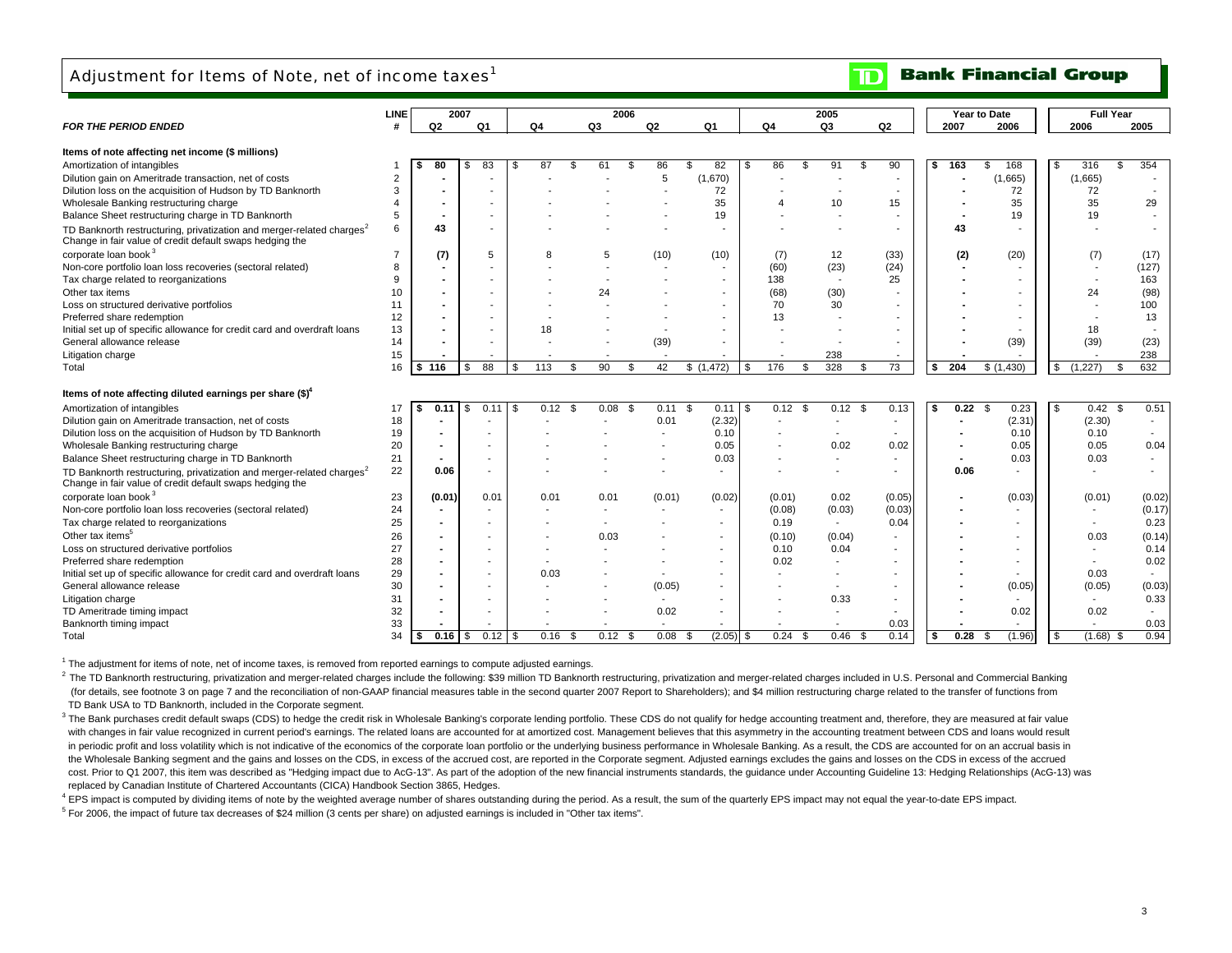## Segmented Results Summary

**TD** Bank Financial Group

### **RESULTS OF OPERATIONS(\$millions)**

|                                           | <b>LINE</b>    |      |                | 2007 |       |       |           | 2006 |                |    |                |    |                | 2005      |    |       | Year to Date |           |      | <b>Full Year</b> |          |
|-------------------------------------------|----------------|------|----------------|------|-------|-------|-----------|------|----------------|----|----------------|----|----------------|-----------|----|-------|--------------|-----------|------|------------------|----------|
| <b>FOR THE PERIOD ENDED</b>               |                |      | Q <sub>2</sub> |      | Q1    | Q4    | Q3        |      | Q <sub>2</sub> |    | Q <sub>1</sub> |    | Q <sub>4</sub> | Q3        |    | Q2    | 2007         | 2006      |      | 2006             | 2005     |
| Net income - adjusted (where applicable)  |                |      |                |      |       |       |           |      |                |    |                |    |                |           |    |       |              |           |      |                  |          |
| Canadian Personal and Commercial Banking  |                | I \$ | 540            | S.   | 544   | 501   | 524       |      | 465            | ۹  | 476            | -S | 443            | 434       | ደ  | 401   | \$<br>1,084  | \$<br>941 | - \$ | .966             | \$1.702  |
| Wealth Management                         | $\overline{2}$ |      | 197            |      | 186   | 148   | 152       |      | 152            |    | 138            |    | 136            | 99        |    | 99    | 383          | 290       |      | 590              | 432      |
| U.S. Personal and Commercial Banking      | 3              |      | 62             |      | 64    | 63    | 68        |      | 59             |    | 65             |    | 69             | 70        |    | 19    | 126          | 124       |      | 255              | 158      |
| <b>Total Retail</b>                       |                |      | 799            |      | 794   | 712   | 744       |      | 676            |    | 679            |    | 648            | 603       |    | 519   | 1,593        | 1,355     |      | 2,811            | 2,292    |
| <b>Wholesale Banking</b>                  | 5              |      | 217            |      | 197   | 146   | 179       |      | 140            |    | 199            |    | 115            | 130       |    | 165   | 414          | 339       |      | 664              | 551      |
| Corporate                                 | 6              |      | (21)           |      | 18    | 17    | (37)      |      | (36)           |    | (43)           |    | $\overline{2}$ | 6         |    | (12)  | (3)          | (79)      |      | (99)             | 18       |
| <b>Total Bank</b>                         |                | I \$ | 995            | \$.  | 1,009 | 875   | \$<br>886 | \$   | 780            | \$ | 835            | \$ | 765            | \$<br>739 | \$ | 672   | \$<br>2,004  | \$1,615   | \$   | 3,376            | \$2,861  |
|                                           |                |      |                |      |       |       |           |      |                |    |                |    |                |           |    |       |              |           |      |                  |          |
| Return on invested capital                |                |      |                |      |       |       |           |      |                |    |                |    |                |           |    |       |              |           |      |                  |          |
| Canadian Personal and Commercial Banking  | 8              |      | 26.9%          |      | 26.4% | 24.7% | 26.2%     |      | 25.1%          |    | 25.0%          |    | 23.4%          | 23.3%     |    | 22.5% | 26.6%        | 25.0%     |      | 25.2%            | $23.1\%$ |
| Wealth Management                         | 9              |      | 21.7           |      | 20.1  | 15.8  | 17.9      |      | 26.0           |    | 21.0           |    | 20.8           | 14.8      |    | 15.3  | 20.9         | 23.3      |      | 19.5             | 16.4     |
| U.S. Personal and Commercial Banking      | 10             |      | 3.8            |      | 4.3   | 4.2   | 4.6       |      | 4.4            |    | 5.4            |    | 5.6            | 5.5       |    | 4.5   | 4.0          | 4.9       |      | 4.6              | 5.4      |
| <b>Wholesale Banking</b>                  | 11             |      | 33.6           |      | 30.2  | 23.5  | 29.4      |      | 24.6           |    | 34.4           |    | 19.4           | 19.7      |    | 27.1  | 31.9         | 29.5      |      | 27.9             | 22.3     |
| <b>Total Bank</b>                         | 12             |      | 16.4%          |      | 16.8% | 15.2% | 15.7%     |      | 14.6%          |    | 16.5%          |    | 15.9%          | 15.5%     |    | 15.8% | 16.6%        | 15.6%     |      | 15.6%            | 16.1%    |
| Percentage of net income mix <sup>1</sup> |                |      |                |      |       |       |           |      |                |    |                |    |                |           |    |       |              |           |      |                  |          |
| <b>Total Retail</b>                       | 13             |      | 79%            |      | 80%   | 83%   | 81%       |      | 83%            |    | 77 %           |    | 85 %           | 82%       |    | 76 %  | 79 %         | 80%       |      | 81 %             | 81%      |
| <b>Wholesale Banking</b>                  | 14             |      | 21             |      | 20    | 17    | 19        |      | 17             |    | 23             |    | 15             | 18        |    | 24    | 21           | 20        |      | 19               | 19       |
| <b>Total Bank</b>                         | 15             |      | 100%           |      | 100 % | 100 % | 100 %     |      | 100 %          |    | 100 %          |    | 100 %          | 100 %     |    | 100 % | 100 %        | 100 %     |      | 100 %            | 100 %    |
|                                           |                |      |                |      |       |       |           |      |                |    |                |    |                |           |    |       |              |           |      |                  |          |
| Geographic contribution to total revenue  |                |      |                |      |       |       |           |      |                |    |                |    |                |           |    |       |              |           |      |                  |          |
| Canada                                    | 16             |      | 74 %           |      | 73 %  | 77 %  | 70 %      |      | 74 %           |    | 69%            |    | 68 %           | 66 %      |    | 69%   | 74 %         | 71 %      |      | 73 %             | 70 %     |
| <b>United States</b>                      | 17             |      | 18             |      | 17    | 17    | 22        |      | 18             |    | 25             |    | 29             | 25        |    | 18    | 18           | 22        |      | 20               | 22       |
| Other                                     | 18             |      | 8              |      | 10    | 6     | 8         |      | 8              |    |                |    | 3              | 9         |    | 13    | 8            |           |      | $\overline{7}$   | 8        |
| <b>Total Bank</b>                         | 19             |      | 100 %          |      | 100 % | 100 % | 100 %     |      | 100 %          |    | 100 %          |    | 100 %          | 100 %     |    | 100 % | 100%         | 100 %     |      | 100 %            | 100 %    |
|                                           |                |      |                |      |       |       |           |      |                |    |                |    |                |           |    |       |              |           |      |                  |          |

1 Percentages exclude Corporate segment results.

<sup>2</sup> TEB amounts and dilution gains on net investments are not included.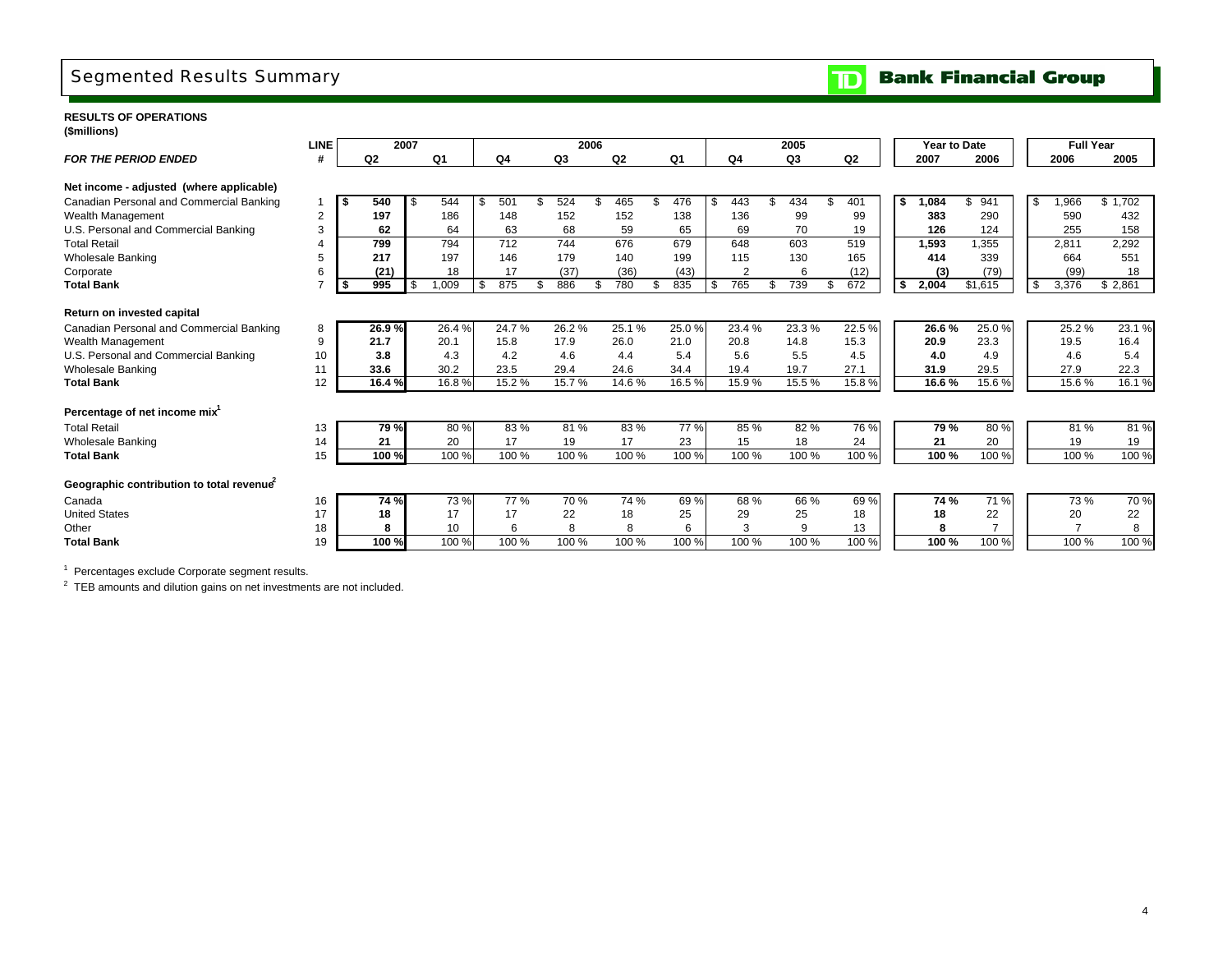

### **RESULTS OF OPERATIONS**

**(\$millions) LINE 2006 2005 Full Year***FOR THE PERIOD ENDEDD* # | Q2 Q1 | Q4 Q3 Q2 Q1 | Q4 Q3 Q2 | | 2007 2006 | 2005 2005 Net interest income 1 **\$ 1,298** \$ 1,295 1,307 \$ 1,260 \$ 1,147 \$ 1,177 \$ 1,129 \$ 1,094 \$ 1,030 \$ **\$ 2,605** \$ 4,879 2,324 \$ 4,342 \$ Other income 2 **688** 653 703 669 624 627 600 600 587 **1,391** 2,573 1,251 2,361 Total revenue 3 **1,986** 1,948 2,010 1,929 1,771 1,804 1,729 1,694 1,617 **3,996** 7,452 3,575 6,703 Provision for credit losses 4 **143** 132 138 104 78 99 97 90 91 **281** 413 177 373 Non-interest expenses 5 **1,033** 1,068 1,059 1,039 994 985 968 956 925 **2,092** 4,086 1,979 3,773 Net income before income taxes 6 **810** 748 813 786 699 720 664 648 601 **1,623** 2,953 1,419 2,557 Income taxes 7 **270** 247 269 262 234 244 221 214 200 **539** 987 478 855 Net Income - reported 8 **540** 501 544 524 465 476 443 434 401 **1,084** 1,966 941 1,702 Adjustment for items of note, net of income taxes <br>Net income - adjusted **1996 - 1997 - 1998 - 1998 - 1998 - 1998 - 1998 - 1998 - 1998 - 1998 - 1998 - 1998 - 1998 - 1999 - 1999 - 1999 - 1999** Net income - adjusted 10 **| \$ 540** | \$ 544 | \$ 501 \$ 524 \$ 465 \$ 476 | \$ 443 \$ 434 \$ 401 | | \$ 1**,084** \$ 941 | | \$ 1,966 \$ 1,702 Average invested capital (\$billions) 11 **\$ 8.2 \$ 8.2 \$ 8.2 \$ 8.0 \$ 7.9 \$ 7.6 \$ 7.5 \$ 7.4 \$ 7.3 \$ 8.2 \$ 7.6 \$ 7.8** \$ 7.4 Economic profit1 12 **<sup>369</sup>** <sup>328</sup> <sup>369</sup> <sup>354</sup> <sup>307</sup> <sup>314</sup> <sup>273</sup> <sup>266</sup> <sup>241</sup> **<sup>738</sup>** 1,303 <sup>621</sup> 1,038 Return on invested capital 13 **26.9 %** 26.4 % 24.7 % 26.2 % 25.1 % 25.0 % 23.4 % 23.3 % 22.5 % **26.6 %** 25.0 % 25.2 % 23.1 % **Key performance indicators (\$billions)** Risk-weighted assets<sup>2</sup> 14 **| \$ 65** | \$ 66 | \$ 65 \$ 65 \$ 61 \$ 65 \$ 57 \$ 57 | | \$ **65** \$ 58 \$ 58 Average loans - personal 15 **111** 111 110 111 109 107 103 100 98 **110** 110 108 100 Average loans and acceptances - business 16 **19** 18 18 18 18 17 17 17 17 **19** 18 18 17 Average securitized loans 17 **46** 39 44 35 33 33 34 34 32 **45** 35 33 33 Average deposits - personal 18 **101** 100 101 98 96 94 94 93 91 **101** 97 95 92 Average deposits - business 19 **37** 36 38 36 34 35 33 32 31 **38** 35 35 32 Margin on avg. earning assets inc. securitized assets 20 **3.05%** 3.03% 3.07% 3.08% 2.98% 3.01% 2.96% 2.92% 2.95% **3.04%** 3.00% 3.04% 2.96% Efficiency ratio 21 **52.0%** 52.7% 54.8% 53.9% 56.1% 54.6% 56.0% 56.4% 57.2% **52.4%** 55.4% 54.8% 56.3% Average number of full-time equivalent staff 22 **30,138** 29,805 30,413 29,686 29,402 29,510 29,539 29,358 28,795 **30,278** 29,457 29,602 29,072 **2007Year to Date**

 $1$  The rate charged for invested capital is 8.5% in 2007, 8.5% in 2006, and 9.0% in 2005.

 $2$  Balances prior to Q4 2006 have been reclassified from Corporate segment.

Canadian Personal and Commercial Banking comprises our personal and business banking in Canada as well as our global insurance operations (excluding the U.S.). Under the TD Canada Trust brand, the retail operations provide full range of financial products and services to approximately 11 million personal and small business customers. Products and services are provided - anywhere, anytime - through telephone and internet banking, more than 2, automated banking machines and a network of 1,039 branches located across Canada. Under the TD Insurance and TD Meloche Monnex brands, the Bank offers a broad range of insurance products, including home and automobile coverage, life and health insurance, as well as credit protection coverage on TD Canada Trust lending products. TD Commercial Banking serves the needs of Canadian businesses, customizing a broad range of products and servi to meet their financing, investment, cash management, international trade and day-to-day banking needs.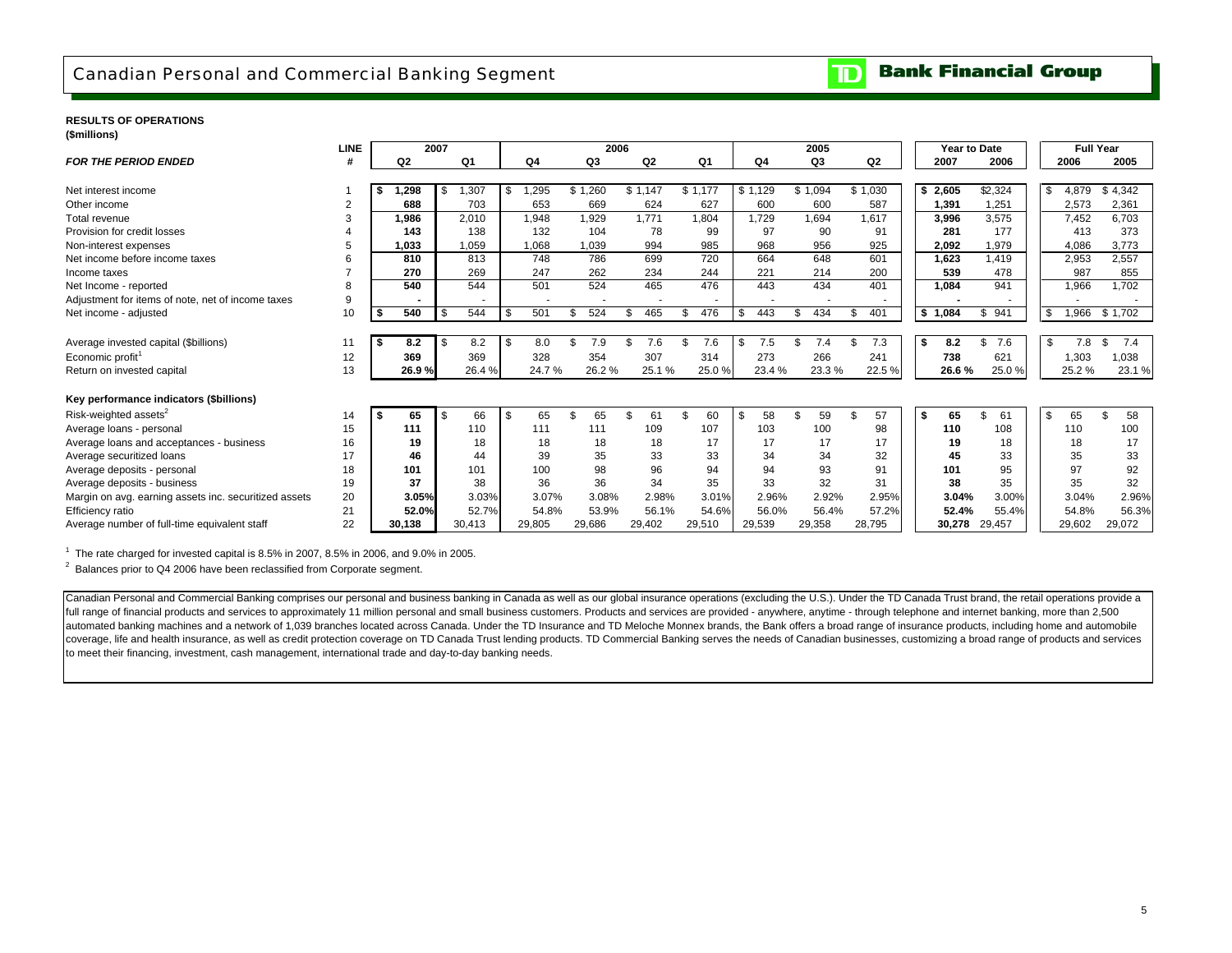## Wealth Management Segment<sup>1</sup>

#### **Bank Financial Group**  $\overline{\mathbf{D}}$

 $\mathcal{L}$ 

#### **RESULTS OF OPERATIONS**

| (\$millions) |
|--------------|
|--------------|

|                                                                 | <b>LINE</b> |             | 2007        |           |       | 2006  |       |           | 2005           |       |      | Year to Date    |           | <b>Full Year</b> |
|-----------------------------------------------------------------|-------------|-------------|-------------|-----------|-------|-------|-------|-----------|----------------|-------|------|-----------------|-----------|------------------|
| <b>FOR THE PERIOD ENDED</b>                                     |             | Q2          | Q1          | Q4        | Q3    | Q2    | Q1    | Q4        | Q <sub>3</sub> | Q2    |      | 2007<br>2006    | 2006      | 2005             |
|                                                                 |             |             |             |           |       |       |       |           |                |       |      |                 |           |                  |
| Net interest income                                             |             | 78          | 77          | 69        | 68    | 62    | 178   | 175       | 167            | 156   | \$   | \$240<br>155    | \$<br>377 | 643<br>\$.       |
| Brokerage commissions & other income                            | 2           | 516         | 474         | 435       | 424   | 460   | 564   | 547       | 508            | 530   |      | 990<br>1,024    | 1,883     | 2,103            |
| Total revenue                                                   |             | 594         | 551         | 504       | 492   | 522   | 742   | 722       | 675            | 686   |      | 1,264<br>1,145  | 2,260     | 2,746            |
| Non-interest expenses                                           |             | 393         | 364         | 357       | 344   | 349   | 525   | 514       | 531            | 530   |      | 757<br>874      | 1,575     | 2,083            |
| Net income before income taxes                                  |             | 201         | 187         | 147       | 148   | 173   | 217   | 208       | 144            | 156   |      | 390<br>388      | 685       | 663              |
| Income taxes                                                    | 6           | 67          | 65          | 52        | 51    | 60    | 79    | 72        | 45             | 57    |      | 139<br>132      | 242       | 231              |
| Equity in net income of associated company, net of income taxes |             | 63          | 64          | 53        | 55    | 39    |       |           |                |       |      | 39<br>127       | 147       |                  |
| Net income (loss) - reported                                    | 8           | 197         | 186         | 148       | 152   | 152   | 138   | 136       | 99             | 99    |      | 290<br>383      | 590       | 432              |
| Adjustment for items of note, net of income taxes               | 9           |             |             |           |       |       |       |           |                |       |      |                 |           |                  |
| Net income (loss) - adjusted                                    | 10          | 197<br>- 56 | 186<br>- \$ | Ŝ.<br>148 | 152   | 152   | 138   | \$<br>136 | 99             | 99    | \$   | 383<br>\$290    | \$<br>590 | 432<br>\$        |
|                                                                 |             |             |             |           |       |       |       |           |                |       |      |                 |           |                  |
| Average invested capital (\$billions)                           |             | 3.7         | 3.7         | 3.7       | 3.4   | 2.4   | 2.6   | \$<br>2.6 | 2.6            | 2.7   | \$   | 3.7<br>\$2.5    | \$<br>3.0 | 2.6              |
| Economic profit (loss) <sup>2</sup>                             | 12          | 102         | 89          | 44        | 59    | 90    | 64    | 58        | 19             | 21    |      | 154<br>191      | 257       | 116              |
| Return on invested capital                                      | 13          | 21.7%       | 20.1%       | 15.8%     | 17.9% | 26.0% | 21.0% | 20.8%     | 14.8%          | 15.3% |      | 20.9%<br>23.3%  | 19.5 %    | 16.4%            |
|                                                                 |             |             |             |           |       |       |       |           |                |       |      |                 |           |                  |
| Key performance indicators (\$billions)                         |             |             |             |           |       |       |       |           |                |       |      |                 |           |                  |
| Risk-weighted assets                                            | 14          |             |             |           |       |       |       |           | q              | 9     |      |                 |           | 9                |
| Assets under administration                                     | 15          | 175         | 169         | 161       | 153   | 154   | 147   | 315       | 322            | 302   | - \$ | 175<br>\$154    | 161       | 315              |
| Assets under management                                         | 16          | 163         | 157         | 151       | 143   | 139   | 137   | 130       | 130            | 124   | \$   | 163<br>\$139    | 151       | 130              |
| Efficiency ratio                                                | 17          | 66.2%       | 66.1%       | 70.8%     | 69.9% | 66.9% | 70.8% | 71.2%     | 78.7%          | 77.3% |      | 69.1 %<br>66.1% | 69.7%     | 75.9%            |
| Average number of full-time equivalent staff                    | 18          | 5,994       | 5,870       | 5,785     | 5,783 | 5,698 | 7,774 | 7,756     | 7,935          | 8,150 |      | 5,932<br>6,753  | 6,265     | 7,973            |

<sup>1</sup> On January 24 2006, TD Bank completed the sale of TD Waterhouse U.S.A. brokerage operations to Ameritrade Holding Corporation (Ameritrade), and acquired 100% of Ameritrade's Canadian brokerage operations. Commencing Q2 2006, the results of TD Bank U.S.A. Inc. (previously reported in the Wealth segment) are reported in the Corporate segment prospectively.

<sup>2</sup> The rates charged for invested capital for the domestic Wealth Management, Canada Discount Brokerage, and U.S. and International businesses are 9.5%, 9.5% and 12% in 2007; 9.5%, 9.5% and 13.0% in 2006 and 10.0%, 10.0% and 14.0% in 2005. The rate charged for invested capital for the TD Ameritrade business line is 11% in 2007 and 12.0% for 2006.

Wealth Management provides a wide array of investment products and services through different brands to a large and diverse retail and institutional client base around the world. Wealth Management is comprised of a number advisory, distribution and asset management businesses, including TD Waterhouse and TD Mutual Funds, and is one of Canada's largest asset managers. Through Wealth Management's discount brokerage channels (including the Bank's investment in TD Ameritrade), it serves customers in Canada, the U.S. and the United Kingdom. In Canada, Discount Brokerage, Financial Planning, Private Investment Advice and Private Client Services service the need different retail customer segments through all stages of their investing life cycle.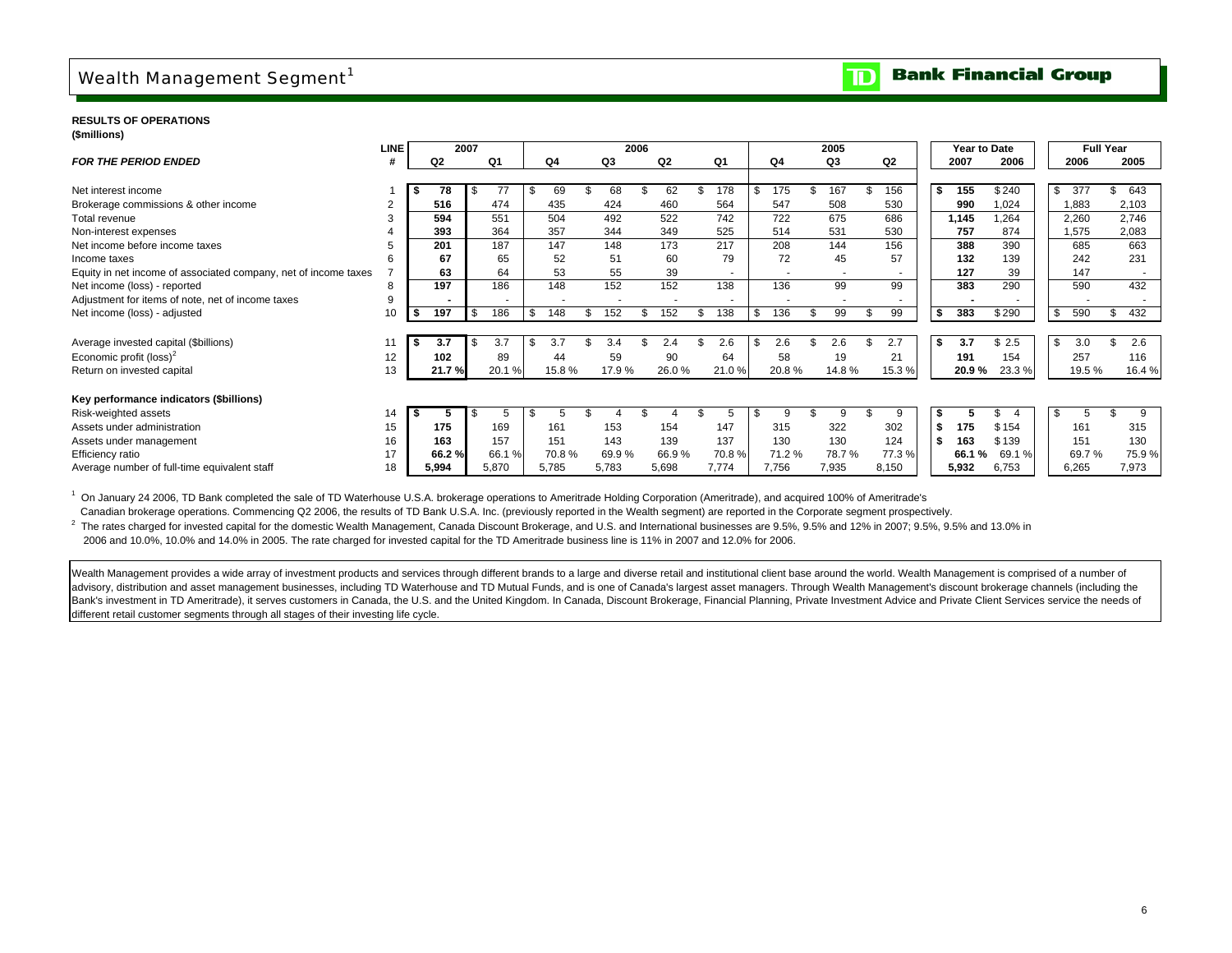## U.S. Personal and Commercial Banking Segment<sup>1,2</sup>

**Bank Financial Group**  $\mathbf{D}$ 

#### **RESULTS OF OPERATIONS(\$millions)**

| ( <del>www.cris</del> )                                                                      | LINE           |     | 2007           |            |        |     |       |      |       | 2006 |       |      |                |    |                |      | 2005           |      |                          |          | Year to Date |           |               | <b>Full Year</b> |       |
|----------------------------------------------------------------------------------------------|----------------|-----|----------------|------------|--------|-----|-------|------|-------|------|-------|------|----------------|----|----------------|------|----------------|------|--------------------------|----------|--------------|-----------|---------------|------------------|-------|
| <b>FOR THE PERIOD ENDED</b>                                                                  |                |     | Q <sub>2</sub> |            | Q1     |     | Q4    |      | Q3    |      | Q2    |      | Q <sub>1</sub> |    | Q4             |      | Q3             |      | Q2                       |          | 2007         | 2006      | 2006          |                  | 2005  |
|                                                                                              |                |     |                |            |        |     |       |      |       |      |       |      |                |    |                |      |                |      |                          |          |              |           |               |                  |       |
| Net interest income                                                                          |                |     | 351            | \$         | 341    |     | 337   |      | 342   |      | 327   |      | 284            | \$ | 298            |      | 308            | - \$ | 99                       | \$.      | 692          | \$611     | 1,290<br>-S   | \$               | 705   |
| Other income                                                                                 | $\overline{2}$ |     | 153            |            | 145    |     | 141   |      | 142   |      | 134   |      | 73             |    | 119            |      | 141            |      | 39                       |          | 298          | 207       | 490           |                  | 299   |
| Total revenue                                                                                | 3              |     | 504            |            | 486    |     | 478   |      | 484   |      | 461   |      | 357            |    | 417            |      | 449            |      | 138                      |          | 990          | 818       | 1,780         |                  | 1,004 |
| Provision for credit losses                                                                  |                |     | 35             |            | 17     |     | 15    |      | 10    |      | 8     |      | $\overline{7}$ |    | $\overline{7}$ |      | $\overline{A}$ |      | (7)                      |          | 52           | 15        | 40            |                  |       |
| Non-interest expenses                                                                        |                |     | 384            |            | 299    |     | 294   |      | 284   |      | 284   |      | 225            |    | 216            |      | 250            |      | 83                       |          | 683          | 509       | 1,087         |                  | 549   |
| Net income before income taxes                                                               |                |     | 85             |            | 170    |     | 169   |      | 190   |      | 169   |      | 125            |    | 194            |      | 195            |      | 62                       |          | 255          | 294       | 653           |                  | 451   |
| Income taxes                                                                                 |                |     | 31             |            | 55     |     | 55    |      | 65    |      | 60    |      | 42             |    | 72             |      | 67             |      | 22                       |          | 86           | 102       | 222           |                  | 161   |
| Non-controlling interests in subsidiaries                                                    | 8              |     | 31             |            | 51     |     | 51    |      | 57    |      | 50    |      | 37             |    | 53             |      | 58             |      | 21                       |          | 82           | 87        | 195           |                  | 132   |
| Net income - reported                                                                        | 9              |     | 23             | \$         | 64     |     | 63    | - \$ | 68    | -96  | 59    | -96  | 46             |    | 69             |      | 70             | - \$ | 19                       | <b>S</b> | 87           | \$105     | 236<br>- \$   | ፍ                | 158   |
| Adjustment for items of note, net of income taxes and non-controlling interests <sup>3</sup> | 10             |     | 39             |            | $\sim$ |     |       |      |       |      |       |      | 19             |    |                |      |                |      | $\overline{\phantom{0}}$ |          | 39           | 19        | 19            |                  |       |
| Net income - adjusted                                                                        | 11             |     | 62             | $\sqrt{3}$ | 64     |     | 63    | \$   | 68    |      | 59    | - \$ | 65             | \$ | 69             |      | 70             | - \$ | 19                       | -S       | 126          | \$124     | 255<br>l \$   | \$               | 158   |
|                                                                                              |                |     |                |            |        |     |       |      |       |      |       |      |                |    |                |      |                |      |                          |          |              |           |               |                  |       |
| Average invested capital (\$billions) <sup>5</sup>                                           | 12             |     | 6.7            | \$         | 5.9    |     | 5.8   | \$   | 5.9   |      | 5.5   |      | 4.7            | \$ | 4.9            |      | 5.0            | - \$ | 5.1                      |          | 6.3<br>S.    | \$5.1     | 5.5<br>- \$   | \$               | 5.0   |
| Economic profit (loss) <sup>6</sup>                                                          | 13             | IS. | (84)           | l \$       | (70)   | l S | (70)  | - \$ | (65)  | -S   | (61)  | - \$ | (43)           | \$ | (42)           | - \$ | (43)           | - \$ | (20)                     |          | \$(154)      | \$(104)   | l \$<br>(239) |                  | (105) |
| Return on invested capital <sup>6</sup>                                                      | 14             |     | 3.8%           |            | 4.3%   |     | 4.2%  |      | 4.6%  |      | 4.4 % |      | 5.4%           |    | 5.6%           |      | 5.5 %          |      | 4.5 %                    |          | 4.0%         | 4.9%      | 4.6%          |                  | 5.4 % |
|                                                                                              |                |     |                |            |        |     |       |      |       |      |       |      |                |    |                |      |                |      |                          |          |              |           |               |                  |       |
| Key performance indicators (\$billions)                                                      |                |     |                |            |        |     |       |      |       |      |       |      |                |    |                |      |                |      |                          |          |              |           |               |                  |       |
| Risk-weighted assets <sup>4</sup>                                                            | 15             |     | 35             | \$.        | 35     |     | 32    | . ፍ  | 32    |      | 34    | - \$ | 34             | s. | 25             |      | 27             | - \$ | 26                       | -S       | 35           | 34<br>\$. | 32            |                  | 25    |
| Average loans <sup>5</sup>                                                                   | 16             |     | 31             |            | 29     |     | 28    |      | 28    |      | 27    |      | 23             |    | 23             |      | 24             |      | 24                       |          | 30           | 25        | 27            |                  | 24    |
| Average deposits <sup>5</sup>                                                                | 17             |     | 33             |            | 31     |     | 31    |      | 32    |      | 32    |      | 26             |    | 26             |      | 28             |      | 28                       |          | 32           | 29        | 30            |                  | 27    |
| Margin on average earning assets                                                             | 18             |     | 3.89%          |            | 3.95%  |     | 4.01% |      | 4.07% |      | 3.83% |      | 3.96%          |    | 4.09%          |      | 4.12%          |      | 4.14 %                   |          | 3.92%        | 3.88%     | 3.97%         |                  | 4.11% |
| Efficiency ratio                                                                             | 19             |     | 76.2%          |            | 61.5%  |     | 61.5% |      | 58.7% |      | 61.6% |      | 63.0%          |    | 51.8%          |      | 55.7%          |      | 60.1%                    |          | 69.0%        | 62.2%     | 61.1%         |                  | 54.7% |
| Average number of full-time equivalent staff <sup>6</sup>                                    | 20             |     | 8,701          |            | 8,672  |     | 8,907 |      | 9,129 |      | 8,581 |      | 7,313          |    | 7,273          |      | 7,229          |      | 7,483                    |          | 8,687        | 7,947     | 8,483         |                  | 7,284 |

1 On January 31, 2006, TD Banknorth completed the acquisition of Hudson. On January 1, 2007, TD Banknorth completed the acquisition of Interchange. On April 20, 2007, TDBFG completed the privatization of TD Banknorth.

<sup>2</sup> TD Banknorth's financial results are reflected in TD's U.S. Personal and Commercial Banking segment on a one month lag. Reported non-interest expenses for Q2 2007 include restructuring charges expenses incurred in Apri

3 Includes the following before-tax item of note: Q1 2006: \$52 million balance sheet restructuring charge; Q2 2007: \$39 million after-tax (\$78 million before tax) TD Banknorth restructuring, privatization and merger-relate \$31 million restructuring charge, primarily consisted of employee severence costs, the costs of amending certain executive employment and award agreements and write-down of long-lived assets due to impairment: \$5 million p consisted of legal and investment banking fees; and \$3 million merger-related charges related to conversion and customer notices in connection with the integration of Hudson and Interchange with TD Banknorth. In the Interi the restructuring charges are included in the restructuring costs while the privatization and merger-related charges are included in other non-interest expenses.

4 This represents RWA as at the end of TD Bank's fiscal period.

5 For comparability purposes, the Q2 2005 average figures are based on the month of March 2005 results.

 $6$  The rate charged for invested capital is  $9.0\%$  in 2007,  $9.0\%$  in 2006 and  $9.0\%$  in 2005.

U.S. Personal and Commercial Banking comprises the Bank's U.S.-based retail, commercial banking and insurance operations. Under the TD Banknorth brand, the retail operations provide a full range of financial products and s including a network of approximately 600 branches throughout the Northeastern U.S., telephone and internet banking and automated banking machines, allowing customers to have banking access virtually anywhere and anytime. T businesses, customizing a broad range of products and services to meet their financing, investment, cash management, insurance, international trade and day-to-day banking needs.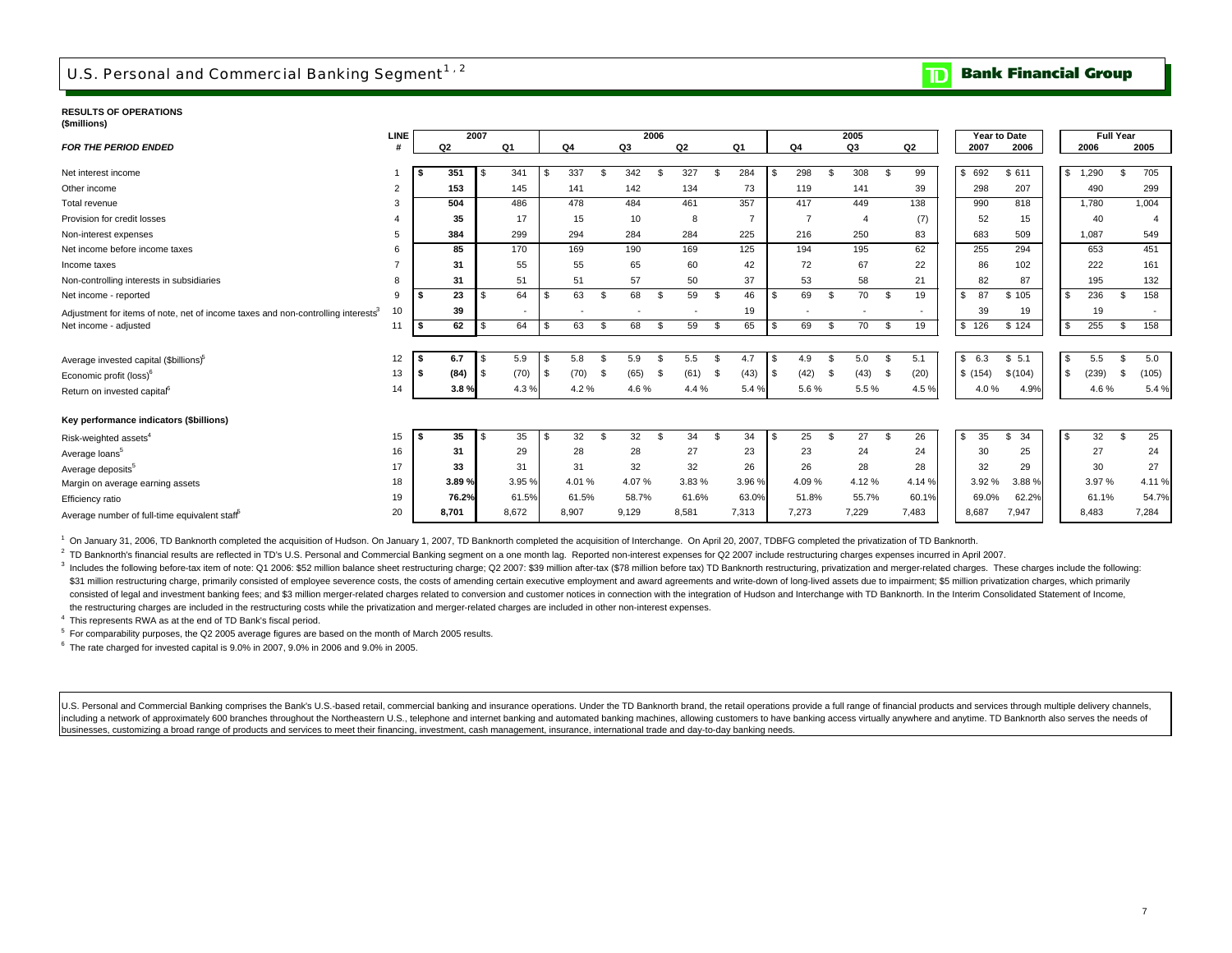## Wholesale Banking Segment

#### **Bank Financial Group** וסד

### **RESULTS OF OPERATIONS**

| (\$millions) |  |  |
|--------------|--|--|
|              |  |  |

|                                                   | <b>LINE</b>    |     | 2007  |      |                          |                          |     |       | 2006 |                          |     |                  |     |       |    | 2005           |     |       | <b>Year to Date</b> |                |     |       | <b>Full Year</b> |       |
|---------------------------------------------------|----------------|-----|-------|------|--------------------------|--------------------------|-----|-------|------|--------------------------|-----|------------------|-----|-------|----|----------------|-----|-------|---------------------|----------------|-----|-------|------------------|-------|
| <b>FOR THE PERIOD ENDED</b>                       | #              |     | Q2    |      | Q1                       | Q4                       |     | Q3    |      | Q2                       |     | Q1               |     | Q4    |    | Q <sub>3</sub> |     | Q2    | 2007                | 2006           |     | 2006  |                  | 2005  |
|                                                   |                |     |       |      |                          |                          |     |       |      |                          |     |                  |     |       |    |                |     |       |                     |                |     |       |                  |       |
| Net interest income                               |                |     | 144   | \$   | 203                      | \$<br>138                | \$. | 127   |      | 76                       |     | 138              | \$  | 234   |    | 164            | \$  | 301   | \$<br>347           | \$214          | \$  | 479   | \$               | 977   |
| Other income                                      | $\overline{2}$ |     | 498   |      | 432                      | 355                      |     | 456   |      | 458                      |     | 523              |     | 137   |    | 279            |     | 303   | 930                 | 981            |     | 1,792 |                  | 1,011 |
| Total revenue (TEB)                               | 3              |     | 642   |      | 635                      | 493                      |     | 583   |      | 534                      |     | 661              |     | 371   |    | 443            |     | 604   | 1,277               | 1.195          |     | 2,271 |                  | 1,988 |
| Provision for credit losses <sup>1</sup>          |                |     | 12    |      | 24                       | 13                       |     | 15    |      | 11                       |     | 29               |     | 13    |    | 13             |     | 13    | 36                  | 40             |     | 68    |                  | 52    |
| Restructuring costs                               | 5              |     |       |      |                          |                          |     |       |      | $\overline{\phantom{a}}$ |     | 50               |     | 6     |    | 15             |     | 22    |                     | 50             |     | 50    |                  | 43    |
| Other non-interest expenses                       | 6              |     | 329   |      | 332                      | 293                      |     | 303   |      | 321                      |     | 345              |     | 326   |    | 281            |     | 343   | 661                 | 666            |     | 1,262 |                  | 1,282 |
| Total non-interest expenses                       |                |     | 329   |      | 332                      | 293                      |     | 303   |      | 321                      |     | 395              |     | 332   |    | 296            |     | 365   | 661                 | 716            |     | 1,312 |                  | 1,325 |
| Net income before income taxes                    | 8              |     | 301   |      | 279                      | 187                      |     | 265   |      | 202                      |     | 237              |     | 26    |    | 134            |     | 226   | 580                 | 439            |     | 891   |                  | 611   |
| Income taxes (TEB)                                | 9              |     | 84    |      | 82                       | 41                       |     | 86    |      | 62                       |     | 73               |     | (15)  |    | 44             |     | 76    | 166                 | 135            |     | 262   |                  | 189   |
| Net income (loss) - reported                      | 10             |     | 217   |      | 197                      | 146                      |     | 179   |      | 140                      |     | 164              |     | 41    |    | 90             |     | 150   | 414                 | 304            |     | 629   |                  | 422   |
| Adjustment for items of note, net of income taxes | 11             |     |       |      | $\overline{\phantom{a}}$ | $\overline{\phantom{a}}$ |     |       |      | $\overline{\phantom{a}}$ |     | 35               |     | 74    |    | 40             |     | 15    |                     | 35             |     | 35    |                  | 129   |
| Net income (loss) - adjusted                      | 12             | -S  | 217   | \$   | 197                      | \$<br>146                | \$. | 179   | £.   | 140                      | \$. | 199              | S   | 115   | \$ | 130            | \$  | 165   | \$<br>414           | \$339          | \$  | 664   | \$               | 551   |
|                                                   |                |     |       |      |                          |                          |     |       |      |                          |     |                  |     |       |    |                |     |       |                     |                |     |       |                  |       |
| Average invested capital (\$billions)             | 13             |     | 2.7   | -\$  | 2.6                      | \$<br>2.5                |     | 2.4   |      | 2.3                      |     | 2.3              |     | 2.4   |    | 2.6            | \$. | 2.5   | \$<br>2.7           | \$2.3          | \$  | 2.4   | \$               | 2.5   |
| Economic profit (loss) <sup>3</sup>               | 14             |     | 143   |      | 122                      | 74                       |     | 109   |      | 75                       |     | 132              |     | 38    |    | 44             |     | 86    | 265                 | 207            |     | 390   |                  | 229   |
| Return on invested capital                        | 15             |     | 33.6% |      | 30.2%                    | 23.5%                    |     | 29.4% |      | 24.6%                    |     | 34.4 %           |     | 19.4% |    | 19.7%          |     | 27.1% | 31.9%               | 29.5%          |     | 27.9% |                  | 22.3% |
|                                                   |                |     |       |      |                          |                          |     |       |      |                          |     |                  |     |       |    |                |     |       |                     |                |     |       |                  |       |
| Key performance indicators (\$billions)           |                |     |       |      |                          |                          |     |       |      |                          |     |                  |     |       |    |                |     |       |                     |                |     |       |                  |       |
| Risk-weighted assets                              | 16             | -\$ | 40    | -\$  | 38                       | \$<br>34                 | £.  | 33    | ደ    | 32                       | \$. | 33               | -\$ | 33    | ደ  | 32             | \$  | 31    | \$<br>40            | 32<br>\$       | \$  | 34    | \$               | 33    |
| Gross drawn <sup>4</sup>                          | 17             |     | 9     |      | 9                        | 9                        |     |       |      |                          |     | 6                |     | 6     |    | 5              |     | 6     | 9                   | $\overline{ }$ |     | 9     |                  | 6     |
| Efficiency ratio                                  | 18             |     | 51.2% |      | 52.3%                    | 59.4%                    |     | 52.0% |      | 60.1%                    |     | 59.8%            |     | 89.5% |    | 66.8%          |     | 60.4% | 51.8                | 59.9%          |     | 57.8% |                  | 66.6% |
| Average number of full-time equivalent staff      | 19             |     | 2.834 |      | 2,858                    | 2.853                    |     | 2,900 |      | 2,871                    |     | 2,963            |     | 2.990 |    | 3.043          |     | 2,970 | 2,846               | 2,917          |     | 2,897 |                  | 3,005 |
|                                                   |                |     |       |      |                          |                          |     |       |      |                          |     |                  |     |       |    |                |     |       |                     |                |     |       |                  |       |
| Trading-related income (TEB) <sup>3</sup>         |                |     |       |      |                          |                          |     |       |      |                          |     |                  |     |       |    |                |     |       |                     |                |     |       |                  |       |
| Interest rate and credit                          | 20             | 5   | 115   | - \$ | 105                      | \$<br>45                 | \$  | 63    |      | 55                       | \$  | 199              | \$  | (26)  | \$ | 109            | \$  | 127   | \$<br>220           | \$254          | -\$ | 362   | \$.              | 370   |
| Foreign exchange                                  | 21             |     | 51    |      | 73                       | 54                       |     | 80    |      | 93                       |     | 79               |     | 54    |    | 75             |     | 59    | 124                 | 172            |     | 306   |                  | 248   |
| Equity and other                                  | 22             |     | 123   |      | 152                      | 75                       |     | 99    |      | 103                      |     | 97               |     | 52    |    | 18             |     | 133   | 275                 | 200            |     | 374   |                  | 263   |
| Total trading-related income                      | 23             | -\$ | 289   | \$   | 330                      | \$<br>174                | \$  | 242   | \$   | 251                      | \$  | $\overline{375}$ | \$  | 80    |    | 202            | \$  | 319   | \$<br>619           | \$626          | \$  | 1,042 | \$               | 881   |
|                                                   |                |     |       |      |                          |                          |     |       |      |                          |     |                  |     |       |    |                |     |       |                     |                |     |       |                  |       |

<sup>1</sup> Provision for credit losses includes the cost of credit protection incurred in hedging the lending portfolio.

<sup>2</sup> Includes the following before-tax items of note: Q1 2006: \$50 million restructuring charge; Q4 2005: \$6 million restructuring charge and \$107 million loss on structured derivative portfolios; Q3 2005: \$15 million restructuring charge and \$46 million loss on structured derivative portfolios; and Q2 2005: \$22 million restructuring charge.

 $3$  The rate charged for invested capital is 11.5% in 2007, 11.5% in 2006 and 13.0% in 2005.

<sup>4</sup> Defined as gross loans plus bankers acceptances, excluding letters of credit and before any cash collateral, credit default swap, reserves, etc.

5 Includes trading-related income reported in net interest income (line 1) and other income (line 2).

Wholesale Banking serves a diverse base of corporate, government, and institutional clients in key financial markets around the world. Under the TD Securities brand, Wholesale Banking provides a wide range of capital markets and investment banking products and services that include: underwriting and distribution of new debt and equity issues, providing advice on strategic acquisitions and divestitures, and executing daily trading and investment needs.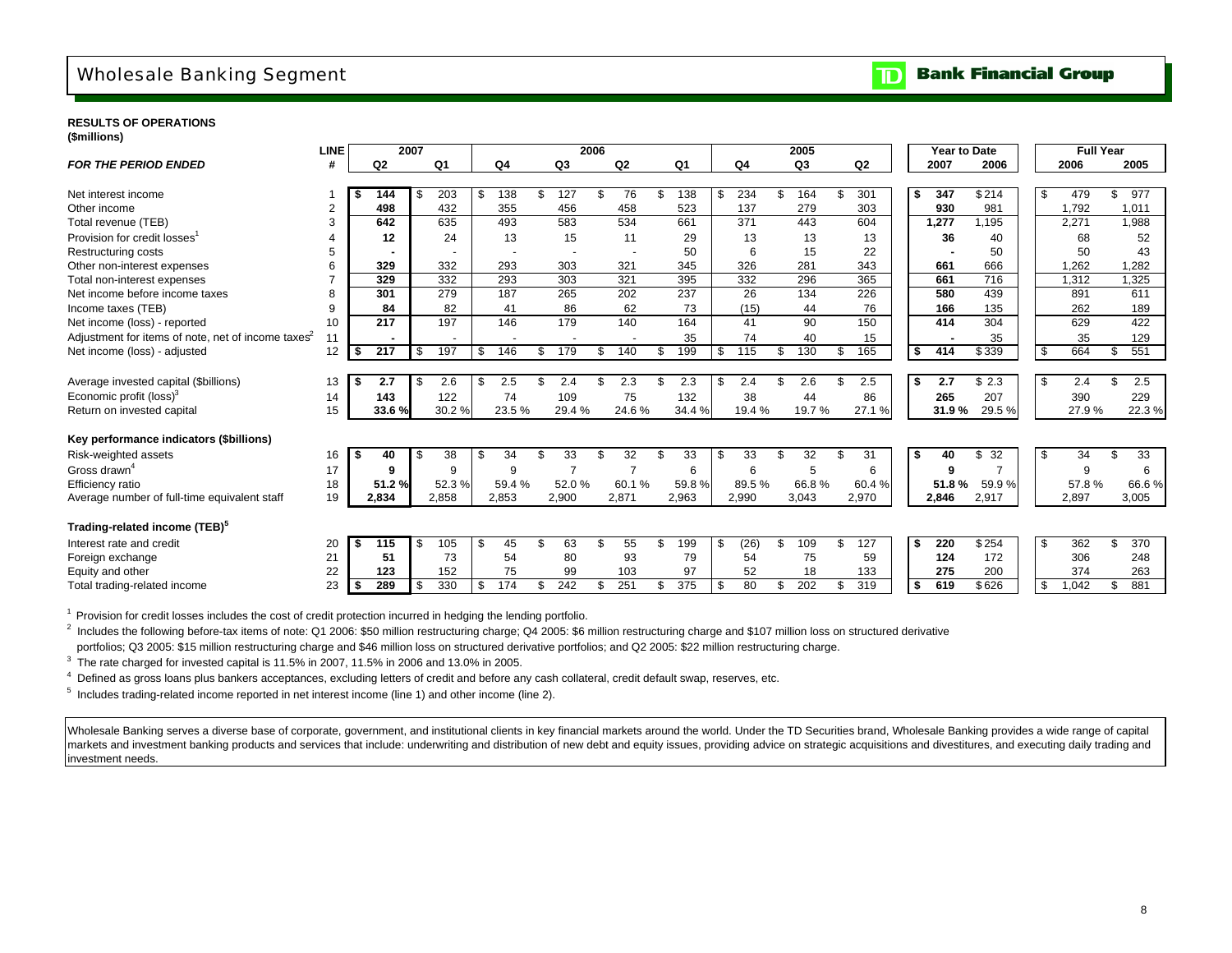### Corporate Segment<sup>1</sup>

#### **RESULTS OF OPERATIONS**

### **(\$millions)**

|                                                                                           | <b>LINE</b>           |                | 2007           |                          |                          |                              | 2006           |    |             |                      | 2005                     |                          |    |          | Year to Date             |          |               | <b>Full Year</b>         |
|-------------------------------------------------------------------------------------------|-----------------------|----------------|----------------|--------------------------|--------------------------|------------------------------|----------------|----|-------------|----------------------|--------------------------|--------------------------|----|----------|--------------------------|----------|---------------|--------------------------|
| <b>FOR THE PERIOD ENDED</b>                                                               | #                     | Q <sub>2</sub> |                | Q1                       | Q4                       | Q3                           | Q <sub>2</sub> |    | Q1          | Q4                   | Q3                       | Q <sub>2</sub>           |    | 2007     | 2006                     |          | 2006          | 2005                     |
|                                                                                           |                       |                |                |                          |                          |                              |                |    |             |                      |                          |                          |    |          |                          |          |               |                          |
| Net interest income <sup>2,3</sup>                                                        |                       | (209)<br>S     | \$             | (257)                    | \$<br>(125)              | \$(174)                      | \$(185)        | \$ | (170)       | \$ (195)             | \$(170)                  | \$(193)                  |    | \$ (466) | \$ (355)                 | \$       | (654)         | \$<br>(659)              |
| Other Income <sup>3</sup>                                                                 | $\overline{2}$        | (18)           |                | 48                       | (4)                      | (26)                         | 10             |    | 1.574       | 39                   | $\overline{7}$           | 58                       |    | 30       | 1,584                    |          | 1,554         | 115                      |
| Total revenue                                                                             | 3                     | (227)          |                | (209)                    | (129)                    | (200)                        | (175)          |    | 1.404       | (156)                | (163)                    | (135)                    |    | (436)    | 1,229                    |          | 900           | (544)                    |
| General allowance release                                                                 | $\boldsymbol{\Delta}$ |                |                |                          | $\overline{\phantom{a}}$ | $\overline{\phantom{a}}$     | (60)           |    |             |                      | $\overline{\phantom{a}}$ |                          |    |          | (60)                     |          | (60)          | (35)                     |
| Other provision for credit losses <sup>3</sup>                                            | 5                     | (18)           |                | (16)                     | 10                       | (20)                         | (21)           |    | (21)        | (132)                | (67)                     | (77)                     |    | (34)     | (42)                     |          | (52)          | (339)                    |
| Total provision for credit losses                                                         | 6                     | (18)           |                | (16)                     | 10                       | (20)                         | (81)           |    | (21)        | (132)                | (67)                     | (77)                     |    | (34)     | (102)                    |          | (112)         | (374)                    |
| Non-interest expenses                                                                     | $\overline{7}$        | 113            |                | 135                      | 175                      | 177                          | 155            |    | 160         | 173                  | 544                      | 154                      |    | 248      | 315                      |          | 667           | 1,052                    |
| Net income before income taxes                                                            | 8                     | (322)          |                | (328)                    | (314)                    | (357)                        | (249)          |    | 1,265       | (197)                | (640)                    | (212)                    |    | (650)    | 1,016                    |          | 345           | (1, 222)                 |
| Income taxes $2$                                                                          | 9                     | (218)          |                | (253)                    | (220)                    | (229)                        | (172)          |    | (218)       | (97)                 | (358)                    | (142)                    |    | (471)    | (390)                    |          | (839)         | (737)                    |
| Non-controlling interests in subsidiaries                                                 | 10                    | (4)            |                | (4)                      | (3)                      | (5)                          | (3)            |    |             |                      |                          |                          |    | (8)      | (3)                      |          | (11)          |                          |
| Equity in net income of associated company, net of income taxes                           | 11                    | $\overline{2}$ |                | $\overline{1}$           | (5)                      | (4)                          | (4)            |    |             |                      |                          |                          |    | 3        | (4)                      |          | (13)          | $\sim$                   |
| Net income (loss) - reported                                                              | 12                    | (98)           |                | (70)                     | (96)                     | (127)                        | (78)           |    | 1.483       | (100)                | (282)                    | (70)                     |    | (168)    | 1.405                    |          | 1.182         | (485)                    |
| Adjustment for items of note, net of income taxes <sup>4</sup>                            | 13                    | 77             |                | 88                       | 113                      | 90                           | 42             |    | (1,526)     | 102                  | 288                      | 58                       |    | 165      | (1, 484)                 |          | (1, 281)      | 503                      |
| Net income (loss) - adjusted                                                              | 14                    | (21)<br>\$     | $\overline{1}$ | 18                       | \$<br>17                 | (37)<br>\$                   | (36)<br>\$     | \$ | (43)        | $\overline{2}$<br>\$ | \$<br>6                  | \$<br>(12)               | \$ | (3)      | \$<br>(79)               | <b>S</b> | (99)          | 18<br>\$                 |
|                                                                                           |                       |                |                |                          |                          |                              |                |    |             |                      |                          |                          |    |          |                          |          |               |                          |
| Decomposition of items of note (net of tax, non-controlling interests in                  |                       |                |                |                          |                          |                              |                |    |             |                      |                          |                          |    |          |                          |          |               |                          |
| subsidiaries, and equity in net income of associated company)                             |                       |                |                |                          |                          |                              |                |    |             |                      |                          |                          |    |          |                          |          |               |                          |
| Amortization of intangibles                                                               | 15                    | 80<br>S        |                | 83                       | 87<br>£.                 | 61                           | 86<br>\$.      | £. | 82          | 86                   | \$.<br>91                | 90<br>\$                 | S  | 163      | 168<br>\$.               |          | 316           | 354<br>£.                |
| Dilution gain on Ameritrade transaction, net of costs                                     | 16                    |                |                |                          |                          |                              | 5              |    | (1,670)     | 138                  |                          |                          |    |          | (1,665)                  |          | (1,665)       | 138                      |
| Dilution loss on the acquisition of Hudson by TD Banknorth                                | 17                    |                |                | $\overline{\phantom{a}}$ |                          |                              |                |    | 72          |                      |                          |                          |    |          | 72                       |          | 72            | $\overline{\phantom{a}}$ |
| General allowance release                                                                 | 18                    |                |                | $\overline{\phantom{a}}$ |                          |                              | (39)           |    |             |                      | $\overline{\phantom{a}}$ |                          |    |          | (39)                     |          | (39)          | (23)                     |
| Change in fair value of credit default swaps hedging the corporate loan book <sup>5</sup> | 19                    | (7)            |                | $\overline{5}$           |                          | 5                            | (10)           |    | (10)        | (7)                  | 12                       | (33)                     |    | (2)      | (20)                     |          | (7)           | (17)                     |
| Litigation charge                                                                         | 20                    |                |                |                          |                          |                              |                |    |             |                      | 238                      |                          |    |          |                          |          |               | 238                      |
| Non-core portfolio loan loss recoveries (sectoral related)                                | 21                    |                |                | $\overline{\phantom{a}}$ |                          |                              |                |    |             | (60)                 | (23)                     | (24)                     |    |          | $\overline{\phantom{0}}$ |          |               | (127)                    |
| Tax charge related to reorganizations                                                     | 22                    |                |                | $\overline{\phantom{a}}$ |                          |                              |                |    |             |                      |                          | 25                       |    |          |                          |          |               | 25                       |
| Preferred share redemption                                                                | 23                    |                |                | $\overline{\phantom{a}}$ |                          |                              |                |    |             | 13                   |                          |                          |    |          | $\overline{\phantom{a}}$ |          |               | 13                       |
| Initial set up of specific allowance for credit card and overdraft loans                  | 24                    |                |                | $\overline{\phantom{a}}$ | 18                       |                              |                |    |             |                      |                          |                          |    |          |                          |          | 18            |                          |
| Restructuring charges <sup>6</sup>                                                        | 25                    | Δ              |                | $\overline{\phantom{a}}$ |                          |                              |                |    | $\sim$      |                      |                          | $\overline{\phantom{0}}$ |    |          |                          |          |               |                          |
| Other tax items<br>Items of note                                                          | 26<br>27              | 77             | -96            | 88                       | 113                      | 24<br>90<br>\$.              |                |    | (1,526)     | (68)<br>102          | (30)<br>\$288            | 58                       |    | 165      | \$(1,484)                |          | 24<br>(1,281) | (98)<br>503              |
|                                                                                           |                       |                |                |                          | \$                       |                              | 42<br>\$.      | \$ |             | \$                   |                          | \$                       | \$ |          |                          | \$       |               | \$                       |
| Decomposition of material items included in net income (loss) - adjusted                  |                       |                |                |                          |                          |                              |                |    |             |                      |                          |                          |    |          |                          |          |               |                          |
|                                                                                           |                       |                |                |                          |                          |                              | 3              |    |             |                      |                          |                          |    |          |                          |          |               |                          |
| Interest on income tax refunds                                                            | 28<br>29              | $\mathbf{2}$   |                | 4<br>9                   | 13<br>S.<br>15           | $\overline{2}$<br>\$<br>(11) | \$             | \$ |             | 3                    | \$                       | \$.<br>5                 |    | 6<br>5   | 3                        | - \$     | 18            | 10<br>9<br>11            |
| Securitization gain / (loss)<br>Unallocated Corporate expenses                            | 30                    | (4)<br>(39)    |                | (54)                     | (58)                     | (66)                         | (5)<br>(54)    |    | (3)<br>(56) | (48)                 | (38)                     | (42)                     |    | (93)     | (8)<br>(110)             |          | (4)<br>(234)  | (189)                    |
| Non-Core Lending Portfolio                                                                | 31                    | (1)            |                | $\overline{\phantom{a}}$ |                          | $\overline{\phantom{a}}$     | (5)            |    | (4)         | (2)                  | $\overline{\phantom{a}}$ | 11                       |    | (1)      | (9)                      |          | (9)           | 25                       |
| Other                                                                                     | 32                    | 21             |                | 59                       | 47                       | 38                           | 25             |    | 20          | 49                   | 44                       | 14                       |    | 80       | 45                       |          | 130           | 161                      |
| Net income (loss) - adjusted                                                              | 33                    | (21)           |                | 18                       | 17<br>\$                 | (37)<br>\$                   | (36)<br>\$.    | \$ | (43)        | 2<br>\$.             | 6<br>\$                  | (12)<br>\$               | \$ | (3)      | (79)<br>\$               | - \$     | (99)          | 18<br>£.                 |
|                                                                                           |                       |                |                |                          |                          |                              |                |    |             |                      |                          |                          |    |          |                          |          |               |                          |

1 Commencing Q2 2006, the results of TD Bank U.S.A. Inc. (previously reported in the Wealth segment) are included in the Corporate segment prospectively.

<sup>2</sup> Includes the elimination of TEB adjustments reported in Wholesale Banking results.

<sup>3</sup> The operating segments results are presented before the impact of asset securitization programs, which is reclassified in the Corporate segment. Results for Q4 2006 include the initial set up of specific allowance for credit card and overdraft loans.

 $4$  The total net (gain) or charge of items of note is removed from reported earnings to compute the adjusted earnings.

<sup>5</sup> The Bank purchases CDS to hedge the credit risk in Wholesale Banking's corporate lending portfolio. These CDS do not qualify for hedge accounting treatment and, therefore, they are measured at fair value with changes in fair value recognized in current period's earnings. The related loans are accounted for at amortized cost. Management believes that this asymmetry in the accounting treatment between CDS and loans would result in periodic profit and loss volatility which is not indicative of the economics of the corporate loan portfolio or the underlying business performance in Wholesale Banking. As a result, the CDS are accounted for on an accrual basis in the Wholesale Banking segment and the gains and losses on the CDS, in excess of the accrued cost, are reported in the Corporate segment. Adjusted earnings excludes the gains and losses on the CDS in excess of the accrued cost. Prior to Q1 2007, this item was described as "Hedging impact due to AcG-13". As part of the adoption of the new financial instruments standards, the guidance under Accounting Guideline 13: Hedging Relationships (AcG-13) was replaced by Canadian Institute of Chartered Accountants (CICA) Handbook Section 3865, Hedges.

 $6$  Restructuring charges related to the transfer of functions from TD Bank USA to TD Banknorth.

The Corporate segment includes the Non-Core Lending Portfolio, the effects of asset securitization programs in Canadian Personal & Commercial Banking, treasury management, general provisions for credit losses, TD Bank U.S. Inc., the elimination of TEB revenue and income tax, corporate level tax benefits, and residual unallocated revenues, expenses and taxes.

#### **Bank Financial Group**  $\blacksquare$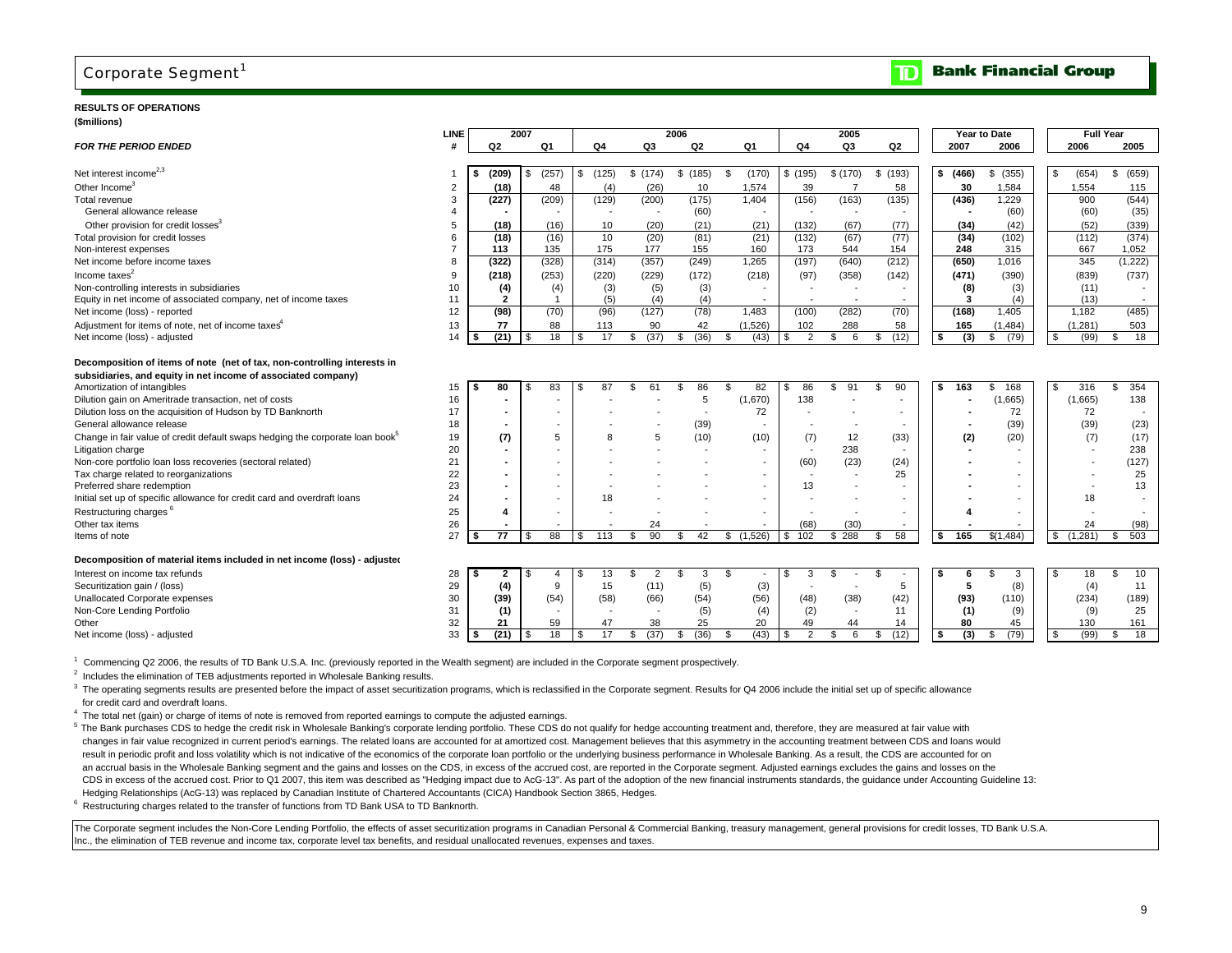# Net Interest Income and Margin

|  |  | <b>TD</b> Bank Financial Group |  |
|--|--|--------------------------------|--|
|--|--|--------------------------------|--|

| (\$MILLIONS)                                                                         | LINE           |      |       | 2007 |                |    |       | 2006                 |                      |                      |            | 2005                 |                      |      | Year to Date |             |             | <b>Full Year</b> |           |
|--------------------------------------------------------------------------------------|----------------|------|-------|------|----------------|----|-------|----------------------|----------------------|----------------------|------------|----------------------|----------------------|------|--------------|-------------|-------------|------------------|-----------|
| <b>FOR THE PERIOD ENDED</b>                                                          | #              |      | Q2    |      | Q1             |    | Q4    | Q3                   | Q <sub>2</sub>       | Q1                   | Q4         | Q3                   | Q <sub>2</sub>       |      | 2007         | 2006        |             | 2006             | 2005      |
|                                                                                      |                |      |       |      |                |    |       |                      |                      |                      |            |                      |                      |      |              |             |             |                  |           |
| Interest income<br>Loans                                                             | $\mathbf{1}$   | \$   | 3.117 | \$   | 3,074          | \$ | 3,004 | \$2,862              | \$2,514              | \$2,452              | \$2,328    | \$2,269              | \$1,893              | \$   | 6,191        | 4,966<br>\$ | \$          | 10,832           | \$8,322   |
|                                                                                      |                |      |       |      |                |    |       |                      |                      |                      |            |                      |                      |      |              |             |             |                  |           |
| Securities                                                                           | $\overline{2}$ |      | 1,108 |      | 1,259          |    | 1,152 | 1,058                | 966                  | 1,259                | 1,017      | 922                  | 1,015                |      | 2,367        | 2,225       |             | 4,435            | 4,039     |
|                                                                                      |                |      |       |      |                |    |       |                      |                      |                      |            |                      |                      |      |              |             |             |                  |           |
| Deposits with banks                                                                  | 3              |      | 111   |      | 47             |    | 74    | 70                   | 78                   | 80                   | 106        | 109                  | 105                  |      | 158          | 158         |             | 302              | 415       |
| Total interest income                                                                | $\overline{4}$ |      | 4,336 |      | 4,380          |    | 4,230 | 3,990                | 3,558                | 3,791                | 3,451      | 3,300                | 3,013                |      | 8,716        | 7,349       |             | 15,569           | 12,776    |
|                                                                                      |                |      |       |      |                |    |       |                      |                      |                      |            |                      |                      |      |              |             |             |                  |           |
| <b>Interest expense</b>                                                              |                |      |       |      |                |    |       |                      |                      |                      |            |                      |                      |      |              |             |             |                  |           |
| Deposits                                                                             | 5              |      | 1,989 |      | 2,048          |    | 1,957 | 1,836                | 1,754                | 1,534                | 1,410      | 1,388                | 1,223                |      | 4,037        | 3,288       |             | 7,081            | 5,129     |
| Subordinated notes and debentures                                                    | 6              |      | 124   |      | 108            |    | 96    | 107                  | 99                   | 86                   | 84         | 82                   | 83                   |      | 232          | 185         |             | 388              | 328       |
|                                                                                      |                |      |       |      |                |    |       |                      |                      |                      |            |                      |                      |      |              |             |             |                  |           |
| Preferred shares and Capital Trust Securities                                        | $\overline{7}$ |      | 32    |      | 30             |    | 31    | 28                   | 28                   | 39                   | 47         | 37                   | 34                   |      | 62           | 67          |             | 126              | 147       |
|                                                                                      |                |      |       |      |                |    |       |                      |                      |                      |            |                      |                      |      |              |             |             |                  |           |
| Other                                                                                | 8              |      | 529   |      | 523            |    | 432   | 396                  | 250                  | 525                  | 269        | 230                  | 280                  |      | 1,052        | 775         |             | 1,603            | 1,164     |
| Total interest expense                                                               | 9              |      | 2,674 |      | 2,709          |    | 2,516 | 2,367                | 2,131                | 2,184                | 1,810      | 1,737                | 1,620                |      | 5,383        | 4,315       |             | 9,198            | 6,768     |
|                                                                                      |                |      |       |      |                |    |       |                      |                      |                      |            |                      |                      |      |              |             |             |                  |           |
| Net interest income                                                                  | 10             |      | 1,662 |      | 1,671          |    | 1,714 | 1,623                | 1,427                | 1,607                | 1,641      | 1,563                | 1,393                |      | 3,333        | 3,034       |             | 6,371            | 6,008     |
| <b>TEB</b> adjustment                                                                | 11             |      | 99    |      | 157            |    | 92    | 89                   | 81                   | 81                   | 81         | 75                   | 98                   |      | 256          | 162         |             | 343              | 324       |
|                                                                                      |                |      |       |      |                |    |       |                      |                      |                      |            |                      |                      |      |              |             |             |                  |           |
| Net interest income (TEB)                                                            | 12             | £.   | 1,761 | \$   | 1,828          | S. | 1,806 | \$1,712              | \$1,508              | \$1,688              | \$1,722    | \$1,638              | \$1,491              | - \$ | 3,589        | \$3,196     | \$          | 6,714            | \$6,332   |
|                                                                                      |                |      |       |      |                |    |       |                      |                      |                      |            |                      |                      |      |              |             |             |                  |           |
| Average total assets (\$billions)                                                    | 13             | - \$ | 409   | \$   | 405            | \$ | 391   | 389<br>\$            | 393<br>\$            | 376<br>\$            | 371<br>\$. | \$<br>367            | \$<br>343            | \$   | 407          | 384<br>\$   | S.          | 387              | \$<br>352 |
| Average earning assets (\$billions)                                                  | 14             |      | 336   |      | 337            |    | 321   | 314                  | 318                  | 308                  | 304        | 302                  | 279                  |      | 336          | 313         |             | 315              | 288       |
|                                                                                      |                |      |       |      |                |    |       |                      |                      |                      |            |                      |                      |      |              |             |             |                  |           |
| Net interest margin as a % of average earning assets                                 | 15             |      | 2.03% |      | 1.97 %         |    | 2.12% | 2.05%                | 1.84 %               | 2.07 %               | 2.14 %     | 2.05 %               | 2.05 %               |      | 2.00%        | 1.96 %      |             | 2.02%            | 2.09%     |
|                                                                                      |                |      |       |      |                |    |       |                      |                      |                      |            |                      |                      |      |              |             |             |                  |           |
| Impact on NII from impaired loans<br>Reduction/(increase) in NII from impaired loans |                |      |       |      |                |    |       |                      |                      |                      |            |                      |                      |      |              |             |             |                  |           |
| Gross                                                                                | 16             | - \$ | 11    | \$   | $\overline{7}$ | \$ | 9     | \$<br>$\overline{7}$ | \$<br>6              | \$<br>$\overline{7}$ | \$<br>6    | \$<br>$\overline{7}$ | \$<br>9              | \$   | 18           | 13<br>\$    | \$          | 29               | \$<br>35  |
| Recoveries                                                                           | 17             |      | (1)   |      | (1)            |    | (1)   | (3)                  | (2)                  | (3)                  | (14)       | (2)                  | (7)                  |      | (2)          | (5)         |             | (9)              | (26)      |
| Net reduction/(increase)                                                             | 18             | l \$ | 10    | \$   | 6              | \$ | 8     | \$<br>$\overline{4}$ | \$<br>$\overline{4}$ | \$<br>$\overline{4}$ | \$<br>(8)  | $\mathfrak s$<br>5   | \$<br>$\overline{2}$ | \$   | 16           | \$<br>8     | $\mathbb S$ | 20               | \$<br>9   |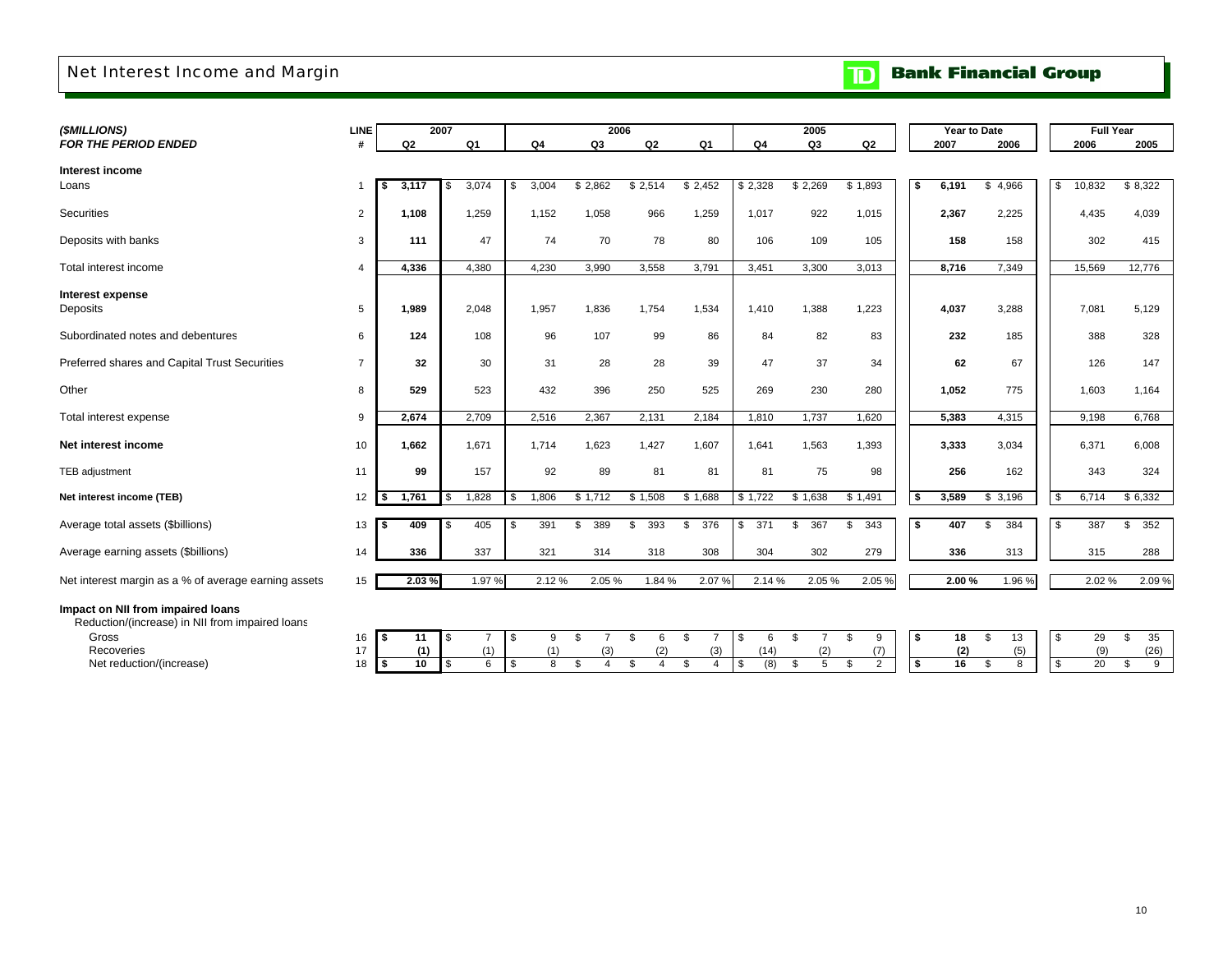### Other Income

| <b>TD</b> Bank Financial Group |
|--------------------------------|
|                                |

| (\$MILLIONS)                                                                           | <b>LINE</b>    |            | 2007    |                |                  |      | 2006           |        |                   |                | 2005       |                |      | Year to Date |           |             | <b>Full Year</b> |
|----------------------------------------------------------------------------------------|----------------|------------|---------|----------------|------------------|------|----------------|--------|-------------------|----------------|------------|----------------|------|--------------|-----------|-------------|------------------|
| <b>FOR THE PERIOD ENDED</b>                                                            | #              | Q2         |         | Q <sub>1</sub> | Q <sub>4</sub>   |      | Q <sub>3</sub> | Q2     | Q <sub>1</sub>    | Q <sub>4</sub> | Q3         | Q <sub>2</sub> |      | 2007         | 2006      | 2006        | 2005             |
|                                                                                        |                |            |         |                |                  |      |                |        |                   |                |            |                |      |              |           |             |                  |
| TD Waterhouse fees and commissions                                                     | $\overline{1}$ |            | $111 \$ | 107            | $\sqrt{3}$<br>86 | - \$ | 102<br>\$      | 134 \$ | 222               | \$<br>214S     | 199 \$     | 223            | \$   | 218          | \$<br>356 | \$<br>544   | 866<br>\$        |
| Full service brokerage and other securities services                                   | 2              | 287        |         | 266            | 249              |      | 241            | 242    | 256               | 265            | 210        | 230            |      | 553          | 498       | 988         | 927              |
| Mutual fund management                                                                 | 3              |            | 176     | 175            | 162              |      | 157            | 156    | 164               | 155            | 167        | 154            |      | 351          | 320       | 639         | 624              |
| Credit fees                                                                            | 4              |            | 103     | 96             | 110              |      | 93             | 82     | 86                | 84             | 76         | 85             |      | 199          | 168       | 371         | 343              |
| Net securities gains <sup>1</sup>                                                      | 5              |            | 102     | 70             | 87               |      | 113            | 82     | 23                | 76             | 67         | 47             |      | 172          | 105       | 305         | 242              |
| Trading income                                                                         | 6              |            | 192     | 216            | 98               |      | 160            | 247    | 292               | (88)           | 80         | 79             |      | 408          | 539       | 797         | 147              |
| Income from financial instruments designated as<br>trading under the fair value option | $\overline{7}$ |            | 5       | (9)            |                  |      |                |        |                   |                |            |                |      | (4)          |           |             |                  |
| Service charges                                                                        | 8              |            | 244     | 249            | 246              |      | 250            | 220    | 221               | 219            | 227        | 171            |      | 493          | 441       | 937         | 787              |
| Loan securitizations                                                                   | 9              |            | 97      | 134            | 97               |      | 85             | 72     | 92                | 120            | 101        | 100            |      | 231          | 164       | 346         | 414              |
| Card services                                                                          | 10             | 108        |         | 110            | 113              |      | 103            | 86     | 81                | 85             | 81         | 61             |      | 218          | 167       | 383         | 279              |
| Insurance revenue (net of claims)                                                      | 11             | 251        |         | 254            | 214              |      | 230            | 228    | 224               | 210            | 217        | 215            |      | 505          | 452       | 896         | 826              |
| <b>Trust fees</b>                                                                      | 12             |            | 38      | 31             | 31               |      | 33             | 37     | 29                | 33             | 33         | 28             |      | 69           | 66        | 130         | 111              |
| Foreign exchange - non-trading                                                         | 13             |            | 40      | 39             | 40               |      | 45             | 30     | 32                | 19             | 35         | 27             |      | 79           | 62        | 147         | 105              |
| Other                                                                                  | 14             |            | 83      | 64             | 47               |      | 53             | 75     | 75                | 50             | 42         | 97             |      | 147          | 150       | 250         | 218              |
| <b>Total other income</b>                                                              | 15             | $1,837$ \$ |         | $1,802$ \$     | 1,580            | - \$ | 1,665<br>- \$  | 1,691  | $1,797$ \$<br>-\$ | $1,442$ \$     | $1,535$ \$ | 1,517          | - \$ | 3,639        | \$3,488   | \$<br>6,733 | 5,889<br>- \$    |

 $1$  Net of balance sheet restructuring charge of \$52 million in TD Banknorth in Q1 2006.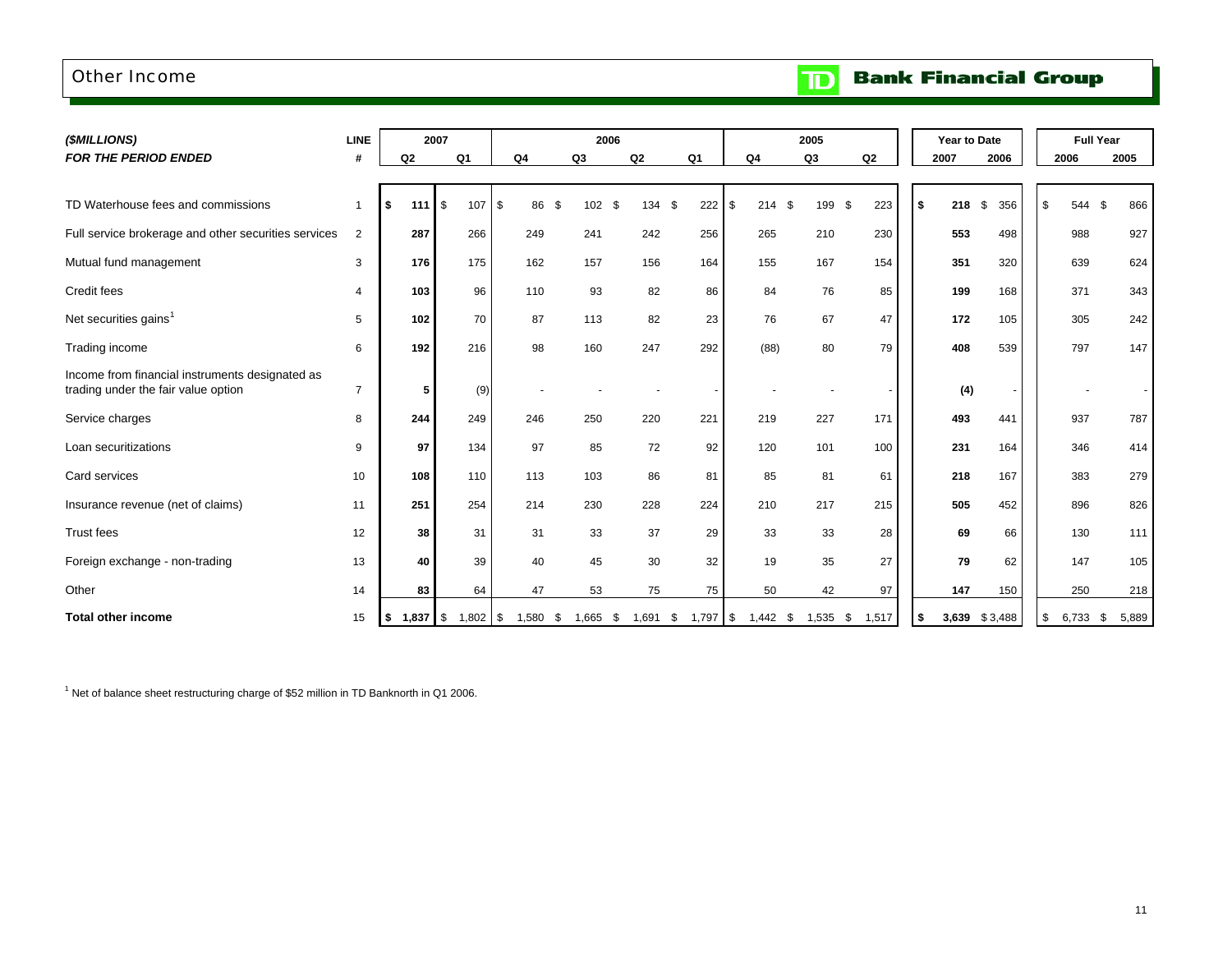# Non-Interest Expenses

|  |  | <b>TD</b> Bank Financial Group |  |
|--|--|--------------------------------|--|
|--|--|--------------------------------|--|

| (\$MILLIONS)                        | <b>LINE</b>    | 2007        |               |                    | 2006           |                          |       |                | 2005        |                |             | Year to Date | <b>Full Year</b> |             |
|-------------------------------------|----------------|-------------|---------------|--------------------|----------------|--------------------------|-------|----------------|-------------|----------------|-------------|--------------|------------------|-------------|
| FOR THE PERIOD ENDED                | #              | Q2          | Q1            | Q4                 | Q <sub>3</sub> | Q <sub>2</sub>           | Q1    | Q <sub>4</sub> | Q3          | Q <sub>2</sub> | 2007        | 2006         | 2006             | 2005        |
| Salaries and employee benefits      |                |             |               |                    |                |                          |       |                |             |                |             |              |                  |             |
| Salaries                            | 1              | 665         | \$<br>680     | \$<br>706          | \$<br>673 \$   | 659 \$                   | 662   | \$<br>679      | -\$<br>669  | -\$<br>616     | \$<br>1,345 | \$1,321      | \$<br>2,700      | \$<br>2,544 |
| Incentive compensation              | $\overline{2}$ | 347         | 320           | 284                | 288            | 290                      | 345   | 302            | 275         | 288            | 667         | 635          | 1,207            | 1,139       |
| Pension and other employee benefits | 3              | 157         | 157           | 126                | 141            | 144                      | 167   | 145            | 138         | 125            | 314         | 311          | 578              | 535         |
| Total                               | 4              | 1,169       | 1.157         | 1,116              | 1,102          | 1,093                    | 1,174 | 1,126          | 1,082       | 1,029          | 2,326       | 2,267        | 4,485            | 4,218       |
| Occupancy                           |                |             |               |                    |                |                          |       |                |             |                |             |              |                  |             |
| Rent                                | 5              | 99          | 94            | 97                 | 94             | 95                       | 85    | 92             | 100         | 92             | 193         | 180          | 371              | 373         |
| Depreciation                        | 6              | 42          | 38            | 47                 | 39             | 35                       | 39    | 41             | 42          | 34             | 80          | 74           | 160              | 147         |
| Other                               | $\overline{7}$ | 44          | 43            | 43                 | 43             | 42                       | 42    | 40             | 49          | 38             | 87          | 84           | 170              | 156         |
| Total                               | 8              | 185         | 175           | 187                | 176            | 172                      | 166   | 173            | 191         | 164            | 360         | 338          | 701              | 676         |
| Equipment                           |                |             |               |                    |                |                          |       |                |             |                |             |              |                  |             |
| Rent                                | 9              | 50          | 46            | 52                 | 51             | 48                       | 49    | 56             | 50          | 45             | 96          | 97           | 200              | 192         |
| Depreciation                        | 10             | 51          | 44            | 51                 | 44             | 42                       | 46    | 54             | 50          | 39             | 95          | 88           | 183              | 175         |
| Other                               | 11             | 52          | 54            | 61                 | 55             | 48                       | 52    | 61             | 59          | 63             | 106         | 100          | 216              | 242         |
| Total                               | 12             | 153         | 144           | 164                | 150            | 138                      | 147   | 171            | 159         | 147            | 297         | 285          | 599              | 609         |
| General                             |                |             |               |                    |                |                          |       |                |             |                |             |              |                  |             |
| Amortization of other intangibles   | 13             | 112         | 118           | 126                | 126            | 125                      | 128   | 135            | 143         | 134            | 230         | 253          | 505              | 546         |
| Marketing and business development  | 14             | 111         | 113           | 114                | 127            | 96                       | 133   | 116            | 123         | 126            | 224         | 229          | 470              | 469         |
| Brokerage-related fees              | 15             | 39          | 36            | 35                 | 37             | 39                       | 53    | 55             | 56          | 57             | 75          | 92           | 164              | 226         |
| Professional and advisory services  | 16             | 98          | 117           | 141                | 138            | 126                      | 105   | 155            | 117         | 114            | 215         | 231          | 510              | 494         |
| Communications                      | 17             | 49          | 49            | 54                 | 50             | 48                       | 49    | 55             | 55          | 49             | 98          | 97           | 201              | 205         |
| Capital and business taxes          | 18             | 42          | 55            | 53                 | 56             | 50                       | 46    | 33             | 53          | 45             | 97          | 96           | 205              | 167         |
| Postage                             | 19             | 35          | 29            | 32                 | 29             | 32                       | 28    | 28             | 27          | 30             | 64          | 60           | 121              | 108         |
| Travel and relocation               | 20             | 20          | 22            | 22                 | 22             | 22                       | 21    | 24             | 21          | 18             | 42          | 43           | 87               | 78          |
| <b>Restructuring costs</b>          | 21             | 67          |               |                    |                | $\overline{\phantom{a}}$ | 50    | 6              | 15          | 22             | 67          | 50           | 50               | 43          |
| Other                               | 22             | 172         | 174           | 143                | 134            | 162                      | 190   | 126            | 535         | 122            | 346         | 352          | 629              | 943         |
| Total                               | 23             | 745         | 713           | 720                | 719            | 700                      | 803   | 733            | 1,145       | 717            | 1,458       | 1,503        | 2,942            | 3,279       |
| <b>Total non-interest expenses</b>  | 24             | \$<br>2,252 | l \$<br>2,189 | <b>\$</b><br>2,187 | \$<br>2,147    | \$<br>$2,103$ \$         | 2,290 | \$<br>2,203    | \$<br>2,577 | 2,057<br>-\$   | \$<br>4,441 | \$4,393      | \$<br>8,727      | 8,782<br>\$ |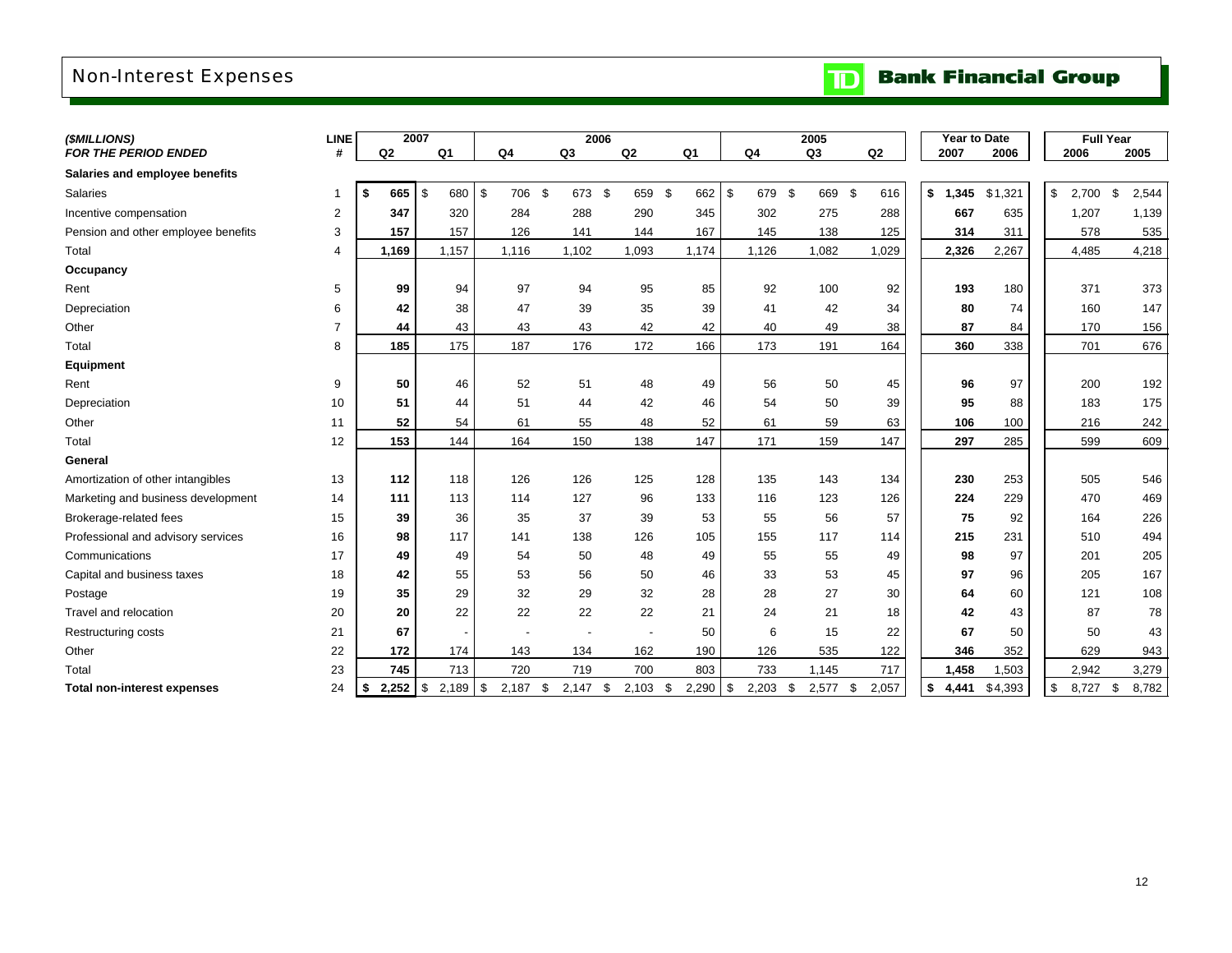### Balance Sheet

# **TD** Bank Financial Group

| (\$MILLIONS)<br>AS AT                                                                                | LINE<br>#      | 2007<br>Q <sub>2</sub> | Q1               | Q4                    | 2006<br>Q3       | Q <sub>2</sub>   | Q1               | Q4                          | 2005<br>Q3       | Q <sub>2</sub>   |
|------------------------------------------------------------------------------------------------------|----------------|------------------------|------------------|-----------------------|------------------|------------------|------------------|-----------------------------|------------------|------------------|
|                                                                                                      |                |                        |                  |                       |                  |                  |                  |                             |                  |                  |
| <b>ASSETS</b>                                                                                        |                |                        |                  |                       |                  |                  |                  |                             |                  |                  |
| Cash and due from banks                                                                              |                | 1,994                  | 2,113<br>-S      | \$<br>$2,019$ \$      | 1,958<br>\$      | $2,046$ \$       | 2,158            | \$<br>$1,673$ \$            | $2,172$ \$       | 1,797            |
| Interest-bearing deposits with other banks                                                           | $\overline{2}$ | 9,796                  | 8,724            | 8,763                 | 10,236           | 10,295           | 11,226           | 11,745                      | 10,307           | 9,057            |
| <b>Securities</b>                                                                                    |                |                        |                  |                       |                  |                  |                  |                             |                  |                  |
| Trading                                                                                              | 3              | 69.093                 | 78,071           | 77,482                | 73,733           | 69,809           | 75,000           | 65,775                      | 72,597           | 71,748           |
| Designated as trading under the fair value option                                                    | 4              | 1,862                  | 1,916            |                       |                  |                  |                  |                             |                  |                  |
| Available-for-sale                                                                                   | 5              | 35,668                 | 38,394           |                       |                  |                  |                  |                             |                  |                  |
| Held-to-maturity                                                                                     | 6              | 11,887                 | 11,810           |                       |                  |                  |                  |                             |                  |                  |
| Investment                                                                                           | $\overline{7}$ |                        |                  | 46,976                | 43,542           | 42,847           | 46,376           | 42,321                      | 40,709           | 39,884           |
| Total                                                                                                | 8              | 118,510                | 130,191          | 124,458               | 117,275          | 112,656          | 121,376          | 108,096                     | 113,306          | 111,632          |
| Securities purchased under reverse repurchase agreements                                             | 9              | 25,434                 | 32,357           | 30,961                | 27,854           | 32,344           | 24,847           | 26,375                      | 25,624           | 23,727           |
| Loans                                                                                                |                |                        |                  |                       |                  |                  |                  |                             |                  |                  |
| Residential mortgages                                                                                | 10             | 53,997                 | 51,794           | 53,425                | 51,767           | 50,868           | 51,152           | 52,740                      | 54,744           | 55,640           |
| Consumer instalment and other personal                                                               | 11             | 65,370                 | 63,520           | 63,130                | 63,995           | 63,308           | 61,744           | 62,754                      | 61,290           | 58,595           |
| Credit cards                                                                                         | 12<br>13       | 5,369<br>45,081        | 5,175            | 4,856                 | 4,419            | 3,764            | 3,171            | 2,998                       | 2,782            | 2,664            |
| Business and government<br>Business and government designated as trading under the fair value option | 14             | 1,465                  | 43,748           | 40,514                | 39,844           | 39,923           | 40,250           | 35,044                      | 35,844           | 33,313           |
| Total                                                                                                | 15             | 171,282                | 164,237          | 161,925               | 160,025          | 157,863          | 156,317          | 153,536                     | 154,660          | 150,212          |
|                                                                                                      |                |                        |                  |                       |                  |                  |                  |                             |                  |                  |
| Allowance for credit losses                                                                          | 16             | (1, 378)               | (1, 366)         | (1, 317)              | (1, 279)         | (1, 291)         | (1, 358)         | (1, 293)                    | (1, 380)         | (1, 410)         |
| Loans, net of allowance for credit losses                                                            | 17             | 169,904                | 162,871          | 160,608               | 158,746          | 156,572          | 154,959          | 152,243                     | 153,280          | 148,802          |
| Other                                                                                                |                |                        |                  |                       |                  |                  |                  |                             |                  |                  |
| Customers' liabilities under acceptances                                                             | 18             | 9,233                  | 8,425            | 8,676                 | 7,244            | 7,035            | 6,699            | 5,989                       | 5,631            | 5,871            |
| Investment in TD Ameritrade<br>Trading derivatives' market revaluation                               | 19<br>20       | 5,131<br>27,569        | 5,113<br>26,871  | 4,379<br>27,845       | 4,284<br>32,308  | 3,783<br>35,430  | 3,327<br>33,781  | 33,651                      | 34,185           | 34,949           |
| Goodwill                                                                                             | 21             | 8,940                  | 8,176            | 7,396                 | 7,411            | 7,652            | 7,376            | 6,518                       | 6,785            | 6,766            |
| Other intangibles                                                                                    | 22             | 2,368                  | 1,896            | 1,946                 | 2,007            | 2,185            | 2,275            | 2,124                       | 2,286            | 2,421            |
| Land, buildings and equipment                                                                        | 23             | 1,905                  | 1,877            | 1,862                 | 1,865            | 1,857            | 1,701            | 1,801                       | 1,773            | 1,712            |
| Other assets                                                                                         | 24             | 15,950                 | 19,602           | 14,001                | 14,657           | 16,741           | 14,652           | 14,995                      | 13,074           | 12,810           |
| Total                                                                                                | 25             | 71,096                 | 71,960           | 66,105                | 69,776           | 74,683           | 69,811           | 65,078                      | 63,734           | 64,529           |
| <b>Total assets</b>                                                                                  | 26             | 396,734<br>\$          | \$<br>408,216    | \$<br>392,914<br>\$   | 385,845<br>\$    | 388,596<br>- \$  | 384,377          | \$<br>365,210<br>\$         | 368,423<br>\$    | 359,544          |
| <b>LIABILITIES</b>                                                                                   |                |                        |                  |                       |                  |                  |                  |                             |                  |                  |
| <b>Deposits</b>                                                                                      |                |                        |                  |                       |                  |                  |                  |                             |                  |                  |
| Personal Non-term                                                                                    | 27             | 83,487<br>\$           | 82,986<br>\$     | \$<br>79,624<br>\$    | 72,376<br>\$     | 74,995<br>- \$   | 74,233           | 73,041<br>\$<br>\$          | 74,635<br>\$     | 74,165           |
| Personal Term                                                                                        | 28             | 67,785                 | 67,652           | 67,012                | 65,116           | 63,831           | 61,642           | 58,742                      | 59,134           | 58,954           |
| Banks                                                                                                | 29             | 12,681                 | 9,033            | 14,186                | 17,855           | 13,597           | 15,380           | 11,505                      | 15,756           | 17,431           |
| Business and government                                                                              | 30             | 70,655                 | 73,780           | 100,085               | 100,440          | 100,568          | 105,030          | 103,693                     | 101,913          | 97,964           |
| Trading                                                                                              | 31             | 35,554                 | 36,237           |                       |                  |                  |                  |                             |                  |                  |
| Total                                                                                                | 32             | 270,162                | 269,688          | 260,907               | 255,787          | 252,991          | 256,285          | 246,981                     | 251,438          | 248,514          |
| Other                                                                                                |                |                        |                  |                       |                  |                  |                  |                             |                  |                  |
| Acceptances                                                                                          | 33             | 9,233                  | 8,425            | 8,676                 | 7,244            | 7,035            | 6,699            | 5,989                       | 5,631            | 5,871            |
| Obligations related to securities sold short                                                         | 34             | 25,143                 | 26,230           | 27,113                | 24,153           | 27,037           | 26,357           | 24,406                      | 23,124           | 20,453           |
| Obligations related to securities sold under repurchase agreements                                   | 35<br>36       | 11,322<br>29.143       | 20,597<br>28.322 | 18,655                | 19,431           | 16,983           | 12,520<br>34.934 | 11,284                      | 11,285           | 10,249           |
| <b>Trading derivatives</b><br>Other liabilities                                                      | 37             | 18,936                 | 20,321           | 29,337<br>17,461      | 33,380<br>15,285 | 36,295<br>16,908 | 17,244           | 33,498<br>18,545            | 34,877<br>16,779 | 34,349<br>15,061 |
| Total                                                                                                | 38             | 93,777                 | 103,895          | 101,242               | 99,493           | 104,258          | 97,754           | 93,722                      | 91,696           | 85,983           |
| Subordinated notes and debentures                                                                    | 39             | 9,210                  | 9,209            | 6,900                 | 6,915            | 7,748            | 7,225            | 5,138                       | 5,570            | 5,569            |
| Liability for preferred shares and capital trust securities                                          | 40             | 1,797                  | 1,800            | 1,794                 | 1,794            | 1,786            | 1,793            | 1,795                       | 2,198            | 2,210            |
| Non-controlling interests in subsidiaries                                                            | 41             | 13                     | 2,607            | 2,439                 | 2,429            | 2,530            | 2,847            | 1,708                       | 1,746            | 1,676            |
|                                                                                                      |                |                        |                  |                       |                  |                  |                  |                             |                  |                  |
| Shareholders' equity                                                                                 |                |                        |                  |                       |                  |                  |                  |                             |                  |                  |
| Capital stock                                                                                        |                | 6,455                  |                  |                       |                  |                  |                  |                             |                  |                  |
| Common<br>Preferred                                                                                  | 42<br>43       | 425                    | 6,417<br>425     | 6,334<br>425          | 6,353<br>425     | 6,245<br>425     | 6,015<br>425     | 5,872                       | 5,744            | 5,632            |
| Contributed surplus                                                                                  | 44             | 124                    | 68               | 66                    | 56               | 51               | 47               | 40                          | 36               | 28               |
| Retained earnings                                                                                    | 45             | 14,865                 | 14,375           | 13,725                | 13,544           | 13,069           | 12,652           | 10,650                      | 10,358           | 10,230           |
| (page 20)<br>Accumulated other comprehensive income                                                  | 46             | (94)                   | (268)            | (918)                 | (951)            | (507)            | (666)            | (696)                       | (363)            | (298)            |
| Total                                                                                                | 47             | 21,775                 | 21,017           | 19,632                | 19,427           | 19,283           | 18,473           | 15,866                      | 15,775           | 15,592           |
| Total liabilities and shareholders' equity                                                           | 48             | 396,734 \$<br>\$       | 408,216          | \$<br>392,914<br>- \$ | 385,845<br>- \$  | 388,596<br>-\$   | 384,377          | $\sqrt{3}$<br>365,210<br>\$ | 368,423<br>\$    | 359,544          |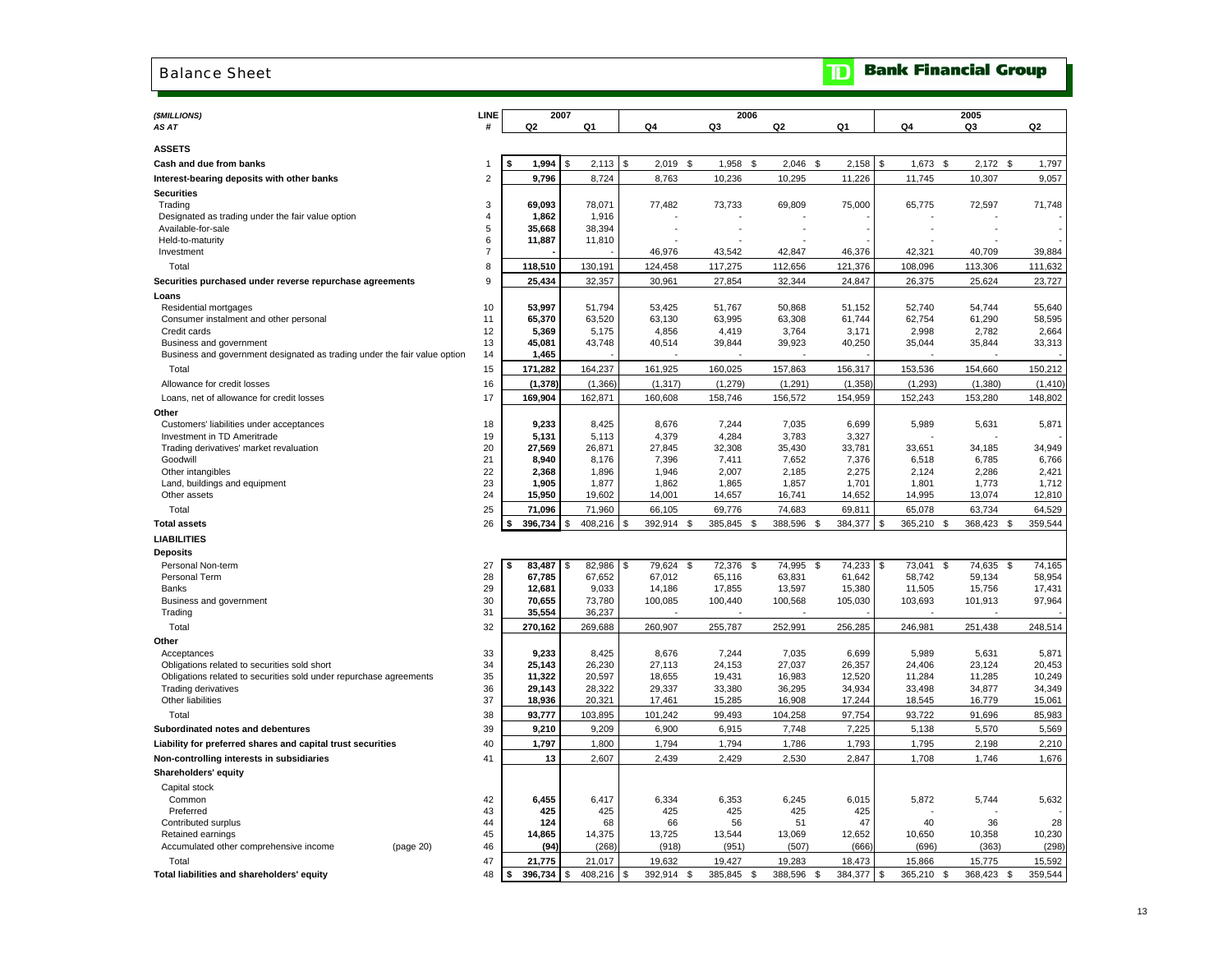| (\$MILLIONS)                                      | <b>LINE</b> |              | 2007 |             |      |         |                 | 2006 |                |     |               |         |     | 2005      |         |
|---------------------------------------------------|-------------|--------------|------|-------------|------|---------|-----------------|------|----------------|-----|---------------|---------|-----|-----------|---------|
| AS AT                                             | #           | Q2           |      | Q1          |      | Q4      | Q3              |      | Q <sub>2</sub> |     | Q1            | Q4      |     | Q3        | Q2      |
|                                                   |             |              |      |             |      |         |                 |      |                |     |               |         |     |           |         |
| Unrealized gain(loss) on securities <sup>12</sup> |             | 1,027        | \$   | 990         | - \$ | 774     | \$<br>707       | \$   | 706            | \$  | 806 \$        | 750     | \$  | 733 \$    | 550     |
| Assets under administration                       |             |              |      |             |      |         |                 |      |                |     |               |         |     |           |         |
| Canadian Personal and Commercial Banking          |             | \$52,089     | -\$  | $50,942$ \$ |      | 47.450  | \$<br>42.150 \$ |      | 40,898         | \$. | $40.766$ \ \$ | 39,485  | -\$ | 37,612 \$ | 37,125  |
| U.S. Personal and Commercial Banking              | 3           | \$8,142      |      | 8,659       |      | 8.316   | 9,337           |      | 9,904          |     | 9,529         | 9.307   |     | 9,082     | 8,541   |
| Wealth Management                                 |             | 175,213      |      | 169,058     |      | 160,799 | 153,004         |      | 153,723        |     | 147,439       | 315,075 |     | 322,343   | 302,112 |
| Total                                             | 5           | $235,444$ \$ |      | 228,659 \$  |      | 216.565 | 204,491 \$      |      | 204,525        | -\$ | $197,734$ \$  | 363,867 |     | 369,037   | 347,778 |
| Assets under management                           |             |              |      |             |      |         |                 |      |                |     |               |         |     |           |         |
| U.S. Personal and Commercial Banking              | 6           | 6,487        |      | 6,537       |      | 6.137   | 6,054           |      | 6,551          |     | 5,995         | 5.859   |     | 6,106     | 6,002   |
| Wealth Management                                 |             | 162,869      |      | 156,777     |      | 151,243 | 143,339         |      | 138,722        |     | 137,009       | 130,108 |     | 130,036   | 123,788 |
| Total                                             | 8           | 169,356      | -\$  | 163,314     |      | 157,380 | 149,393         |      | 145.273        | \$. | 143,004       | 135,967 |     | 136,142   | 129,790 |

 $1$  Excludes debt security positions which are managed as part of hedged portfolios.

 $<sup>2</sup>$  Includes unrealized gains on available-for-sale securities which are included in other comprehensive income.</sup>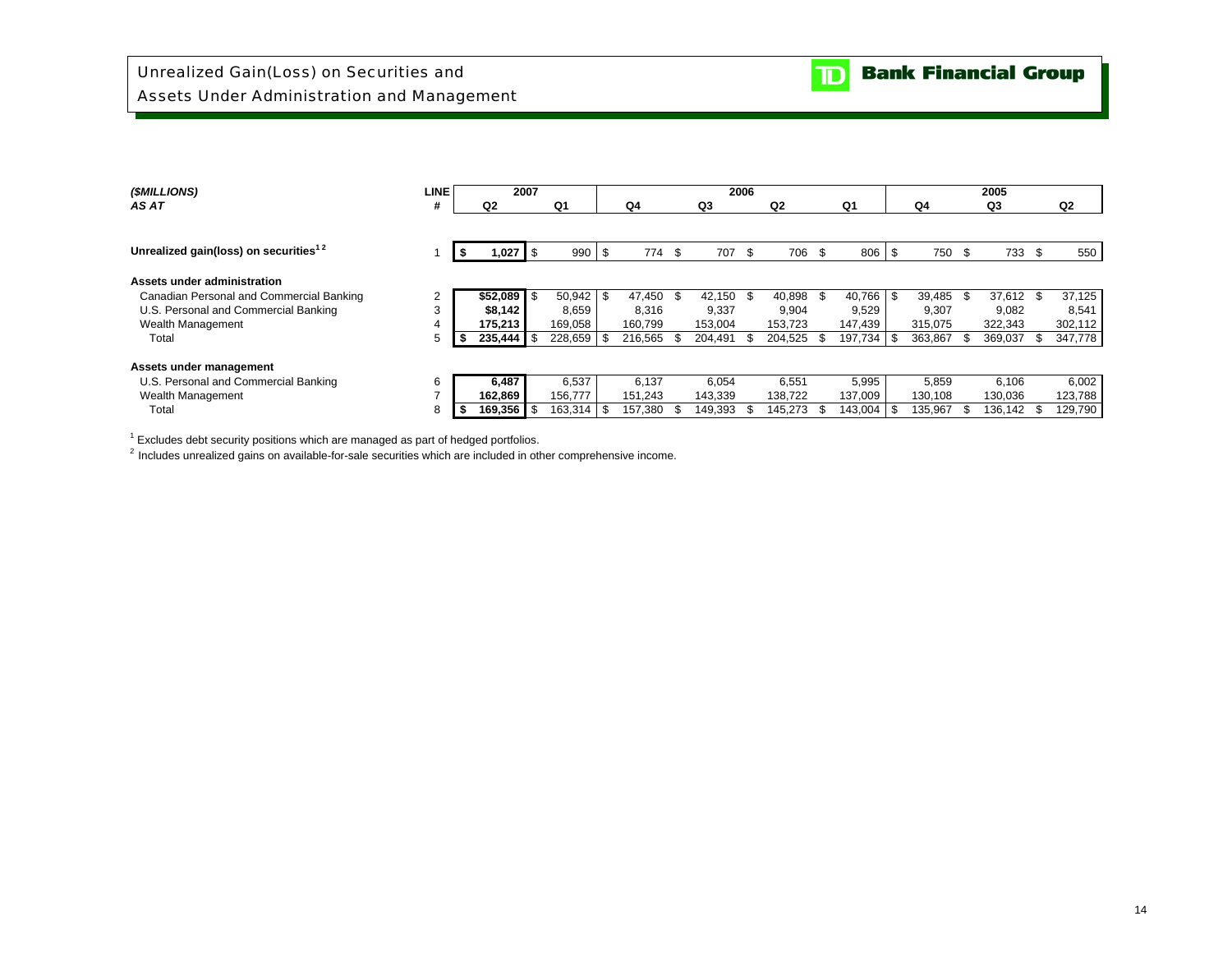### Intangibles and Goodwill, and Restructuring Costs



| (\$MILLIONS)                                            | <b>LINE</b>    |                | 2007                                   |                          | 2006         |                     |            |                    | 2005          |                 |    | Year to Date         |             | <b>Full Year</b>      |                       |
|---------------------------------------------------------|----------------|----------------|----------------------------------------|--------------------------|--------------|---------------------|------------|--------------------|---------------|-----------------|----|----------------------|-------------|-----------------------|-----------------------|
| AS AT                                                   |                | Q <sub>2</sub> | Q1                                     | Q <sub>4</sub>           | Q3           | Q <sub>2</sub>      | Q1         | Q4                 | Q3            | Q2              |    | 2007                 | 2006        | 2006                  | 2005                  |
| Identifiable intangible assets                          |                |                |                                        |                          |              |                     |            |                    |               |                 |    |                      |             |                       |                       |
| Opening balance                                         | $\overline{1}$ | 1,896          | \$<br>1,946                            | 2,007<br>\$              | 2,185<br>\$. | 2,275<br>\$<br>\$   | 2,124      | 2,286<br>\$<br>\$. | 2,421<br>\$   | 2,010           | Ŝ. | 1,946                | \$2,124     | \$<br>2,124           | \$<br>2.144           |
| Arising during the period - Privatization               | $\overline{2}$ | 580            | 42                                     | 64                       | (22)         | 32                  | 282        |                    |               | 557             |    | 622                  | 314         | 356                   | 557                   |
| - Other                                                 | 3              | 11             |                                        |                          |              |                     |            |                    |               |                 |    | 11                   |             |                       |                       |
| Amortized in the period                                 | $\overline{4}$ | (112)          | (118)                                  | (126)                    | (126)        | (125)               | (128)      | (135)              | (143)         | (134)           |    | (230)                | (253)       | (505)                 | (546)                 |
| Sale of TD Waterhouse U.S.A.                            | 5              |                |                                        |                          |              |                     | (6)        |                    |               |                 |    |                      | (6)         | (6)                   |                       |
| Foreign exchange and other adjustments                  | 6              | (7)            | 26                                     | $\overline{\mathbf{1}}$  | (30)         | 3                   | 3          | (27)               | 8             | (12)            |    | 19                   | 6           | (23)                  | (31)                  |
| <b>Closing balance</b>                                  | $\overline{7}$ | 2,368<br>s.    | ,896<br>\$                             | 1,946<br>\$              | 2,007<br>\$  | 2,185<br>\$<br>\$   | 2,275      | 2,124<br>\$.<br>\$ | 2,286<br>-\$  | 2,421           | Ŝ. | 2,368                | \$2,185     | \$<br>1,946           | 2,124<br>\$           |
|                                                         |                |                |                                        |                          |              |                     |            |                    |               |                 |    |                      |             |                       |                       |
| Future tax liability on intangible assets               |                |                |                                        |                          |              |                     |            |                    |               |                 |    |                      |             |                       |                       |
| Opening balance                                         | 8              | (655)<br>-S    | $(678)$ \$<br>- \$                     | $(690)$ \$               | $(758)$ \$   | $(764)$ \$          | $(711)$ \$ | (764)<br>\$        | $(802)$ \$    | (657)           | \$ | (678)                | \$<br>(711) | \$<br>$(711)$ \$      | (701)                 |
| Arising during the period - Privatization               | 9              | (227)          | (17)                                   | (23)                     | (8)          | (35)                | (98)       |                    |               | (189)           |    | (244)                | (133)       | (164)                 | (189)                 |
| - Other                                                 | 10             | (4)            |                                        |                          |              |                     |            |                    |               |                 |    | (4)                  |             |                       |                       |
| Arising during the period - changes in income tax rates | 11             |                |                                        | -1                       | 24           |                     |            |                    |               |                 |    | $\blacktriangleleft$ |             | 25                    |                       |
| Recognized in the period                                | 12             | 40             | 40                                     | 43                       | 42           | 39                  | 41         | 44                 | 46            | 42              |    | 80                   | 80          | 165                   | 176                   |
| Foreign exchange and other adjustments                  | 13             | 2              | (1)                                    | (9)                      | 10           | $\overline{2}$      | 4          | 9                  | (8)           | $\overline{2}$  |    | 1                    | 6           | $\overline{7}$        | 3                     |
| <b>Closing balance</b>                                  | 14             | (844)          | (655)<br>- \$                          | $(678)$ \$<br>\$         | (690)        | (758)<br>- \$<br>Я. | $(764)$ \$ | (711)<br>-S        | (764)<br>- \$ | (802)           | \$ | (844)                | \$<br>(758) | \$<br>$(678)$ \$      | (711)                 |
| Net intangibles closing balance                         | 15             | -S             | $1,524$ \$ 1,241                       | 1,268<br>$\overline{1s}$ | 1,317<br>\$  | 1,427<br>\$<br>\$   | 1,511      | 1,413<br>\$<br>\$  | 1,522<br>-\$  | 1,619           | S. | 1,524                | \$1,427     | \$<br>1,268           | \$<br>1,413           |
| Goodwill                                                |                |                |                                        |                          |              |                     |            |                    |               |                 |    |                      |             |                       |                       |
| Opening balance                                         | 16             | 8.176<br>\$    | \$<br>7,396                            | 7.411<br>\$              | 7,652<br>\$  | 7,376<br>\$<br>\$   | 6,518      | 6,785<br>\$<br>\$  | 6,766<br>\$   | 2,245           | Ŝ. | 7,396                | \$6,518     | \$<br>6,518           | \$<br>2,225           |
| Arising during the period - Privatization               | 17             | 881            | 528                                    | (29)                     | 27           | 316                 | 1,722      |                    |               | 4.642           |    | 1,409                | 2,038       | 2,036                 | 4,642                 |
| - Other                                                 | 18             | (27)           |                                        |                          |              |                     |            |                    |               |                 |    | (27)                 |             |                       |                       |
| Sale of TD Waterhouse U.S.A.                            | 19             |                |                                        |                          |              |                     | (827)      |                    |               |                 |    |                      | (827)       | (827)                 |                       |
| Foreign exchange and other adjustments                  | 20             | (90)           | 252                                    | 14                       | (268)        | (40)                | (37)       | (267)              | 19            | (121)           |    | 162                  | (77)        | (331)                 | (349)                 |
| <b>Closing balance</b>                                  | 21             | 8.940          | 8.176<br>\$                            | 7,396<br>\$              | 7,411        | 7,652<br>\$.        | 7,376      | 6,518              | 6.785<br>£.   | 6.766           | Ŝ. | 8.940                | \$7,652     | \$<br>7,396           | 6,518                 |
|                                                         |                |                |                                        |                          |              |                     |            |                    |               |                 |    |                      |             |                       |                       |
| Total net intangibles and goodwill closing balance      | 22             |                | $\vert 10,464 \vert 15,9,417 \vert 15$ | 8,664                    | 8,728<br>\$  | 9,079<br>\$<br>-\$  | 8,887      | 7,931<br>\$<br>\$  | 8,307<br>\$   | 8,385           | \$ | 10,464               | \$9,079     | \$<br>8,664           | 7,931<br>\$           |
|                                                         |                |                |                                        |                          |              |                     |            |                    |               |                 |    |                      |             |                       |                       |
| <b>Restructuring costs accrual</b>                      |                |                |                                        |                          |              |                     |            |                    |               |                 |    |                      |             |                       |                       |
| Opening balance                                         | 23             | 19<br>Ŝ.       | $27$ \$<br>- \$                        | 29 \$                    | 35           | - \$<br>60<br>- \$  | 25         | 28<br>-\$<br>-\$   | 28 \$         | $\overline{7}$  | Ŝ. | 27                   | 25<br>\$.   | \$<br>25              | -\$<br>$\overline{7}$ |
| Expensed during the period                              | 24             | 67             |                                        |                          |              |                     | 50         | 6                  | 15            | 22              |    | 67                   | 50          | 50                    | 43                    |
| Amount utilized during the period:                      | 25             |                |                                        |                          |              |                     |            |                    |               |                 |    |                      |             |                       |                       |
| <b>Wholesale Banking</b>                                | 26             |                | (8)                                    | (2)                      | (6)          | (25)                | (15)       | (9)                | (15)          | (1)             |    | (8)                  | (40)        | (48)                  | (25)                  |
| TD Banknorth                                            | 27             | (25)           |                                        |                          |              |                     |            | $\sim$             |               |                 |    | (25)                 |             |                       |                       |
| <b>Closing balance</b>                                  | 28             | 61<br>l \$     | 19S<br>\$                              | $\overline{27}$          | 29<br>-\$    | 35<br>-\$<br>. ድ    | 60         | 25<br>\$           | 28<br>- \$    | $\overline{28}$ | S. | 61                   | 35<br>\$    | \$<br>$\overline{27}$ | 25<br>\$              |
|                                                         |                |                |                                        |                          |              |                     |            |                    |               |                 |    |                      |             |                       |                       |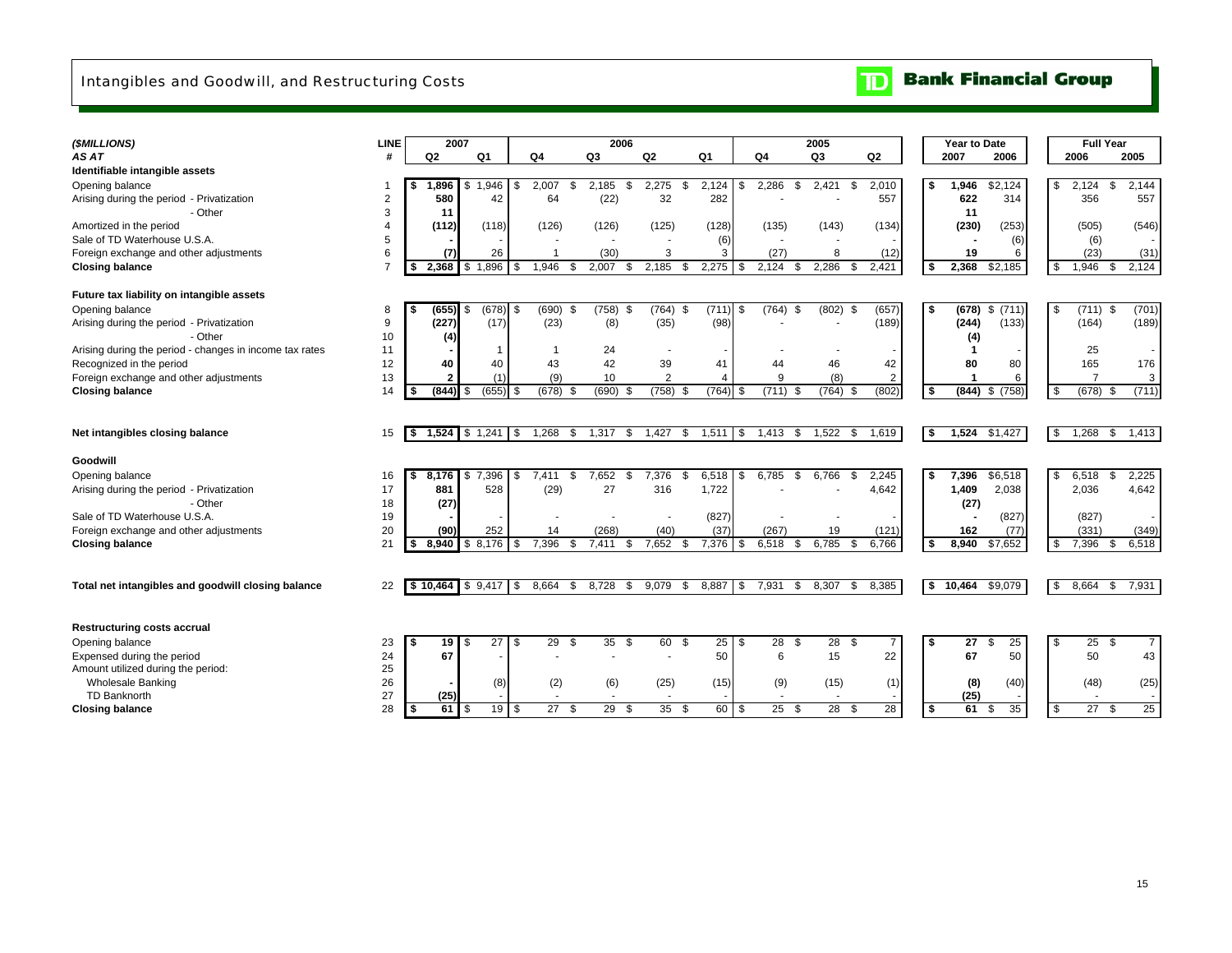## Loan Securitization

**TD** Bank Financial Group

### *(\$MILLIONS)*

|  | <b>FOR THE PERIOD ENDED</b> |  |
|--|-----------------------------|--|

|             | LINE | 2007 |  | 2006                     |  |    | 2005   |            |      | <b>Year to Date</b> | <b>Full Yea</b> |      |
|-------------|------|------|--|--------------------------|--|----|--------|------------|------|---------------------|-----------------|------|
| <b>NDED</b> |      | O2   |  | $\overline{\phantom{a}}$ |  | O۵ | $\sim$ | ດາ<br>$-1$ | 2007 | 2006                | 2006            | 2005 |

### **Loans securitized and sold to third parties**

Securitized/(repurchased) during the period<sup>1</sup>

| Mortgage | <b>MBS Pool</b> | IS.  | 3.141 | 2,358 | .700  | \$1,613 | \$1,763 | \$1,348 | $\frac{1}{2}$ 1,389 | \$1,460 | \$1,449 | 5,499  | \$3,111 | 6,424  | \$5,948 |
|----------|-----------------|------|-------|-------|-------|---------|---------|---------|---------------------|---------|---------|--------|---------|--------|---------|
|          |                 |      |       |       |       |         |         |         |                     |         |         |        |         |        |         |
|          | Commercial      |      | --    |       | 205   | 132     | 287     |         | 350                 |         | 283     |        | 287     | 624    | 633     |
| Personal | <b>HELOC</b>    |      |       | 1,000 | 3,000 | 500     |         |         |                     |         | 786     | 1,000  |         | 3,500  | 786     |
|          | Credit Card     |      |       |       |       |         |         | $\sim$  |                     |         |         | $\sim$ |         |        |         |
| Total    |                 | - 15 | 3.141 | 3,358 | 4,905 | \$2.245 | \$2,050 | \$1,348 | \$1,739             | \$1,460 | \$2,518 | 6,499  | \$3,398 | 10,548 | \$7,367 |

### Outstanding at period end

With Retained Interests

| Mortgage                                         | Commercial         | 6              | - 9  | 254            | l \$      | 181      | - \$ | 220      | 223          |     | 116      | \$<br>124   | \$<br>137   | -\$<br>159  | 186<br>\$   | \$  | 254    | \$<br>116  | - \$          | 220            | \$<br>137   |
|--------------------------------------------------|--------------------|----------------|------|----------------|-----------|----------|------|----------|--------------|-----|----------|-------------|-------------|-------------|-------------|-----|--------|------------|---------------|----------------|-------------|
| Personal                                         | <b>HELOC</b>       | $\overline{7}$ |      | 9,000          |           | 9,000    |      | 8,000    | 5,000        |     | 4,500    | 4,500       | 4,800       | 4,800       | 4,800       |     | 9,000  | 4,500      |               | 8,000          | 4,800       |
|                                                  | <b>Credit Card</b> | 8              |      | 800            |           | 800      |      | 800      | 800          |     | 1,300    | 1,300       | 1,300       | 1,300       | 1,300       |     | 800    | 1,300      |               | 800            | 1,300       |
| Sub-total                                        |                    | 9              | - \$ | 10,054         | -9        | 9,981    | -\$  | 9,020    | \$6,023      |     | \$5,916  | \$5,924     | \$6,237     | \$6,259     | \$6,286     | \$  | 10,054 | \$5,916    | \$            | 9,020          | \$<br>6,237 |
| <b>Without Retained Interests</b>                |                    |                |      |                |           |          |      |          |              |     |          |             |             |             |             |     |        |            |               |                |             |
| Mortgage                                         | Conventional       | 10             | -9   | $\blacksquare$ |           |          |      |          | ደ            |     |          | \$          | \$          | \$          | \$          | \$. |        |            | -\$           |                | \$          |
|                                                  | <b>MBS Pool</b>    | 11             |      | 18,864         |           | 17.494   |      | 16,344   | 16,099       |     | 16,180   | 15,703      | 15,476      | 15,207      | 14,811      |     | 18,864 | 16,180     |               | 16.344         | 15,476      |
|                                                  | Commercial         | 12             |      | 2,630          |           | 2,531    |      | 2,553    | 2,360        |     | 2,395    | 2,123       | 2,161       | 1,827       | 1,841       |     | 2,630  | 2,395      |               | 2,553          | 2,161       |
| Sub-total                                        |                    | 13             | l \$ | 21,494         | -\$       | 20,025   | \$   | 18,897   | \$18,459     |     | \$18,575 | \$17,826    | \$17,637    | \$17,034    | \$16,652    | \$  | 21,494 | \$18,575   | \$            | 18,897         | \$17,637    |
|                                                  |                    |                |      |                |           |          |      |          |              |     |          |             |             |             |             |     |        |            |               |                |             |
| Total outstanding at period end                  |                    | 14             | l \$ | 31,548         | <b>S</b>  | 30,006   | \$   | 27,917   | \$24,482     |     | \$24,491 | \$23,750    | \$23,874    | \$23,293    | \$22,938    | \$  | 31,548 | \$24,491   | $\mathfrak s$ | 27,917         | \$23,874    |
| Economic Impact - before-tax                     |                    |                |      |                |           |          |      |          |              |     |          |             |             |             |             |     |        |            |               |                |             |
| Net interest income                              |                    | 15             | -\$  | (106)          | l \$      | (125)    | - \$ | (76)     | 102)<br>- 96 |     | (85)     | (105)<br>\$ | \$<br>(123) | \$<br>(111) | (94)<br>\$. | \$  | (231)  | (190)<br>S | <b>S</b>      | (368)          | (420)<br>S. |
| Other income                                     |                    | 16             |      | 97             |           | 134      |      | 97       | 85           |     | 72       | 92          | 120         | 101         | 100         |     | 231    | 164        |               | 346            | 414         |
| Provision for credit losses                      |                    | 17             |      | 5              |           | $\Delta$ |      | $\Delta$ |              |     | 8        | 8           | 8           | 10          | 9           |     | 9      | 16         |               | 24             | 35          |
| Total impact                                     |                    | 18             | l \$ | (4)            | - \$      | 13       | \$   | 25       | (13)<br>. ድ  | -\$ | (5)      | (5)<br>\$   | \$<br>5     | - \$        | \$.<br>15   |     | 9      | (10)<br>S  | - \$          | $\overline{2}$ | 29<br>\$    |
|                                                  |                    |                |      |                |           |          |      |          |              |     |          |             |             |             |             |     |        |            |               |                |             |
| Mortgage-backed Securities Retained <sup>2</sup> |                    |                |      |                |           |          |      |          |              |     |          |             |             |             |             |     |        |            |               |                |             |
| Outstanding at end of period                     |                    | 19             | l \$ | 21,433         | <b>\$</b> | 23,186   | \$   | 20,914   | \$20,414     |     | \$18,852 | \$17,824    | \$15,718    | \$13,159    | \$12,230    | \$  | 21,433 | \$18,852   | <b>S</b>      | 20,914         | \$15,718    |

 $1$  Excludes principal repayments during the period.

<sup>2</sup> Reported as Available-for-sale securities issued or guaranteed by Canada on the Consolidated Balance Sheet.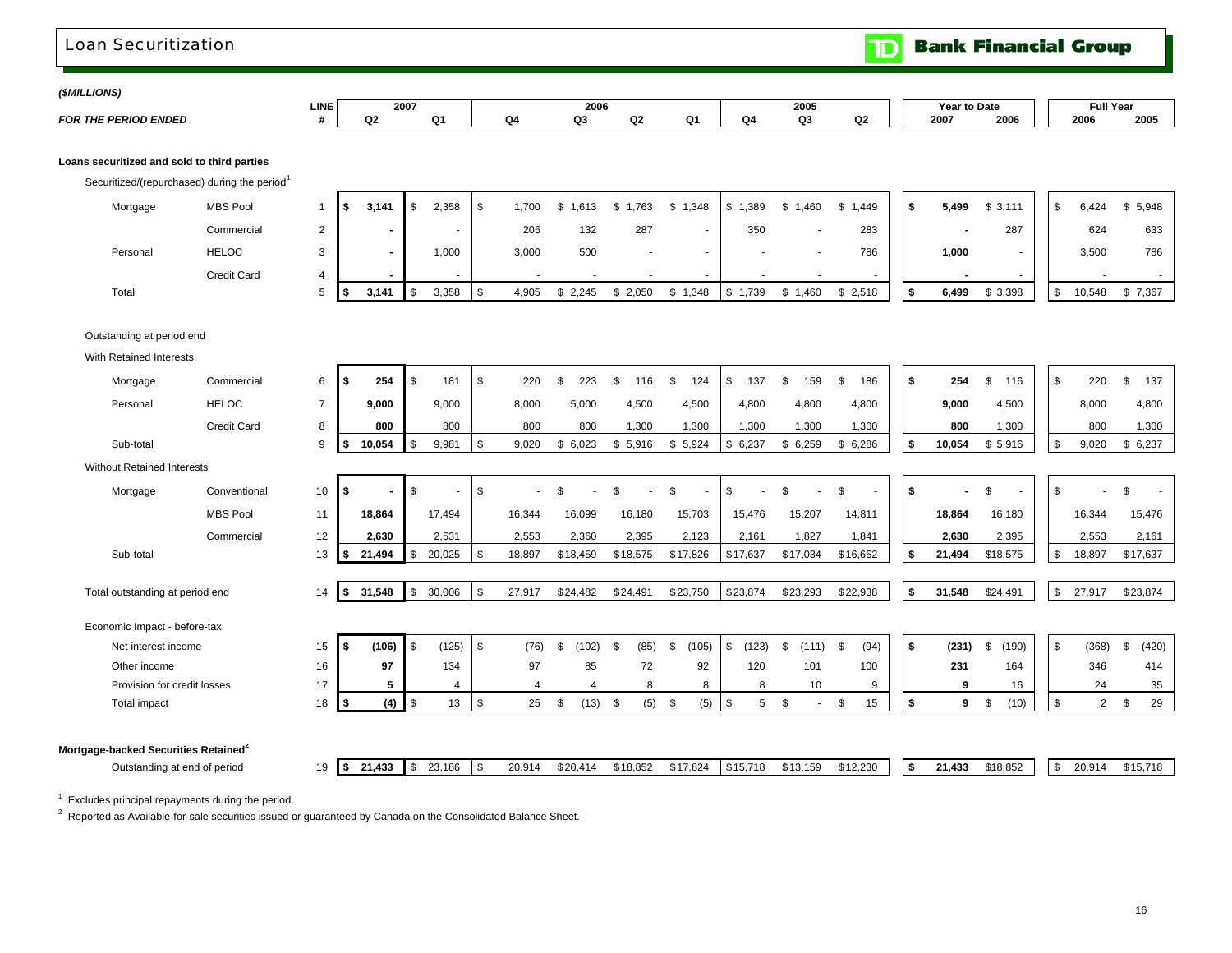## Impaired Loans

| (\$MILLIONS)                                                                     | LINE           |                      | 2007                 |             |              | 2006                     |                |                  | 2005                        |                          |    |                                  | Year to Date |             | <b>Full Year</b>    |
|----------------------------------------------------------------------------------|----------------|----------------------|----------------------|-------------|--------------|--------------------------|----------------|------------------|-----------------------------|--------------------------|----|----------------------------------|--------------|-------------|---------------------|
| AS AT                                                                            | #              | Q <sub>2</sub>       | Q1                   | Q4          | Q3           | Q2                       | Q1             | Q4               | Q3                          | Q <sub>2</sub>           |    | 2007                             | 2006         | 2006        | 2005                |
| CHANGE IN GROSS IMPAIRED LOANS BY SEGMENT                                        |                |                      |                      |             |              |                          |                |                  |                             |                          |    |                                  |              |             |                     |
| Balance at beginning of period<br>Additions                                      | -1             | 462<br>- 9           | 411<br>-S            | \$<br>357   | s.<br>349    | 365<br>\$                | S.<br>349      | \$<br>452<br>\$  | 482                         | \$<br>513                | S. | 411                              | \$<br>349    | \$<br>349   | 537<br>- \$         |
| Canadian Personal and Commercial Banking - retail                                | $\overline{c}$ | 235                  | 228                  | 219         | 157          | 159                      | 160            | 150              | 141                         | 138                      |    | 463                              | 319          | 695         | 569                 |
| - commercial mid-market                                                          | 3              | 14                   | 8                    | 39          | 12           | $\overline{7}$           | 68             | 39               | 12                          | 21                       |    | 22                               | 75           | 126         | 143                 |
| U.S. Personal and Commercial Banking                                             | 4              | 167                  | 84                   | 41          | 23           | 45                       | 18             | 25               | 47                          |                          |    | 251                              | 63           | 127         | 72                  |
| Wholesale Banking                                                                | 5              |                      | 12                   |             | 14           | 3                        | 17             |                  |                             |                          |    | 12                               | 20           | 34          | $\sim$              |
| Corporate - non-core                                                             | 6              |                      |                      |             |              | $\overline{\phantom{a}}$ |                |                  | $\overline{\phantom{a}}$    | $\overline{\phantom{a}}$ |    | $\overline{\phantom{a}}$         |              |             | $\overline{a}$      |
| Total additions to impaired loans and acceptances                                | $\overline{7}$ | 416                  | 332                  | 299         | 206          | 214                      | 263            | 214              | 200                         | 159                      |    | 748                              | 477          | 982         | 784                 |
| Return to performing status, repaid or sold                                      | 8              | (130)                | (116)                | (81)        | (58)         | (97)                     | (95)           | (173)            | (103)                       | (164)                    |    | (246)                            | (192)        | (331)       | (569)               |
| Net new additions (reductions)                                                   | 9              | 286                  | 216                  | 218         | 148          | 117                      | 168            | 41               | 97                          | (5)                      |    | 502                              | 285          | 651         | 215                 |
| Arising on acquisition of TD Banknorth                                           | 10<br>11       |                      |                      |             |              | ÷.                       |                |                  |                             | 86                       |    |                                  |              |             | 86                  |
| Write-offs<br>Foreign exchange and other adjustments                             | 12             | (191)<br>(3)         | (170)<br>5           | (164)       | (137)<br>(3) | (130)<br>(3)             | (152)          | (138)<br>(6)     | (125)<br>(2)                | (113)<br>$\overline{1}$  |    | (361)<br>$\overline{\mathbf{2}}$ | (282)<br>(3) | (583)       | (487)<br>(6)<br>(2) |
|                                                                                  |                |                      |                      |             |              |                          |                |                  |                             |                          |    |                                  |              |             |                     |
| Change during the period                                                         | 13             | 92                   | 51                   | 54          | 8            | (16)                     | 16             | (103)            | (30)                        | (31)                     |    | 143                              |              | 62          | (188)               |
| Balance at end of period                                                         | 14             | 554                  | 462                  | -S<br>411   | 357<br>\$    | 349<br>\$                | 365<br>\$      | 349<br>\$.<br>\$ | 452                         | 482<br>-\$               | ፍ  | 554                              | 349<br>\$    | 411<br>\$.  | 349<br>\$           |
| <b>GROSS IMPAIRED LOANS BY LOCATION<sup>2</sup></b>                              |                |                      |                      |             |              |                          |                |                  |                             |                          |    |                                  |              |             |                     |
| Canada                                                                           | 15             | 307                  | 317<br>- \$          | 316<br>\$   | \$<br>267    | \$<br>262                | \$<br>297      | 276<br>\$<br>\$  | 285                         | \$<br>286                | \$ | 307                              | \$<br>262    | \$<br>316   | <b>S</b><br>276     |
| <b>United States</b>                                                             | 16<br>17       | 247                  | 145                  | 95          | 90           | 87                       | 68             | 73               | 167                         | 196                      |    | 247                              | 87           | 95          | 73                  |
| Offshore<br>Balance at end of period                                             | 18             | 554                  | 462                  | 411<br>-S   | 357<br>\$    | 349<br>\$                | 365<br>- \$    | 349<br>\$<br>\$  | 452                         | 482<br>\$                |    | 554                              | 349<br>\$    | 411<br>S    | 349<br>\$           |
|                                                                                  |                |                      |                      |             |              |                          |                |                  |                             |                          |    |                                  |              |             |                     |
| <b>GROSS IMPAIRED LOANS BY SEGMENT</b>                                           |                |                      |                      |             |              |                          |                |                  |                             |                          |    |                                  |              |             |                     |
| <b>Canadian Personal and Commercial Banking</b>                                  |                |                      |                      |             |              |                          |                |                  |                             |                          |    |                                  |              |             |                     |
| Personal                                                                         | 19             | 225<br>- \$          | 222<br>- \$          | 206<br>\$   | \$<br>166    | \$<br>170                | \$<br>166      | \$<br>157<br>\$  | 149                         | 153<br>\$                | \$ | 225                              | 170<br>\$    | \$<br>206   | 157<br>- \$         |
| Commercial                                                                       | 20             | 71                   | 82                   | 98          | 87           | 91                       | 130            | 117              | 133                         | 131                      |    | 71                               | 91           | 98          | 117                 |
| Total Canadian Personal and Commercial Banking                                   | 21             | 296                  | 304                  | 304         | 253          | 261                      | 296            | 274              | 282                         | 284                      |    | 296                              | 261          | 304         | 274                 |
| U.S. Personal and Commercial Banking                                             | 22             | 227                  | 125                  | 86          | 81           | 79                       | 62             | 67               | 88                          | 86                       |    | 227                              | 79           | 86          | 67                  |
| <b>Wholesale Banking</b>                                                         | 23             | 23                   | 24                   | 12          | 14           | $\sim$                   | $\sim$         | $\sim$           | $\sim$                      | $\sim$                   |    | 23                               |              | 12          | $\sim$              |
| <b>Corporate segment</b>                                                         |                |                      |                      |             |              |                          |                |                  |                             |                          |    |                                  |              |             |                     |
| Corporate loans - non-core                                                       | 24             | 8                    | 9                    | 9           | 9            | 9                        | $\overline{7}$ | 8                | 82                          | 112                      |    | 8                                | 9            | 9           | 8                   |
| TOTAL GROSS IMPAIRED LOANS                                                       | 25             | 554                  | 462                  | 411<br>£.   | 357<br>\$    | 349<br>\$.               | 365<br>-S      | 349<br>\$.       | 452                         | 482<br>$\mathcal{S}$     | ¢  | 554                              | 349<br>-S    | \$<br>411   | 349<br>\$           |
| NET IMPAIRED LOANS BY SEGMENT<br><b>Canadian Personal and Commercial Banking</b> |                |                      |                      |             |              |                          |                |                  |                             |                          |    |                                  |              |             |                     |
| Personal                                                                         | 26             | 106<br>- \$          | 108<br>- \$          | 95<br>\$    | \$<br>90     | \$<br>92                 | \$<br>82       | 68<br>\$<br>\$   | 61                          | \$<br>63                 | \$ | 106                              | \$<br>92     | \$<br>95    | \$<br>68            |
| Commercial                                                                       | 27             | 37                   | 47                   | 65          | 53           | 56                       | 84             | 79               | 83                          | 79                       |    | 37                               | 56           | 65          | 79                  |
| Total Canadian Personal and Commercial Banking                                   | 28             | 143                  | 155                  | 160         | 143          | 148                      | 166            | 147              | 144                         | 142                      |    | 143                              | 148          | 160         | 147                 |
| U.S. Personal and Commercial Banking                                             | 29             | 176                  | 106                  | 70          | 62           | 66                       | 44             | 49               | 51                          | 60                       |    | 176                              | 66           | 70          | 49                  |
| <b>Wholesale Banking</b>                                                         | 30             | 8                    | 9                    | 9           | 10           | ÷.                       | $\sim$         | $\sim$           | $\mathcal{L}_{\mathcal{A}}$ | $\sim$                   |    | 8                                | ×.           | 9           | $\sim$              |
| <b>Corporate segment</b>                                                         |                |                      |                      |             |              |                          |                |                  |                             |                          |    |                                  |              |             |                     |
| Corporate loans - non-core                                                       | 31             |                      |                      |             |              |                          |                |                  | 20                          | 30                       |    |                                  |              |             |                     |
| Total impaired loans net of specific provisions                                  | 32             | 327                  | 270                  | 239         | 215          | 214                      | 210            | 196              | 215                         | 232                      |    | 327                              | 214          | 239         | 196                 |
| General allowance for credit losses<br><b>TOTAL NET IMPAIRED LOANS</b>           | 33<br>34       | 1,151<br>(824)       | 1,174<br>- \$        | 1,145       | 1,137        | 1,156                    | 1,203          | 1,140<br>(944)   | 1,143                       | 1,160<br>S.              | \$ | 1,151                            | 1,156        | 1,145       | 1,140<br>\$         |
|                                                                                  |                |                      | (904)                | (906)<br>S. | (922)<br>\$  | (942)<br>\$              | S.<br>(993)    | s.<br>s.         | (928)                       | (928)                    |    | (824)                            | (942)<br>-S  | (906)<br>-S | (944)               |
| Allowance for credit losses as a % of gross impaired loans                       | 35             | 248.7 %              | 295.7                | 320.5%      | 358.3%       | 369.9%                   | 372.19         | 370.5%           | 305.3%                      | 292.5 %                  |    | 248.7%                           | 369.9%       | 320.5%      | 370.5%              |
| Total Loans (page 13, lines 17+18)                                               | 36             | \$179,137            | \$171,296            | \$169,284   | \$165,990    | \$163,607                | \$161,658      | \$158,232        | \$158,911                   | \$154,673                |    | \$179,137                        | \$163,607    | \$169,284   | \$158,232           |
| Net impaired loans as a % of net loans                                           | 37             | $(0.5)$ <sup>o</sup> | $(0.5)$ <sup>9</sup> | (0.5)%      | (0.6)%       | (0.6)%                   | (0.6)          | (0.6)%           | $(0.6)$ %                   | $(0.6)$ %                |    | (0.5)%                           | (0.6)%       |             | (0.5)%<br>(0.6)%    |

<sup>1</sup> Including Small Business Banking.

<sup>2</sup> Based on geographic location of unit responsible for recording revenue.

**Bank Financial Group** 

 $|\mathbf{D}|$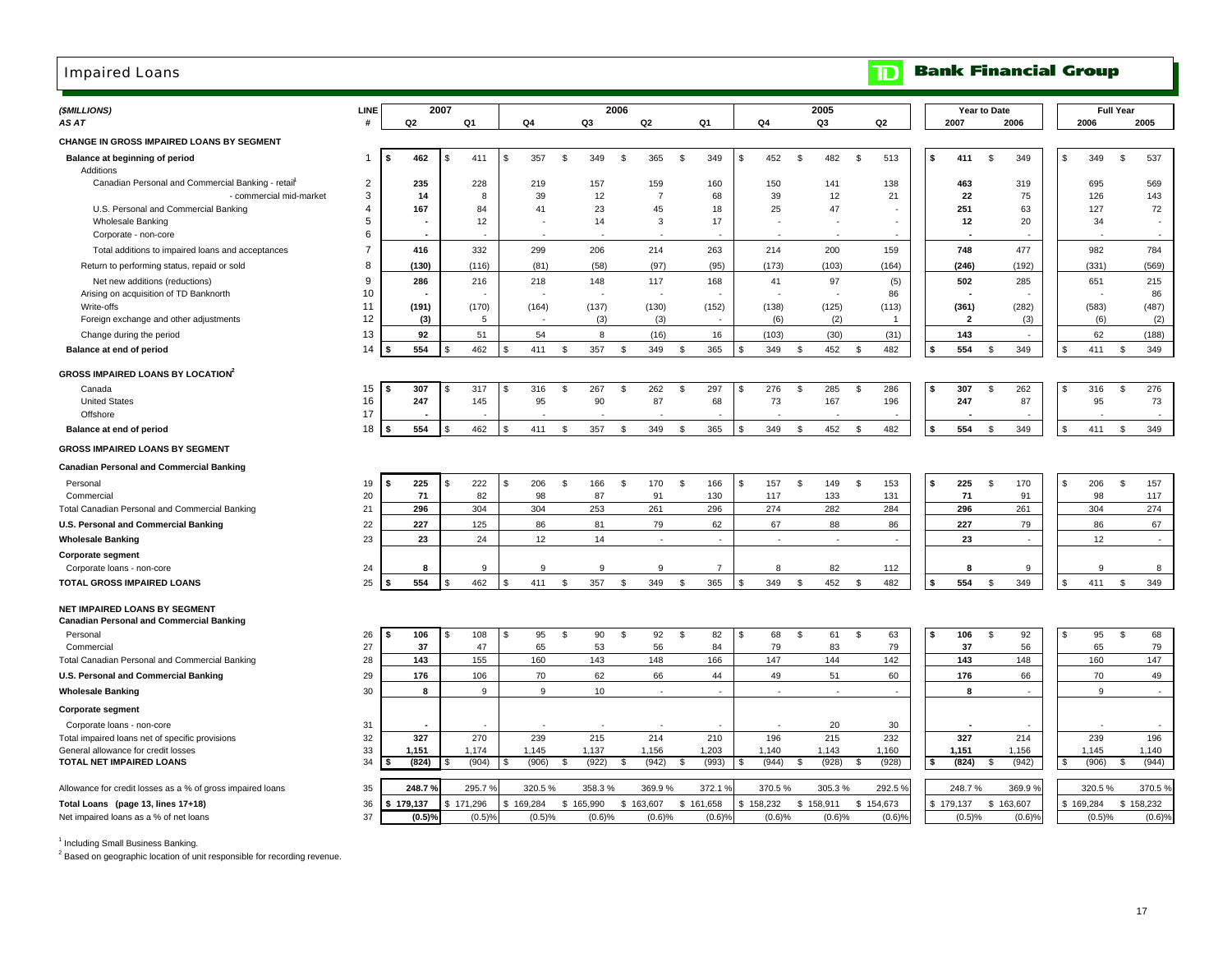### Allowance for Credit Losses and Provision for (Reversal of) Credit Losses

# **TD** Bank Financial Group

| (\$MILLIONS)                                          |           | LINE           |            | 2007         |       |              |                | 2006    |                |                |                |              |                |                | 2005                     |                    |                                 |    | Year to Date |                |                |                          | <b>Full Year</b> |                |
|-------------------------------------------------------|-----------|----------------|------------|--------------|-------|--------------|----------------|---------|----------------|----------------|----------------|--------------|----------------|----------------|--------------------------|--------------------|---------------------------------|----|--------------|----------------|----------------|--------------------------|------------------|----------------|
| AS AT                                                 |           | #              | Q2         |              | Q1    | Q4           | Q3             |         | Q <sub>2</sub> | Q <sub>1</sub> |                |              | Q4             |                | Q3                       |                    | Q2                              |    | 2007         |                | 2006           | 2006                     |                  | 2005           |
| <b>ALLOWANCE FOR CREDIT LOSSES</b>                    |           |                |            |              |       |              |                |         |                |                |                |              |                |                |                          |                    |                                 |    |              |                |                |                          |                  |                |
| Specific allowance                                    |           |                |            |              |       |              |                |         |                |                |                |              |                |                |                          |                    |                                 |    |              |                |                |                          |                  |                |
| Balance at beginning of period                        |           |                | 192        | \$           | 172   | \$<br>142    | \$<br>135      | \$      | 155            | \$             | 153            | $\mathbf{s}$ | 237            | $\mathfrak{s}$ | 250                      | \$                 | 256                             | \$ | 172          | $\mathfrak{L}$ | 153            | \$<br>153                | $\mathbb{S}$     | 266            |
| Write-offs                                            |           | $\overline{2}$ | (191)      |              | (170) | (164)        | (137)          |         | (130)          |                | (152)          |              | (138)          |                | (125)                    |                    | (113)                           |    | (361)        |                | (282)          | (583)                    |                  | (487)          |
| Recoveries                                            |           | 3              | 37         |              | 31    | 33           | 33             |         | 32             |                | 31             |              | 82             |                | 54                       |                    | 55                              |    | 68           |                | 63             | 129                      |                  | 245            |
| Provision for credit losses                           |           | 4              | 184        |              | 153   | 156          | 107            |         | 74             |                | 120            |              | (22)           |                | 60                       |                    | 24                              |    | 337          |                | 194            | 457                      |                  | 107            |
| Arising on acquisitions                               |           | 5              |            |              |       |              |                |         |                |                |                |              | $\sim$         |                | $\overline{\phantom{a}}$ |                    | 27                              |    |              |                |                | $\overline{\phantom{a}}$ |                  | 27             |
| Foreign exchange and other adjustments                |           | 6              | 5          |              | 6     | 5            | $\overline{4}$ |         | 4              |                | 3              |              | (6)            |                | (2)                      |                    | $\mathbf{1}$                    |    | 11           |                | $\overline{7}$ | 16                       |                  | (5)            |
| Balance at end of period                              |           | $\overline{7}$ | 227        |              | 192   | 172          | 142            |         | 135            |                | 155            |              | 153            |                | 237                      |                    | 250                             |    | 227          |                | 135            | 172                      |                  | 153            |
| <b>General allowance</b>                              |           |                |            |              |       |              |                |         |                |                |                |              |                |                |                          |                    |                                 |    |              |                |                |                          |                  |                |
| Balance at beginning of period                        |           | 8              | 1,174      |              | 1.145 | 1,137        | 1,156          |         | 1,203          |                | 1,140          |              | 1.143          |                | 1,160                    |                    | 882                             |    | 1,145        |                | 1,140          | 1.140                    |                  | 917            |
| Provision for credit losses - TD Banknorth            |           | 9              | (23)       |              | (1)   | 5            | (7)            |         | $\overline{2}$ |                | (6)            |              | $\overline{7}$ |                | (20)                     |                    |                                 |    | (24)         |                | (4)            | (6)                      |                  | (17)           |
| - VFC                                                 |           | 10             | 11         |              | 11    | $\mathbf{Q}$ | 9              |         |                |                |                |              |                |                | $\sim$                   |                    | (4)<br>$\overline{\phantom{a}}$ |    | 22           |                |                | 18                       |                  | $\sim$         |
| - Other                                               |           | 11             |            |              |       |              |                |         | (60)           |                |                |              |                |                | $\overline{\phantom{a}}$ |                    | $\overline{\phantom{a}}$        |    |              |                | (60)           | (60)                     |                  | (35)           |
| Arising on acquisitions                               |           | 12             |            | ٠            | 14    |              |                |         | 18             |                | 69             |              |                |                | $\blacksquare$           |                    | 289                             |    | 14           |                | 87             | 87                       |                  | 289            |
| Foreign exchange and other adjustments                |           | 13             | (11)       |              | 5     | (6)          | (21)           |         | (7)            |                | $\sim$         |              | (10)           |                | 3                        |                    | (7)                             |    | (6)          |                | (7)            | (34)                     |                  | (14)           |
|                                                       |           |                |            |              |       |              |                |         |                |                |                |              |                |                |                          |                    |                                 |    |              |                |                |                          |                  |                |
| Balance at end of period                              |           | 14             | 1,151      |              | 1,174 | 1,145        | 1,137          |         | 1,156          |                | 1,203          |              | 1,140          |                | 1,143                    |                    | 1,160                           |    | 1,151        |                | 1,156          | 1,145                    |                  | 1,140          |
| Total allowance for credit losses at end of period    |           | 15             | 1,378      | \$           | 1,366 | \$<br>1,317  | \$1,279        | \$1,291 |                | \$1,358        |                | \$           | 1,293          |                | \$1,380                  | \$1,410            |                                 | \$ | 1,378        |                | \$1,291        | \$<br>1,317              | \$               | 1,293          |
|                                                       |           |                |            |              |       |              |                |         |                |                |                |              |                |                |                          |                    |                                 |    |              |                |                |                          |                  |                |
| PROVISION FOR (REVERSAL OF) CREDIT LOSSES             |           |                |            |              |       |              |                |         |                |                |                |              |                |                |                          |                    |                                 |    |              |                |                |                          |                  |                |
| New specifics (net of reversals)                      |           | 16             | 221        | \$           | 184   | \$<br>189    | \$<br>140      | \$      | 106            | \$             | 151            | \$           | 60             | $\mathfrak{s}$ | 114                      | \$                 | 79                              | \$ | 405          | $\mathbb{S}$   | 257            | 586<br>\$                | \$               | 352            |
| Recoveries                                            |           | 17             | (37)       |              | (31)  | (33)         | (33)           |         | (32)           |                | (31)           |              | (82)           |                | (54)                     |                    | (55)                            |    | (68)         |                | (63)           | (129)                    |                  | (245)          |
| Provision for (reversal of) credit losses - specifics | (line 4)  | 18             | 184        |              | 153   | 156          | 107            |         | 74             |                | 120            |              | (22)           |                | 60                       |                    | 24                              |    | 337          |                | 194            | 457                      |                  | 107            |
| Change in general allowance - TD Banknorth            | (line 9)  | 19             | (23)       |              | (1)   | 5            | (7)            |         | $\overline{2}$ |                | (6)            |              | $\overline{7}$ |                | (20)                     |                    | (4)                             |    | (24)         |                | (4)            | (6)                      |                  | (17)           |
| - VFC                                                 | (line 10) | 20             | 11         |              | 11    | 9            | 9              |         |                |                |                |              |                |                |                          |                    | ٠                               |    | 22           |                |                | 18                       |                  | $\sim$         |
| - Other                                               | (line 11) | 21             |            |              |       |              |                |         | (60)           |                |                |              |                |                |                          |                    | $\sim$                          |    |              |                | (60)           | (60)                     |                  | (35)           |
| Provision for (reversal of) credit losses             |           | 22             | 172        | \$           | 163   | \$<br>170    | \$<br>109      | \$      | 16             | \$             | 114            | \$           | (15)           | \$             | 40                       | \$                 | 20                              | \$ | 335          | \$             | 130            | 409<br>\$                | \$               | 55             |
|                                                       |           |                |            |              |       |              |                |         |                |                |                |              |                |                |                          |                    |                                 |    |              |                |                |                          |                  |                |
| PROVISION FOR (REVERSAL OF) CREDIT LOSSES BY SEGMENT  |           |                |            |              |       |              |                |         |                |                |                |              |                |                |                          |                    |                                 |    |              |                |                |                          |                  |                |
| Canadian Personal and Commercial Banking              | (page 5)  | 23             | 143<br>l s | $\mathbf{s}$ | 138   | \$<br>132    | \$<br>104      | \$      | 78             | \$             | 99             | $\mathbf{s}$ | 97             | $\mathfrak{L}$ | 90                       | \$                 | 91                              | s. | 281          | \$             | 177            | \$<br>413                | \$               | 373            |
| U.S. Personal and Commercial Banking                  | (page 7)  | 24             | 35         |              | 17    | 15           | 10             |         | 8              |                | $\overline{7}$ |              | $\overline{7}$ |                | $\overline{4}$           |                    | (7)                             |    | 52           |                | 15             | 40                       |                  | $\overline{4}$ |
| Wholesale Banking                                     | (page 8)  | 25             | 12         |              | 24    | 13           | 15             |         | 11             |                | 29             |              | 13             |                | 13                       |                    | 13                              |    | 36           |                | 40             | 68                       |                  | 52             |
| Corporate                                             |           |                |            |              |       |              |                |         |                |                |                |              |                |                |                          |                    |                                 |    |              |                | ÷              |                          |                  |                |
| Initial set up of specific allowance for credit card  |           |                |            |              |       |              |                |         |                |                |                |              |                |                |                          |                    |                                 |    |              |                |                |                          |                  |                |
| and overdraft loans                                   |           | 26             |            |              |       | 28           |                |         |                |                |                |              |                |                |                          |                    | $\overline{\phantom{a}}$        |    |              |                |                | 28                       |                  | $\sim$         |
| Securitization                                        |           | 27             | (5)        |              | (4)   | (4)          | (4)            |         | (8)            |                | (8)            |              | (8)            |                | (10)                     |                    | (9)                             |    | (9)          |                | (16)           | (24)                     |                  | (35)           |
| Wholesale Banking - CDS                               |           | 28             | (12)       |              | (12)  | (11)         | (12)           |         | (11)           |                | (13)           |              | (13)           |                | (13)                     |                    | (13)                            |    | (24)         |                | (24)           | (47)                     |                  | (52)           |
| General allowance release                             |           | 29             |            |              |       |              |                |         | (60)           |                |                |              |                |                | $\overline{\phantom{a}}$ |                    |                                 |    |              |                | (60)           |                          |                  | (35)           |
| Sectoral related and other                            |           | 30             | (1)        |              |       | (3)          | (4)            |         | (2)            |                |                |              | (111)          |                | (44)                     |                    | (55)                            |    | (1)          |                | (2)            | (60)<br>(9)              |                  | (252)          |
| <b>Total Corporate</b>                                |           | 31             | (18)       |              | (16)  | 10           | (20)           |         | (81)           |                | (21)           |              | (132)          |                | (67)                     |                    | (77)                            |    | (34)         |                | (102)          | (112)                    |                  | (374)          |
|                                                       | (page 9)  |                |            |              |       |              |                |         |                |                |                |              |                |                |                          | $\mathbf{\hat{z}}$ |                                 |    |              |                |                |                          |                  |                |
| Provision for (reversal of) credit losses             |           | 32             | 172        | \$           | 163   | \$<br>170    | \$<br>109      | \$      | 16             | \$             | 114            | $\mathbf{s}$ | (15)           | <b>S</b>       | 40                       |                    | 20                              | \$ | 335          | s.             | 130            | \$<br>409                | s.               | 55             |

<sup>1</sup> Premiums on credit default swaps (CDS) recorded in provision for credit losses for Wholesale Banking are reclassified to trading income in the Corporate segment.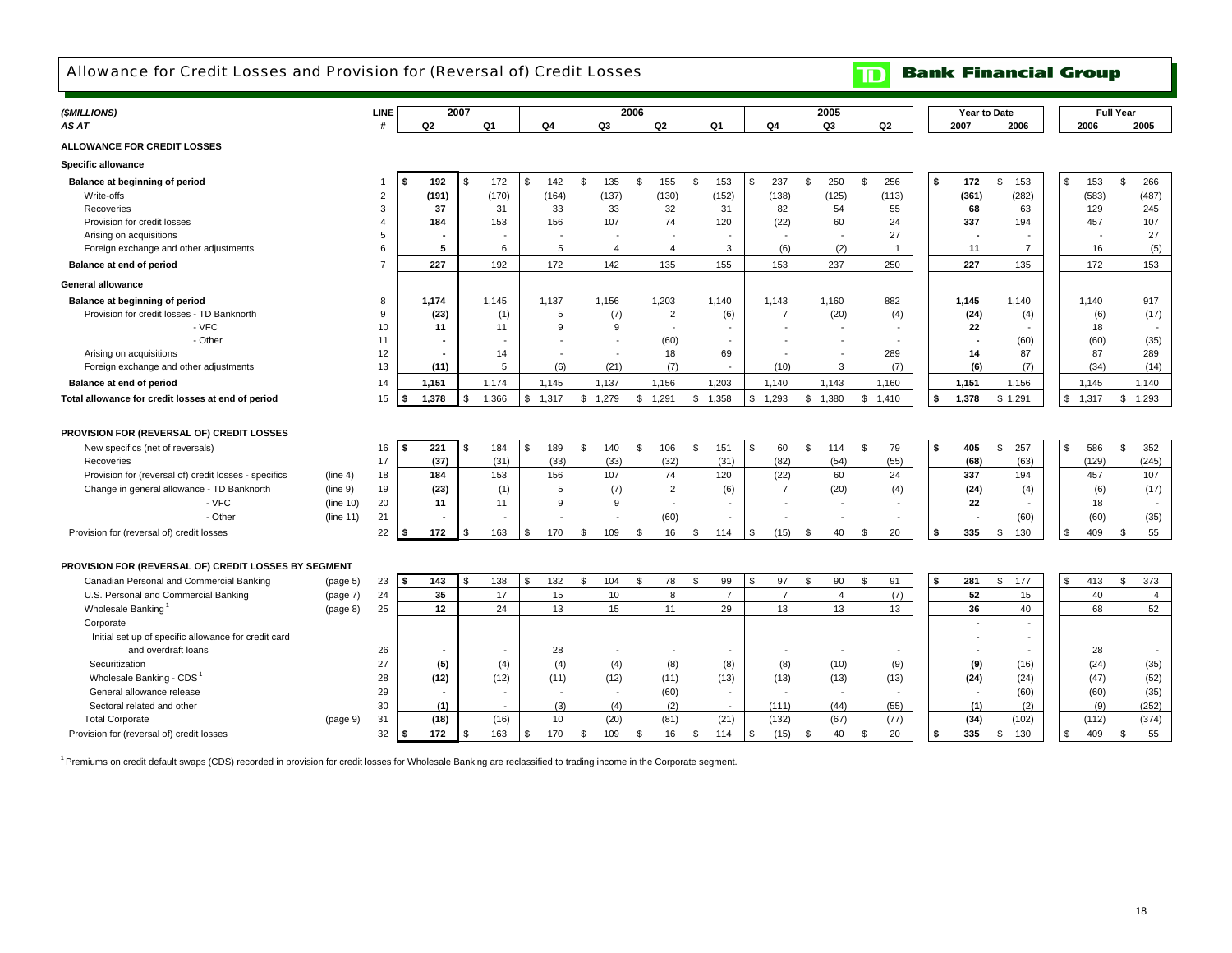### Analysis of Change in Shareholders' Equity

**Bank Financial Group**  $\mathbf{D}$ 

| (\$MILLIONS)                                                                   | LINE           | 2007    |              |                       | 2006           |                |         |                               | 2005        |         |          | Year to Date | <b>Full Year</b> |                   |  |
|--------------------------------------------------------------------------------|----------------|---------|--------------|-----------------------|----------------|----------------|---------|-------------------------------|-------------|---------|----------|--------------|------------------|-------------------|--|
| <b>FOR THE PERIOD ENDED</b>                                                    |                | Q2      | Q1           | Q4                    | Q3             | Q2             | Q1      | Q4                            | Q3          | Q2      | 2007     | 2006         | 2006             | 2005              |  |
|                                                                                |                |         |              |                       |                |                |         |                               |             |         |          |              |                  |                   |  |
| <b>Common shares</b>                                                           |                |         |              |                       |                |                |         |                               |             |         |          |              |                  |                   |  |
| Opening balance                                                                |                | 6,417   | 6,334<br>\$  | 6,353<br>S<br>\$      | 6,245<br>\$    | 6,015<br>- S   | 5,872   | 5,744<br>\$<br>$\mathfrak{L}$ | 5,632<br>\$ | 3,475   | \$6,334  | 5,872<br>\$  | 5,872<br>\$      | 3,373<br><b>S</b> |  |
| Issued - options                                                               | 2              | 19      | 34           | 26                    | 13             | 35             | 45      | 31                            | 22          | 45      | 53       | 80           | 119              | 125               |  |
| - dividend reinvestment plan                                                   | 3              | 21      | 19           | 26                    | 95             | 107            | 100     | 104                           | 102         | 101     | 40       | 207          | 328              | 380               |  |
| - acquisition of TD Banknorth                                                  | 4              |         |              |                       |                |                |         |                               |             | 1,988   |          |              |                  | 1,988             |  |
| - acquisition of VFC                                                           | 5              |         |              |                       |                | 70             |         |                               |             |         |          | 70           | 70               |                   |  |
| Impact of shares (acquired) sold for trading purposes'                         | 6              | (2      | 30           | (36)                  |                | 18             | (2)     | (7)                           | (12)        | 23      | 28       | 16           | (20)             | 6                 |  |
| Repurchase of common shares                                                    | $\overline{7}$ |         |              | (35)                  |                |                |         |                               |             |         |          |              | (35)             |                   |  |
| Closing balance                                                                | 8              | 6,455   | 6,417        | 6,334                 | 6,353          | 6,245          | 6,015   | 5,872                         | 5,744       | 5,632   | 6,455    | 6,245        | 6,334            | 5,872             |  |
|                                                                                |                |         |              |                       |                |                |         |                               |             |         |          |              |                  |                   |  |
| <b>Preferred shares</b>                                                        |                |         |              |                       |                |                |         |                               |             |         |          |              |                  |                   |  |
| Opening balance                                                                | 9              | 425     | 425          | 425                   | 425            | 425            |         |                               |             |         | 425      |              |                  |                   |  |
| Issued                                                                         | 10             |         |              |                       |                |                | 425     |                               |             |         |          | 425          | 425              |                   |  |
| Closing balance                                                                | 11             | 425     | 425          | 425                   | 425            | 425            | 425     | $\overline{a}$                | ÷.          |         | 425      | 425          | 425              |                   |  |
| <b>Contributed surplus</b>                                                     |                |         |              |                       |                |                |         |                               |             |         |          |              |                  |                   |  |
| Opening balance                                                                | 12             | 68      | 66           | 56                    | 51             | 47             | 40      | 36                            | 28          | 24      | 66       | 40           | 40               | 20                |  |
| Stock option expense                                                           | 13             |         | 4            | 10                    | 6              | 6              | 9       | $\overline{4}$                | 8           | 5       | 8        | 15           | 31               | 21                |  |
| Stock option exercised                                                         | 14             |         | (2)          |                       | (1)            | (2)            | (2)     |                               |             | (1)     | (2)      | (4)          | (5)              | (1)               |  |
| Conversion of TD Banknorth options on privatization                            | 15             | 52      |              |                       |                |                |         |                               |             |         | 52       |              |                  |                   |  |
| Closing balance                                                                | 16             | 124     | 68           | 66                    | 56             | 51             | 47      | 40                            | 36          | 28      | 124      | 51           | 66               | 40                |  |
|                                                                                |                |         |              |                       |                |                |         |                               |             |         |          |              |                  |                   |  |
| <b>Retained earnings</b>                                                       |                |         |              |                       |                |                |         |                               |             |         |          |              |                  |                   |  |
| Opening balance                                                                | 17             | 14,375  | 13,725       | 13,544                | 13,069         | 12,652         | 10,650  | 10,358                        | 10,230      | 9,916   | 13,725   | 10,650       | 10,650           | 9,540             |  |
| Transition adjustment on adoption of Financial Instruments standards           | 18             |         | 80           |                       |                |                |         |                               |             |         | 80       |              |                  |                   |  |
| Net income                                                                     | 19             | 879     | 921          | 762                   | 796            | 738            | 2,307   | 589                           | 411         | 599     | 1,800    | 3,045        | 4,603            | 2,229             |  |
| Dividends - common                                                             | 20             | (382)   | (345)        | (347)                 | (316)          | (315)          | (300)   | (298)                         | (283)       | (281)   | (727)    | (615)        | (1,278)          | (1,098)           |  |
| Dividends - preferred                                                          | 21             | (7)     | (6)          | (5)                   | (6)            | (6)            | (5)     |                               |             |         | (13)     | (11)         | (22)             |                   |  |
| Premium paid on common shares repurchased                                      | 22             |         |              | (229)                 |                |                |         |                               |             |         |          |              | (229)            |                   |  |
| Other                                                                          | 23             |         |              |                       | -1             |                |         | $\overline{1}$                |             | (4)     |          |              | $\overline{1}$   | (21)              |  |
| Closing balance                                                                | 24             | 14,865  | 14,375       | 13,725                | 13.544         | 13,069         | 12,652  | 10,650                        | 10.358      | 10,230  | 14,865   | 13,069       | 13,725           | 10,650            |  |
| Accumulated other comprehensive income<br>(page 20)                            |                |         |              |                       |                |                |         |                               |             |         |          |              |                  |                   |  |
| Opening balance                                                                | 25             | (268)   | (918)        | (951)                 | (507)          | (666)          | (696)   | (363)                         | (298)       | (212)   | (918)    | (696)        | (696)            | (265)             |  |
| Transition adjustment on adoption of Financial Instruments standards           | 26             |         | 426          |                       |                |                |         |                               |             |         | 426      |              |                  |                   |  |
| Net change in unrealized gains and (losses) on available-for-sale securities   | 27             | 61      | 24           |                       |                |                |         |                               |             |         | 85       |              |                  |                   |  |
| Net change in unrealized foreign currency translation gains and (losses) on    |                |         |              |                       |                |                |         |                               |             |         |          |              |                  |                   |  |
| investment in subsidiaries, net of hedging activities                          | 28             | 97      | 323          | 33                    | (444)          | 159            | 30      | (333)                         | (65)        | (86)    | 420      | 189          | (222)            | (431)             |  |
| Net change in gains and (losses) on derivatives designated as cash flow hedges | 29             | 16      | (123)        |                       |                |                |         |                               |             |         | (107)    |              |                  |                   |  |
| Closing balance                                                                | 30             | (94)    | (268)        | (918)                 | (951)          | (507)          | (666)   | (696)                         | (363)       | (298)   | (94)     | (507)        | (918)            | (696)             |  |
| Total shareholders' equity                                                     | 31             | 21,775  | \$<br>21,017 | 19,632 \$<br><b>S</b> | 19,427 \$      | 19,283<br>- \$ | 18,473  | 15,866 \$<br>\$               | 15,775 \$   | 15,592  | \$21,775 | \$19,283     |                  | 19,632 \$ 15,866  |  |
|                                                                                |                |         |              |                       |                |                |         |                               |             |         |          |              |                  |                   |  |
| <b>NUMBER OF COMMON SHARES (thousands)</b>                                     |                |         |              |                       |                |                |         |                               |             |         |          |              |                  |                   |  |
| Opening balance                                                                | 32             | 719,040 | 717,416      | 720,792               | 718,786        | 714,696        | 711,812 | 709,029                       | 706,699     | 658,349 | 717,416  | 711,812      | 711,812          | 655,902           |  |
| Issued - options                                                               | 33             | 579     | 931          | 744                   | 372            | 990            | 1,282   | 1,025                         | 786         | 1,517   | 1,510    | 2,272        | 3,388            | 4,269             |  |
| - dividend reinvestment plan                                                   | 34             | 308     | 268          | 392                   | 1,631          | 1,718          | 1,656   | 1,917                         | 1,813       | 2,046   | 576      | 3,374        | 5,397            | 7,273             |  |
| - acquisition of TD Banknorth                                                  | 35             |         |              |                       |                |                |         |                               |             | 44,287  |          |              |                  | 44,287            |  |
| - acquisition of VFC                                                           | 36             |         |              |                       | $\overline{2}$ | 1,101          |         |                               |             |         |          | 1,101        | 1,103            |                   |  |
| Impact of shares (acquired) sold for trading purposes                          | 37             | (52)    | 425          | (512)                 | $\mathbf{1}$   | 281            | (54)    | (159)                         | (269)       | 500     | 373      | 227          | (284)            | 81                |  |
| Repurchase of common shares                                                    | 38             |         |              | (4,000)               |                |                |         |                               |             |         |          |              | (4,000)          |                   |  |
| Closing balance                                                                | 39             | 719,875 | 719.040      | 717,416               | 720.792        | 718,786        | 714,696 | 711.812                       | 709.029     | 706,699 | 719.875  | 718,786      | 717,416          | 711.812           |  |

1 Purchased by subsidiaries of the Bank, which are regulated securities entities in accordance with Regulation 92-313 of the *Bank Act* .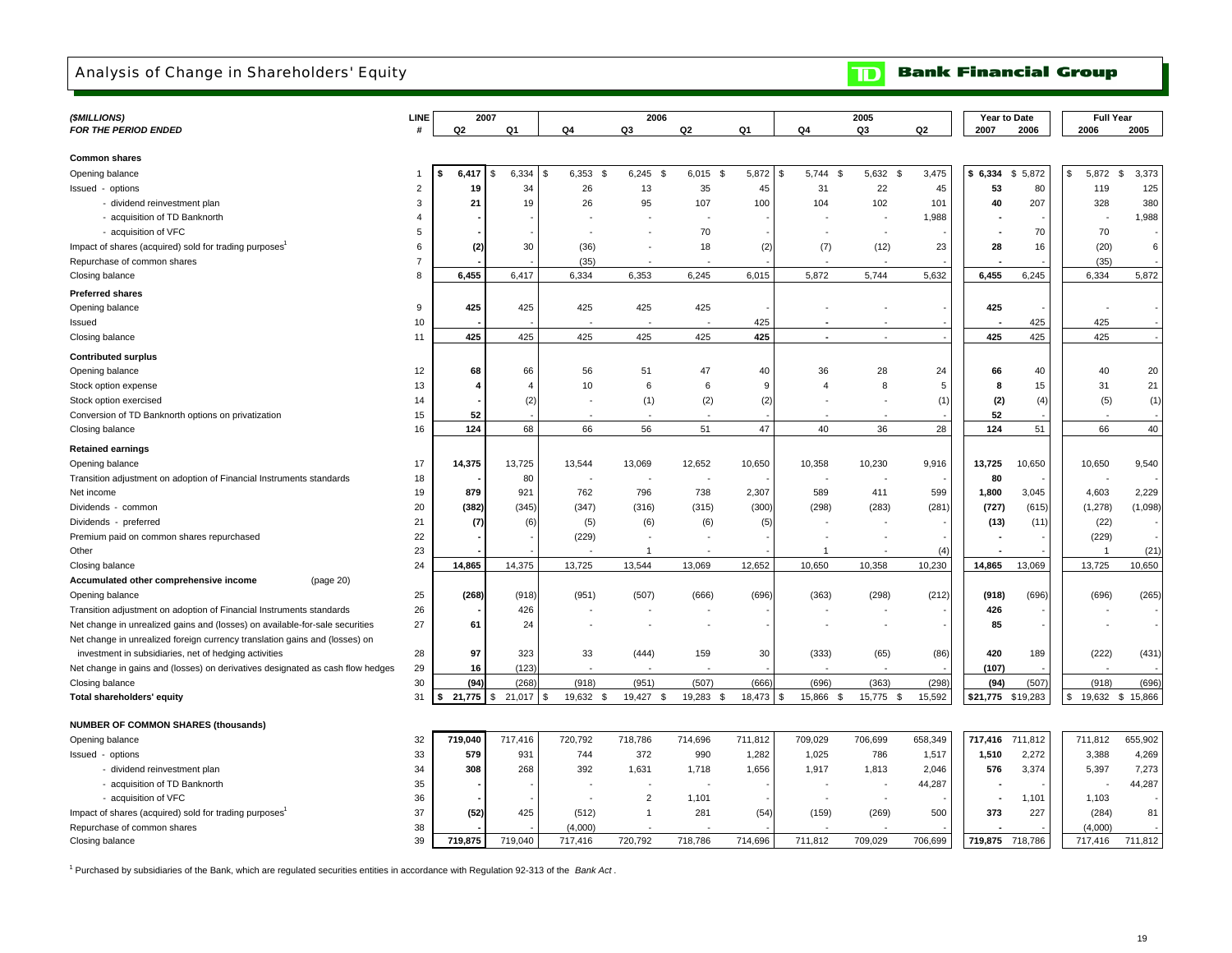## Change in Accumulated Other Comprehensive Income, net of income taxes

| (\$MILLIONS)<br><b>FOR THE PERIOD ENDED</b>                                                                | <b>LINE</b>              | Q <sub>2</sub> | 2007<br>Q <sub>1</sub> |            | Q4         | 2006<br>Q3 | Q2         | Q <sub>1</sub> | Q <sub>4</sub> |                          | 2005<br>Q3               | Q2    | Year to Date<br>2007 | 2006            | 2006 | <b>Full Year</b> | 2005           |
|------------------------------------------------------------------------------------------------------------|--------------------------|----------------|------------------------|------------|------------|------------|------------|----------------|----------------|--------------------------|--------------------------|-------|----------------------|-----------------|------|------------------|----------------|
|                                                                                                            |                          |                |                        |            |            |            |            |                |                |                          |                          |       |                      |                 |      |                  |                |
| Unrealized gains/(losses) on available-for-sale                                                            |                          |                |                        |            |            |            |            |                |                |                          |                          |       |                      |                 |      |                  |                |
| Opening balance                                                                                            | $\overline{\phantom{a}}$ | 311<br>Ŝ.      | Ŝ.                     | \$         | $-$ \$     | $-$ \$     | $-$ \$     |                | \$             | $-$ \$                   | $-$ \$                   |       | \$<br>$\blacksquare$ | - \$            |      | <b>S</b>         |                |
| Transition adjustment on adoption of financial instrument                                                  |                          |                | 287                    |            |            |            |            |                |                |                          |                          |       | 287                  |                 |      |                  |                |
| standards                                                                                                  | 2                        |                |                        |            |            |            |            |                |                |                          |                          |       |                      |                 |      |                  |                |
| Change in unrealized gains and losses, net of income taxes                                                 | 3                        |                | 87<br>53               |            |            |            |            |                |                |                          |                          |       | 140                  |                 |      |                  |                |
| Reclassification to earnings, net of income taxes                                                          |                          |                | (29)<br>(26)           |            |            |            |            |                |                |                          |                          |       | (55)                 |                 |      |                  |                |
| Net change for the period                                                                                  | 5                        |                | 24<br>61               |            |            |            |            |                |                |                          |                          |       | 85                   |                 |      |                  |                |
| Closing balance                                                                                            | 6                        | 372            | 311                    |            |            |            |            |                |                | $\overline{\phantom{a}}$ | $\overline{\phantom{a}}$ |       | 372                  |                 |      |                  |                |
|                                                                                                            |                          |                |                        |            |            |            |            |                |                |                          |                          |       |                      |                 |      |                  |                |
| Unrealized foreign currency translation gains and<br>losses on investments in subsidiaries, net of hedging |                          |                |                        |            |            |            |            |                |                |                          |                          |       |                      |                 |      |                  |                |
| Opening balance                                                                                            |                          | (595)          | (918)                  |            | (951)      | (507)      | (666)      | (696)          |                | (363)                    | (298)                    | (212) | (918)                | (696)           |      | (696)            | (265)          |
| Investment in subsidiaries                                                                                 | 8                        | (584)          | 892                    |            | (29)       | (292)      | (7)        | (392)          |                | (628)                    | (369)                    | 36    | 308                  | (399)           |      | (720)            | (718)          |
| Hedging activities                                                                                         | <sub>9</sub>             | 1.012          | (848)                  |            | 97         | (230)      | 246        | 528            |                | 443                      | 462                      | (198) | 164                  | 774             |      | 641              | 428            |
| Impact of change in investment in subsidiaries                                                             | 10                       |                |                        |            |            |            |            | 66             |                |                          | $\overline{\phantom{a}}$ |       |                      | 66              |      | 66               | $\blacksquare$ |
| Provision for/ benefit of income taxes                                                                     | 11                       | (331)          | 279                    |            | (35)       | 78         | (80)       | (172)          |                | (148)                    | (158)                    | 76    | (52)                 | (252)           |      | (209)            | (141)          |
| Closing balance                                                                                            | 12                       | (498)          | (595)                  |            | (918)      | (951)      | (507)      | (666)          |                | (696)                    | (363)                    | (298) | (498)                | (507)           |      | (918)            | (696)          |
| Gains/(losses) on derivatives designated as cash flow<br>hedges                                            |                          |                |                        |            |            |            |            |                |                |                          |                          |       |                      |                 |      |                  |                |
| Opening balance                                                                                            | 13                       |                | 16                     |            |            |            |            |                |                |                          |                          |       |                      |                 |      |                  |                |
| Transition adjustment on adoption of financial instrument<br>standards                                     |                          |                |                        |            |            |            |            |                |                |                          |                          |       |                      |                 |      |                  |                |
| Change in gains and losses, net of income taxes                                                            | 14                       |                | 139                    |            |            |            |            |                |                |                          |                          |       | 139                  |                 |      |                  |                |
| Reclassification to earnings, net of income taxes                                                          | 15                       |                | 13<br>(127)            |            |            |            |            |                |                |                          |                          |       | (114)                |                 |      |                  |                |
|                                                                                                            | 16                       |                | 3                      | 4          |            |            |            |                |                |                          |                          |       | $\overline{7}$       |                 |      |                  |                |
| Net change for the period                                                                                  | 17                       |                | 16<br>(123)            |            |            |            |            |                |                | $\overline{\phantom{a}}$ | $\overline{\phantom{a}}$ |       | (107)                |                 |      |                  |                |
| Closing balance                                                                                            | 18                       |                | 32<br>16               |            |            |            |            |                |                |                          |                          |       | 32                   |                 |      |                  |                |
| Accumulated other comprehensive income<br>closing balance                                                  | 19                       |                | $(94)$ \$              | $(268)$ \$ | $(918)$ \$ | $(951)$ \$ | $(507)$ \$ | $(666)$ \$     |                | $(696)$ \$               | $(363)$ \$               | (298) | \$                   | $(94)$ \$ (507) |      | $(918)$ \$       | (696)          |

**TD** Bank Financial Group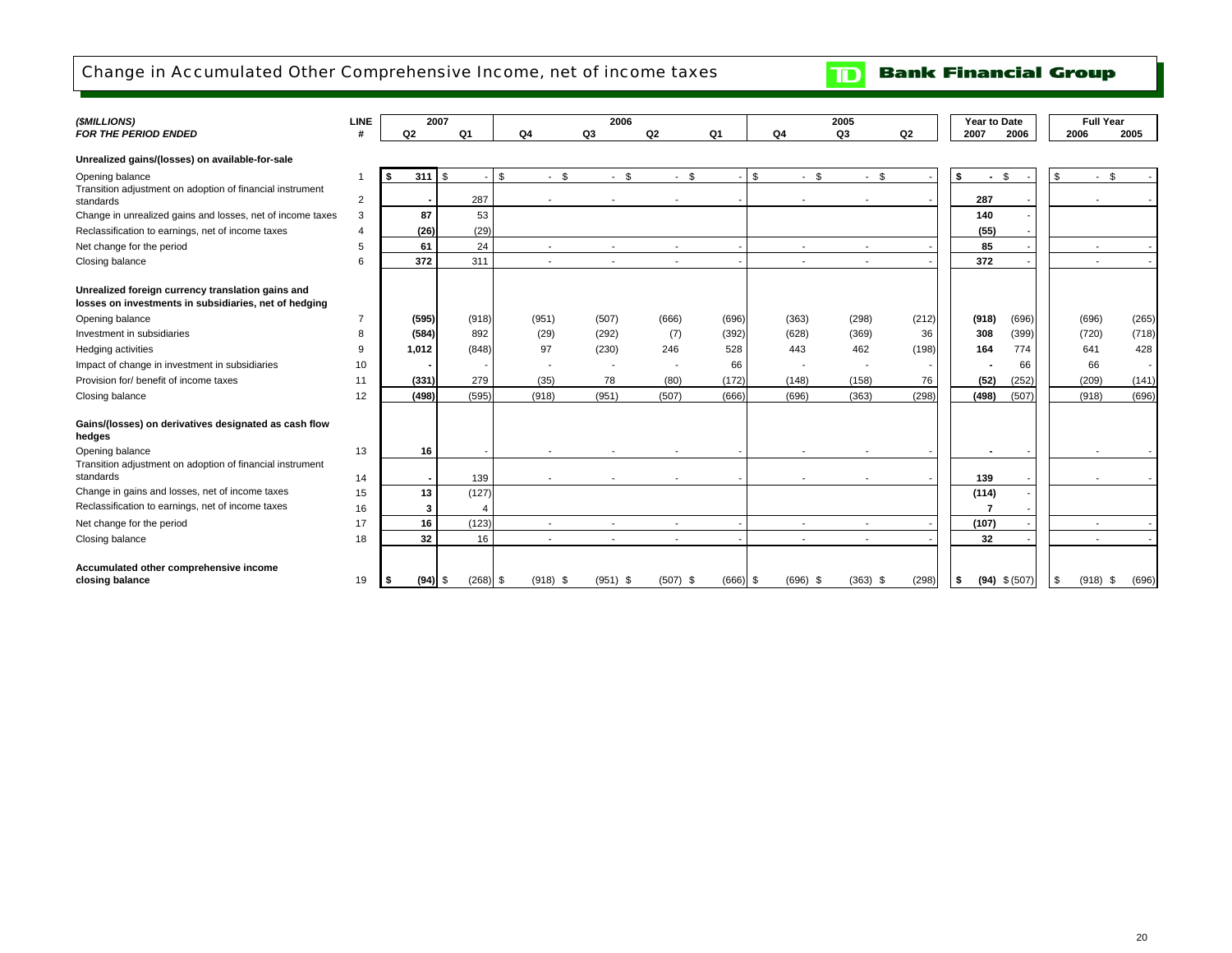### Analysis of Change in Non-Controlling Interests and Investment in TD Ameritrade

**Bank Financial Group**  $\mathbf{D}$ 

| (\$MILLIONS)                                                          | <b>LINE</b>    |                | 2007                                    |    |              |                | 2006 |               |                   |             |                | 2005           |               |                          | Year to Date |         |    | <b>Full Year</b> |                          |  |
|-----------------------------------------------------------------------|----------------|----------------|-----------------------------------------|----|--------------|----------------|------|---------------|-------------------|-------------|----------------|----------------|---------------|--------------------------|--------------|---------|----|------------------|--------------------------|--|
| <b>FOR THE PERIOD ENDED</b>                                           |                | Q <sub>2</sub> | Q1                                      | Q4 |              | Q <sub>3</sub> |      | Q2            | Q1                |             | Q <sub>4</sub> | Q <sub>3</sub> |               | Q2                       | 2007         | 2006    |    | 2006             | 2005                     |  |
| Non-controlling interests in subsidiaries                             |                |                |                                         |    |              |                |      |               |                   |             |                |                |               |                          |              |         |    |                  |                          |  |
| Opening balance                                                       |                | \$2,607        | \$2,439                                 | \$ | 2.429        | 2.530          | £.   | 2.847         | \$<br>.708        | -\$         | .746<br>-S     |                | 1,676 \$      |                          | \$2,439      | \$1,708 | \$ | $1,708$ \$       |                          |  |
| On acquisition/(privatization)                                        | $\overline{2}$ | (2, 482)       |                                         |    |              |                |      |               |                   |             |                |                |               | 1,695                    | (2, 482)     |         |    |                  | 1,695                    |  |
| Shares repurchase/shares purchased by TD                              | 3              | (25)           | (23)                                    |    | (23)         | (22)           |      | (300)         | (18)              |             |                |                |               | -                        | (48)         | (318)   |    | (363)            | $\blacksquare$           |  |
| Shares issued by TD Banknorth                                         |                | 22             | 85                                      |    | 5            | 3              |      | 12            | 1,110             |             | 11             |                | 11            | $\overline{\phantom{a}}$ | 107          | .122    |    | 1.130            | 22                       |  |
| <b>Dilution loss</b>                                                  | 5              |                |                                         |    |              |                |      |               | 66                |             |                |                |               |                          |              | 66      |    | 66               | $\overline{\phantom{a}}$ |  |
| On account of income                                                  | 6              | 27             | 47                                      |    | 48           | 53             |      | 47            | 37                |             | 53             |                | 58            | 21                       | 74           | 84      |    | 185              | 132                      |  |
| Dividends paid by TD Banknorth to minority shareholders               | 7              | (27)           | (24)                                    |    | (24)         | (24)           |      | (27)          | (21)              |             | (21)           |                | (19)          | $\sim$                   | (51)         | (48)    |    | (96)             | (40)                     |  |
| Foreign exchange and other adjustments                                | 8              | (109)          | 83                                      |    |              | (111)          |      | (49)          | (35)              |             | (81)           |                | 20            | (40)                     | (26)         | (84)    |    | (191)            | (101)                    |  |
| Closing balance                                                       | 9              | 13             | \$<br>2.607                             | -S | 2,439        | 2,429          | -\$  | 2,530         | $2,847$ \$<br>-\$ |             | .708<br>- \$   |                | 1.746<br>- \$ | ,676                     | 13           | \$2,530 | \$ | 2,439            | 1,708<br>- \$            |  |
|                                                                       |                |                |                                         |    |              |                |      |               |                   |             |                |                |               |                          |              |         |    |                  |                          |  |
| <b>Investment in TD Ameritrade</b>                                    |                |                |                                         |    |              |                |      |               |                   |             |                |                |               |                          |              |         |    |                  |                          |  |
| Opening balance                                                       | 10             | \$5,113        | \$4,379                                 | \$ | 4.284<br>£.  | 3.783          | S.   | 3.327<br>- \$ |                   | \$          |                |                |               |                          | \$4,379      | - \$    | \$ |                  |                          |  |
| On acquisition                                                        | 11             |                |                                         |    |              |                |      | 45            | 3,327             |             |                |                |               |                          |              | 3,372   |    | 3.372            |                          |  |
| Purchase of shares                                                    | 12             |                |                                         |    |              | 632            |      | 301           |                   |             |                |                |               |                          |              | 301     |    | 933              |                          |  |
| Increase in reported investment through Lillooet Limited <sup>1</sup> | 13             |                | 464                                     |    | 42           |                |      |               |                   |             |                |                |               |                          | 464          |         |    | 42               |                          |  |
| Equity in net income, net of income taxes                             | 14             | 65             | 65                                      |    | 48           | 51             |      | 35            |                   |             |                |                |               | $\overline{\phantom{a}}$ | 130          | 35      |    | 134              |                          |  |
| Foreign exchange and other adjustments                                | 15             | (47)           | 205                                     |    | 5            | (182)          |      | 75            |                   |             |                |                |               |                          | 158          | 75      |    | (102)            |                          |  |
| Closing balance                                                       | 16             |                | $\frac{1}{2}$ 5,131 $\frac{1}{2}$ 5,113 | \$ | 4,379<br>\$. | 4,284          | - \$ | 3,783         | 3,327<br>\$       | <b>1 \$</b> | -\$            |                | \$<br>٠       |                          | \$5,131      | \$3,783 | \$ | 4,379 \$         |                          |  |

1 This represents increase in the Bank's reported investment in TD Ameritrade through the consolidation of a variable interest entity, Lillooet Limited.